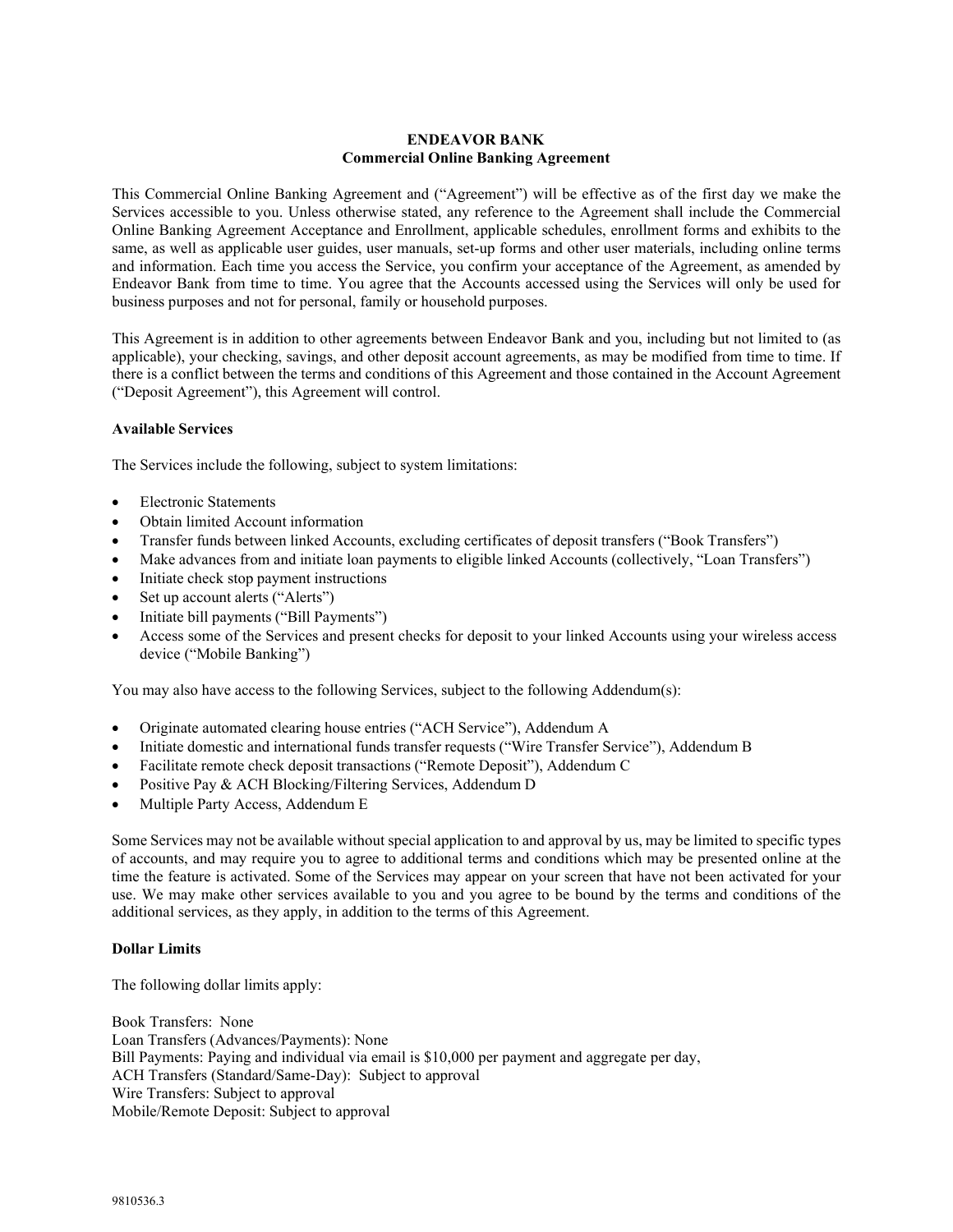Additional dollar and other limitations may apply, as reflected in the Supporting Documents.

# **Cutoff Hours**

A Communication received by us after the cutoff time on a business day, or on a day that is not a business day, may be treated by us as if it were received on the next business day. At our option, however, we may treat it as received the same day as the day of receipt. There can be a delay between the time when you send a Communication to us and the time we receive it. All times provided in this Agreement will refer to Pacific Time. Our current cutoff hours are as follows:

- Book Transfers: 8:00pm
- Loan Transfers (Advances/Payments): 5:00pm
- Check Stop Payments: 5:00pm
- Bill Payments: 12:00pm
- ACH Transfers (Standard/Same-Day): 4:00pm
- Wire Transfers (Domestic/International): 1:00pm
- Mobile Deposit: 5:00pm
- Positive Pay Check Issue File: n/a
- Positive Pay Decisions for Exception Item(s) on same day Check Exception File is available to you: 1:00pm
- ACH Filtering Decisions for ACH Exception(s) on the same business day ACH Exception Report is available to you: 1:00pm

# **General Terms**

*Definitions*. In this Agreement, defined terms have the meaning given to them.

In addition:

- An "account" means any account you maintain with us and can include all accounts and products you use with us. Your "Account" refers to the account(s) you have designated as the account accessible to the Services, at our discretion.
- The "Administrator" is a person who is able to provide Security Codes, to and establish access and use authority and/or limitations for Sub-Users.
- An "authorized representative" is a person with authority of any kind with respect to an Account.
- Your "available balance", "available funds" and similar words mean the balance in your Account as determined under our funds availability policy.
- "Communication(s)" means instructions and actions from you (or attributable to you under this Agreement or otherwise) received by us through the Services.
- A "payment order" is a payment order as defined under Section  $11103(a)(1)$ , as amended or revised, of the California Commercial Code, and includes a Communication received by us instructing us to pay, or to cause another bank to pay, a fixed or determinable amount of money to you, to a third party or to any other beneficiary.
- Your "Security Codes" are the security procedure credentials (such as codes and passwords) that are associated with you and used by us to verify the authenticity of Communications from you. Security Codes are used to access Accounts and to use the Services. The Security Codes include any supplemental or alternative method used to verify the authenticity of Communications that may be offered or presented to you by us from time to time.
- The "Service(s)" are the on-line banking interface and the banking services described in this Agreement.
- A "Sub-User" is a person other than the Administrator who uses Security Codes to access a Service. The Administrator (and not Endeavor Bank) controls the designation of Sub-Users and the access or other limitations (if any) placed on a Sub-User's use of the Services.
- "Supporting Documents" refers to supporting materials made available by us and includes any schedules, and exhibits, user guides, user manuals, set-up or enrollment forms and other user materials, including online terms and information.
- The word "includes" means "including but not limited to" the examples given.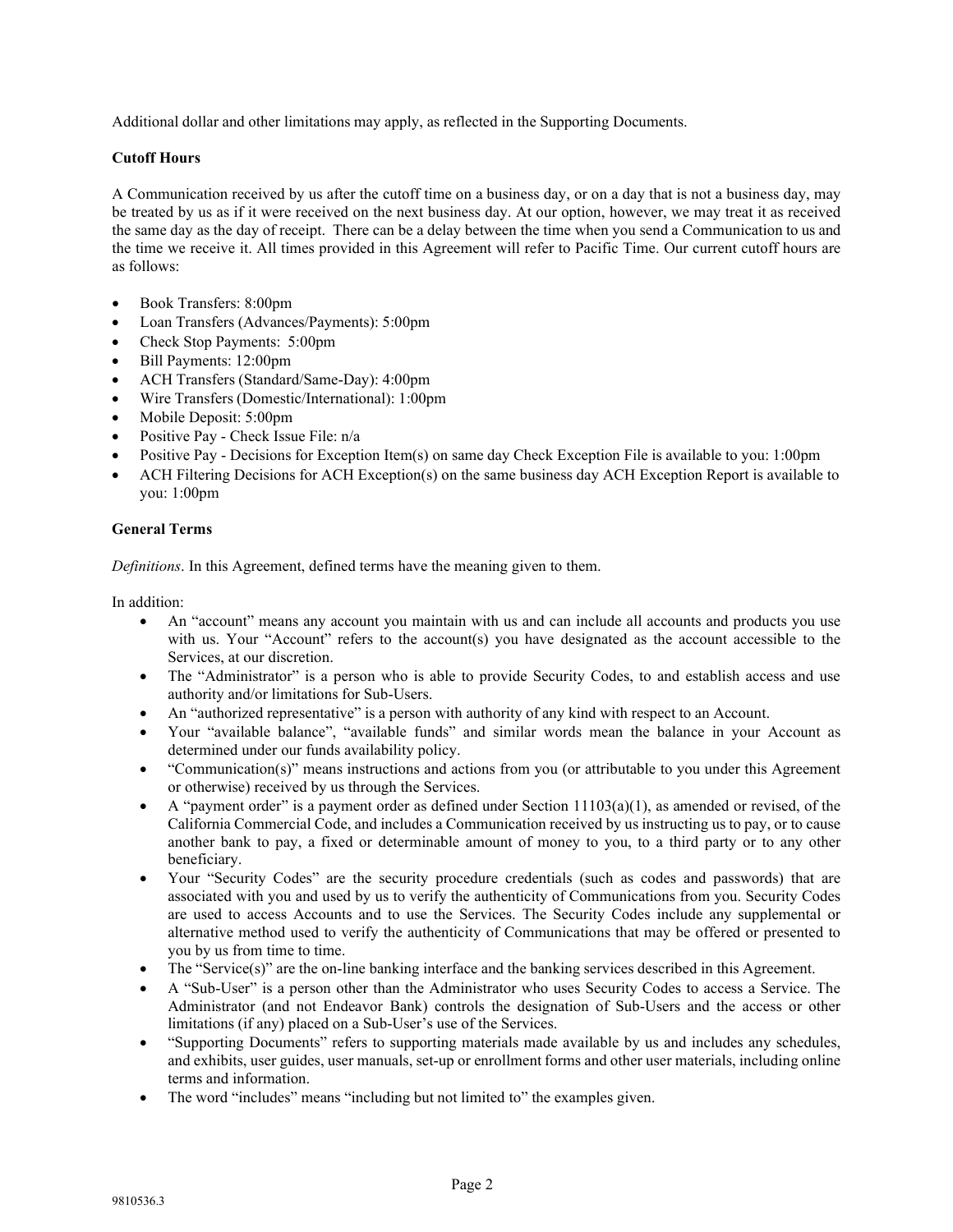- The word "may," when used in reference to us, means at our option and sole discretion. Action (or inaction) that we "may" take is authorized by you and allowed to us, but is not required. You agree that we will not be liable for any action taken or any failure to act when action or inaction is at our discretion.
- The words "we," "us", "our", "Bank" and similar terms are used to refer to Endeavor Bank.
- The words "you", "your," and similar terms are used to refer to the person entering into this Agreement and to each person who is an owner of or has an interest in an Account together with the owner's authorized representatives.

*Agreement*. We may act on requests for information, or requests to facilitate any Service requested on or associated with an Account, from any Account owner (including joint owners) or their authorized representatives. Each time you use our Services, or you permit any other person to use our Services, you are agreeing to the terms and conditions that we have set out in this Agreement, including any instructional materials regarding the Services, including instructions presented to you at our website, as amended. You agree not to resell or offer a Service to another, or to process any transactions for others using a Service. If you are a natural person, you certify that you are at least 18 years or older.

You expressly agree that you are not, and you agree to take no action that would result in your being deemed or treated as, a money service business under any applicable state or federal law, except to the extent that you have specifically and in writing previously informed us that you are a money service business.

*Eligible Accounts*. If you wish to add a new Account to, or remove an existing Account from, Service access, you must call us at 619-329-6565. We are not, however, obligated to establish access to any or all of your Accounts, and not all Services may be available with all Accounts. Some Services may not be available without special application to and approval by us, or may be limited to specific types of Accounts.

Eligible Accounts include the following types: checking, money market, savings, loans, and time deposits. In some cases, we may allow loans and lines of credit to be linked, in which case you agree that the relevant loan agreement, note or other document is modified to the extent necessary to allow the transfers or other Services that may be utilized. We may process transactions from loan Accounts without regard to access limitations in any loan documentation or agreements. Certificates of deposit are time deposits where early withdrawal penalties may result. No online transactional activity is allowed on certificates of deposit, which are view only. Accessibility to Accounts may vary based on the Service(s) you use.

You agree to review the configuration of your Account(s) at commencement of the Services, and periodically thereafter, and to restrict Sub-User access to Accounts and to specific Services on these Accounts in accordance with your risk assessment.

*Sufficient Funds*. You must have sufficient available funds in your Account to cover the amount of any transaction that would be charged to your Account. Subject to limitations set out in this Agreement, you can request payments up to the amount of available funds or available credit in your Account (if any). We may hold (or "freeze") funds at any time after you have initiated a Service for any reason, including as a means of reducing risks that there will be insufficient funds for completing the Service. If we do hold funds for any reason, we may treat the held funds as not available for other purposes, and reject other transactions (for example, checks or other transfer instructions). Nothing in this Agreement, or any course of dealing between us, shall be construed as our commitment or obligation to lend you money.

*Provisional Credit.* You acknowledge that credit for a payment order is provisional until the receiving financial institution obtains final settlement. If final settlement does not occur, the originator of the payment order is not deemed to have made payment to the beneficiary, and the beneficiary's bank is entitled to a refund of the provisional credit. You agree that when we give you credit for an incoming payment order, including but not limited to, returned credited transactions or credit reversals, it is provisional until we receive final settlement for the payment order. We may delay availability of provisional funds at our discretion. If we do not receive final settlement, you must return the funds previously credited to your account to us, and the person who sent the payment order will not be treated as having paid you. We may refuse to permit the use of any amount credited for an incoming payment order, including but not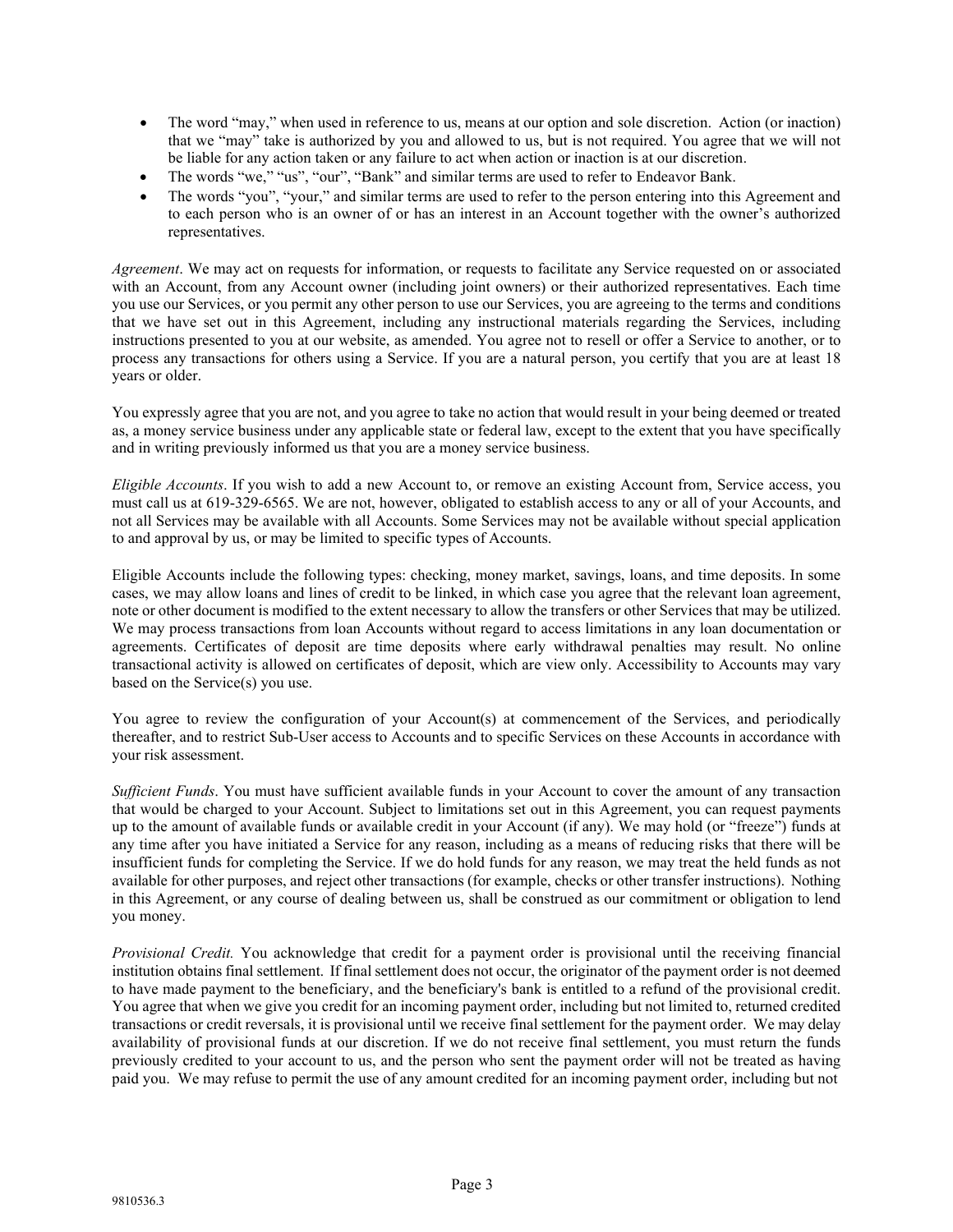limited to a debit entry or credit reversal if we believe in our sole discretion that there may not be sufficient funds in your account to cover chargeback or return of such transaction.

*Amending/Canceling a Transaction*. Except to the extent this Agreement provides otherwise, you do not have the right to amend or cancel a payment or transfer instruction once we have received it. If we attempt to reverse a transaction at your request, we assume no liability for any interest or losses that result if the reversal is not effected. If we attempt to effect a change or cancellation, you agree to indemnify, defend, hold harmless and reimburse us for all expenses, losses, claims, actions, proceedings, and damages we incur in effecting or attempting to effect any such change or cancellation. You assume sole responsibility to providing notice to the receiver/beneficiary that a reversal is being transmitted, as applicable, and the reason for the reversal no later than the settlement date of the reversing entry.

*Inconsistencies.* If a beneficiary of a payment order is identified by both names and account number, payment may be made by us and by any other financial institution based on the account number even if the name and the account number are not consistent or identify different parties. If an intermediary bank or a beneficiary's bank is identified on a payment order by both name and identifying number, we and other financial institutions may rely on the identifying number even if the name and the identifying number are not consistent or identify different parties.

*Access Restrictions Waiver.* Your Accounts may be subject to access restrictions when you conduct transactions in person or when you are using systems other than with a Service. We may limit or deny Services to you if there are access restrictions. Conversely, we may process your transactions based on Communications without regard to or any need to comply with access restrictions otherwise applicable to your Accounts.

*Compliance with Laws and Rules*. You agree to comply with all state and federal laws, rules, and regulations applicable to you and to your use of the Services (the "Laws"), including the operating rules of all systems used to provide Services to you (the "Rules"), and to provide evidence reasonably satisfactory to us of the same if requested by us. You agree not to use the Service for any illegal purpose, including but not limited to illegal Internet gambling. Without limitation, you agree and acknowledge that the Services may not be used by you in violation of the laws of the United States, including sanction laws administered by the Office of Foreign Asset Controls. You acknowledge and agree that the software you use to access Services may be subject to restrictions and controls imposed by the Export Administration Act and the Export Administration Regulations. You agree and certify that neither the software nor any direct product thereof is being or will be used by you for any purpose prohibited by these Acts.

Additionally, each Account and the Services will be subject to and governed by the following:

- The terms or instructions appearing on a screen when using a Service;
- The terms of our deposit account agreement with you, and our rules, procedures, and policies;
- Applicable provisions of the rules of the National Automated Clearing House Association (NACHA) for bill payments facilitated through the ACH;
- Applicable state and federal laws, rules, and regulations; and
- The rules of other funds transfer systems when used in connection with a Service.

Nothing in this Agreement relieves you of any obligation you may have under the Laws or the Rules, and this Agreement is deemed modified to the extent necessary to allow or require you to comply with the same. You will implement and maintain procedures, including retention of legal or compliance services, to ensure that you are able to comply with all current and future Laws and Rules, including any changes to them. We are not obligated to provide information, updates or notice of or regarding the Laws or the Rules, even if we are aware of the same and of the potential for material impact on you and your use of the Services, and your indemnification and other obligations to us are not relieved or reduced by our not providing the same to you. If we do provide information, updates, or notices of or regarding the Laws or the Rules to you, we are not responsible for the accuracy of the same and may discontinue doing so at any time.

*Transfer Limitations*. For certain types of transactions/transfers from a money market or savings account may be limited pursuant to our deposit agreement with you. If you exceed these limits, we may impose a fee, close, or convert your Account, limit your use of the Services, or any combination of the foregoing.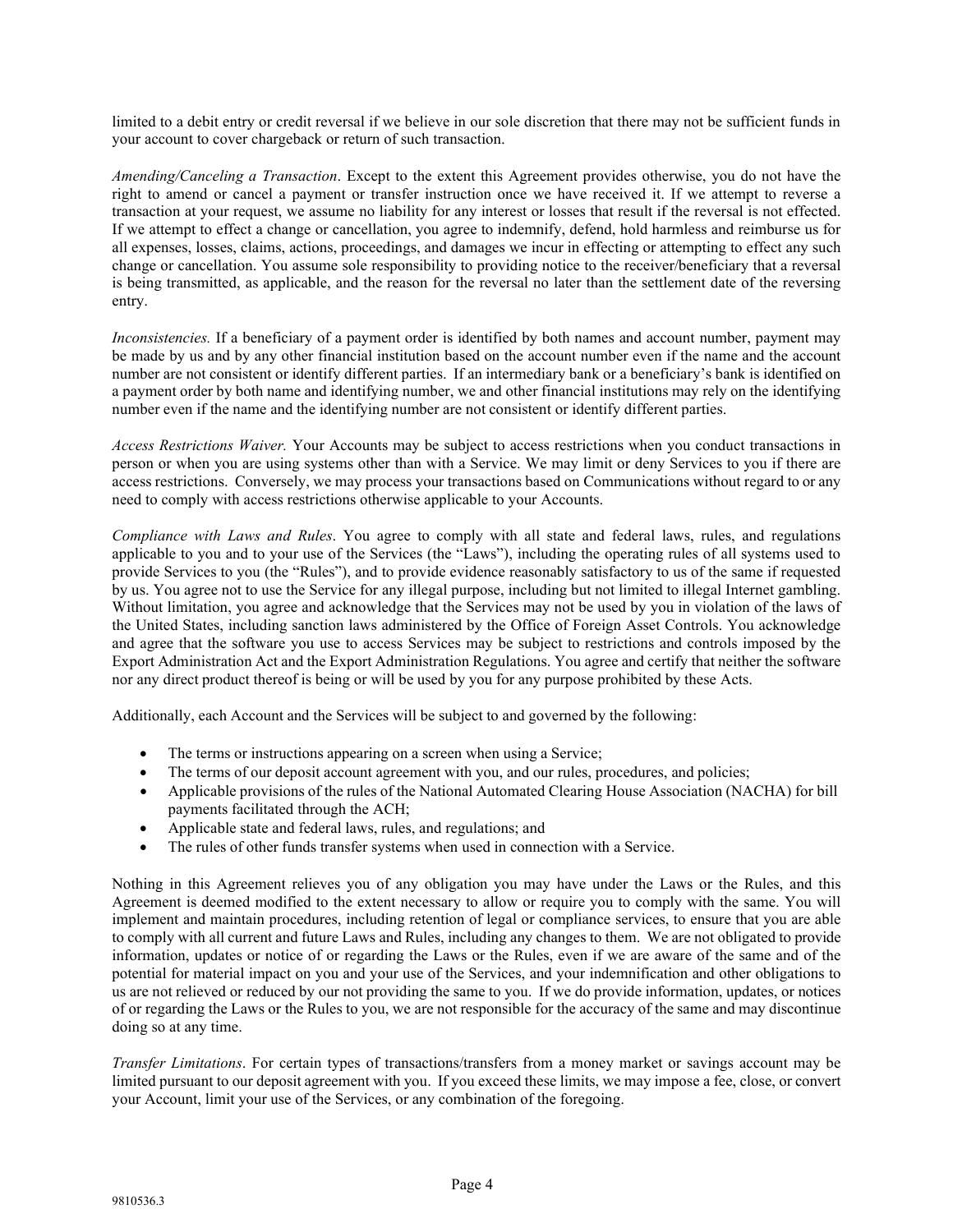*Processing for and by Others (including ACH Origination Agents).* You will not use the Services or any Accounts to process for third parties or any other person (a "Third Party") except after written notice to us and approval by us. If any such approval is given, except as may otherwise be specified in writing by us in such approval, you represent and warrant that: (a) you are duly authorized by each Third Party to act on that party's behalf for all purposes necessary under this Agreement, and the Third Party is bound by and responsible for all acts or omissions taken by you; (b) you have obtained from the Third Party agreement to terms and conditions substantially similar to those contained in this Agreement; (c) the security interest given in Accounts is legal, valid and binding on the Third Party (to the extent of any property rights the Third Party may have in the Accounts or funds in them); (d) the Third Party will cooperate with us in all ways reasonably requested by us, including the execution and delivery of such contracts and agreements between us and the Third Party as we may reasonably request; and (e) you and the Third Party are in compliance with all Applicable Laws and Rules as may apply to your processing for the Third Party. You will from time to time provide us evidence reasonably satisfactory to us of the accuracy of each of the foregoing if requested by us.

You will not use any Third Party to access Services on your behalf except after written notice to us and approval by us. Use of any Third Party (whether or not approved by us) constitutes appointment by you of that Third Party (and any agents, delegates or assigns of the Third Party) as your agent whose acts and deeds are deemed your acts and deeds. Any agent of yours submitting ACH Entry data to us on your behalf must be designated as an ACH Origination Agent in a separate ACH Origination Agent Agreement, subject to our approval. You agree that you are bound by acts and omissions of the ACH Origination Agent with regards to the ACH Services.

We may (but are not required to) require that any Third Party, as a condition to use of a Service on your behalf: (a) provide evidence satisfactory to us that the Third Party is in compliance with all laws, rules, and regulations applicable to the Third Party and its business activities; (b) enter into indemnity or other agreements acceptable to us; and (c) otherwise satisfy us that the use of the Service will not increase risk to us. You appoint any Third Party used by you for Services as your agent, and all persons using Online Banking at the Third Party as authorized Sub-Users.

You remain responsible for all your obligations under this Agreement, including your compliance with all Applicable Laws and Rules. Malfeasance, error, omission, negligence, or fraud by the Third Party, or other controversy between you and the Third Party (including Third Party action in breach of or in excess of that called for under any services agreement or arrangement between you and the Third Party) shall not excuse you from full and complete fulfillment of all obligations imposed on you under this Agreement. You shall be bound by all Communications from or use of the Services by the Third Party that are done in your name, whether or not authorized by you, if the Communication is attributable to you by operation of any law (including the laws of agency), or as a result of this Section, or if the Communication is attributable to you under this Agreement. We shall have no duty to investigate or question any act or omission by a Third Party purporting to act on your behalf.

# **Computer Equipment and Software to Access the Services**

You are responsible for providing and maintaining any equipment that is necessary for the Services, such as telephones, terminals, modems, and computers. You agree to use equipment that is compatible with our programs, systems, and equipment, which we may change from time to time. We assume no responsibility for the defects or incompatibility of any computers or software that you use in connection with the Services, even if we have previously approved their use. WE MAKE NO WARRANTY, EXPRESS OR IMPLIED, IN LAW OR IN FACT, INCLUDING BUT NOT LIMITED TO ANY IMPLIED WARRANTY OF FITNESS FOR A PARTICULAR PURPOSE OR OF MERCHANTABILITY, WITH RESPECT TO THE SERVICES, OR ANY COMPUTER PROGRAMS, EQUIPMENT OR SOFTWARE MADE AVAILABLE TO YOU. You agree to notify us promptly if any software or equipment we provide to you becomes defective. Our sole responsibility (if any) in such instances will be to repair or replace the defective software or equipment. For security purposes, you agree to keep your browser and operating system up to date. You agree to install and maintain appropriate firewall and anti-virus software on any equipment you use to access the Service, to protect your data when connected to the Internet. Except to the extent limited by applicable law, you assume sole responsibility for any and all loss, damage or injury arising with respect to any failure of your equipment, software not provided by us, the disruptions or unavailability of connectivity, viruses, spyware, malware, or worms affecting your equipment or software.

To use the Services, you must have a sufficiently powerful computer hardware and appropriate software. Some Services may require you to download software from our website; in some cases, we may place software on your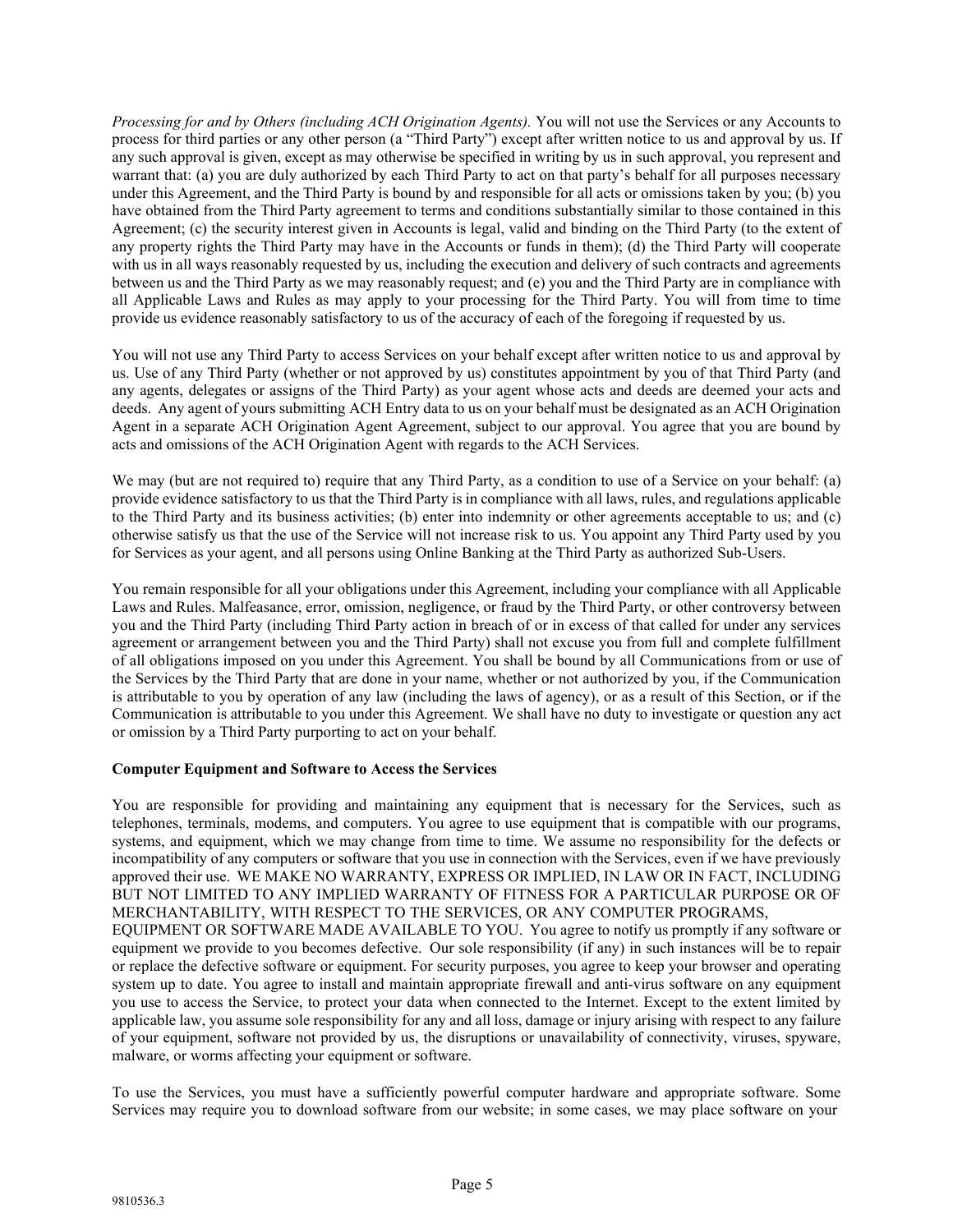computer as part of our security and/or verification tools. You agree to maintain the confidentiality of the Security Codes at all times and not to provide access to them to anyone that you do not authorize to access your Accounts through the Services.

Encryption of data transmissions does not guarantee privacy. Data transferred via the Services is encrypted in an effort to provide transmission security. Notwithstanding our efforts to ensure that the Services are secure, you acknowledge that the Internet is inherently insecure and that all data transfers (including transfer requests and electronic mail) occur openly on the Internet. This means that the data transfers potentially can be monitored and read by others. We cannot and do not warrant that all date transfers utilizing the Services will not be monitored or read by others. You expressly acknowledge that any wireless access to the Services initiated by you may not be secure and, in such cases, you assume the risk associated with unauthorized access to the Service and any information contained therein, resulting from such wireless connectivity. You agree to implement and maintain administrative, technical, and physical safeguards to protect against unauthorized access to or use of any Account information which you may access or store on your computer or other data storage systems.

## **Linking Accounts**

We reserve the right to limit which Accounts may be "linked" under the Services. Any signer on any linked Account, acting alone, is authorized by you to access and use Services for any other linked Account, whether or not that person would be authorized to transact on the other linked Account in the absence of this Agreement.

You represent and warrant that you have authorization from the Account owner to engage in each Service used by you affecting an Account that is linked. You make this representation and warranty at the time the Accounts are linked and each time you use a Service to access or transact on an Account. These representations and warranties are in addition to any others contained in this Agreement or in any supplemental agreements that may be required by us.

## **Security Code Credentials**

During your enrollment for the Services, you are required to select or will be assigned certain numbers, codes, marks, signs, public keys, or other means of authenticating your identity and electronic communications in your name. These may include a customer number, logon name, and password. These credentials, with the other components of your Security Codes, will give access to your Accounts through the Service.

You agree to change all passwords with sufficient frequency so as to protect confidentiality, and in any event no less frequently than every 180 days. You agree not to disclose your Security Codes to anyone and to take other reasonable precautions to ensure the safety, security and integrity of transactions conducted with your computer or mobile device (for example, do not write them down). NOTE: Some browser software may store usernames and security codes to facilitate the future use of a web site. For security reasons, you agree to disable this feature in your browser. Check your browser's "Help" screen for more information on this feature. For security reasons we may disable your Security Codes, for example if they are entered incorrectly several times. Passwords should not be easy to guess: for example, your children's or pet's names, birth dates, addresses or other easily recognized identification related to you. It is also recommended you do not have your browser automatically remember your password. We may offer to you or require you to use additional authentication tools or methods from time to time. If you choose not to implement supplemental authentication tools, your access to some or all Services may be limited. After three unsuccessful attempts to use your Security Codes, we may revoke your access to the Services. To re-establish your access to the Services, you agree to contact us at 619-329-6565.

# **Contact In Event of Unauthorized Transfer**

If you believe any part of your Security Code, including your password, has been lost or stolen call:

#### 619-329-6565

or write: Endeavor Bank 750 B St. Ste 3110 San Diego, CA 92101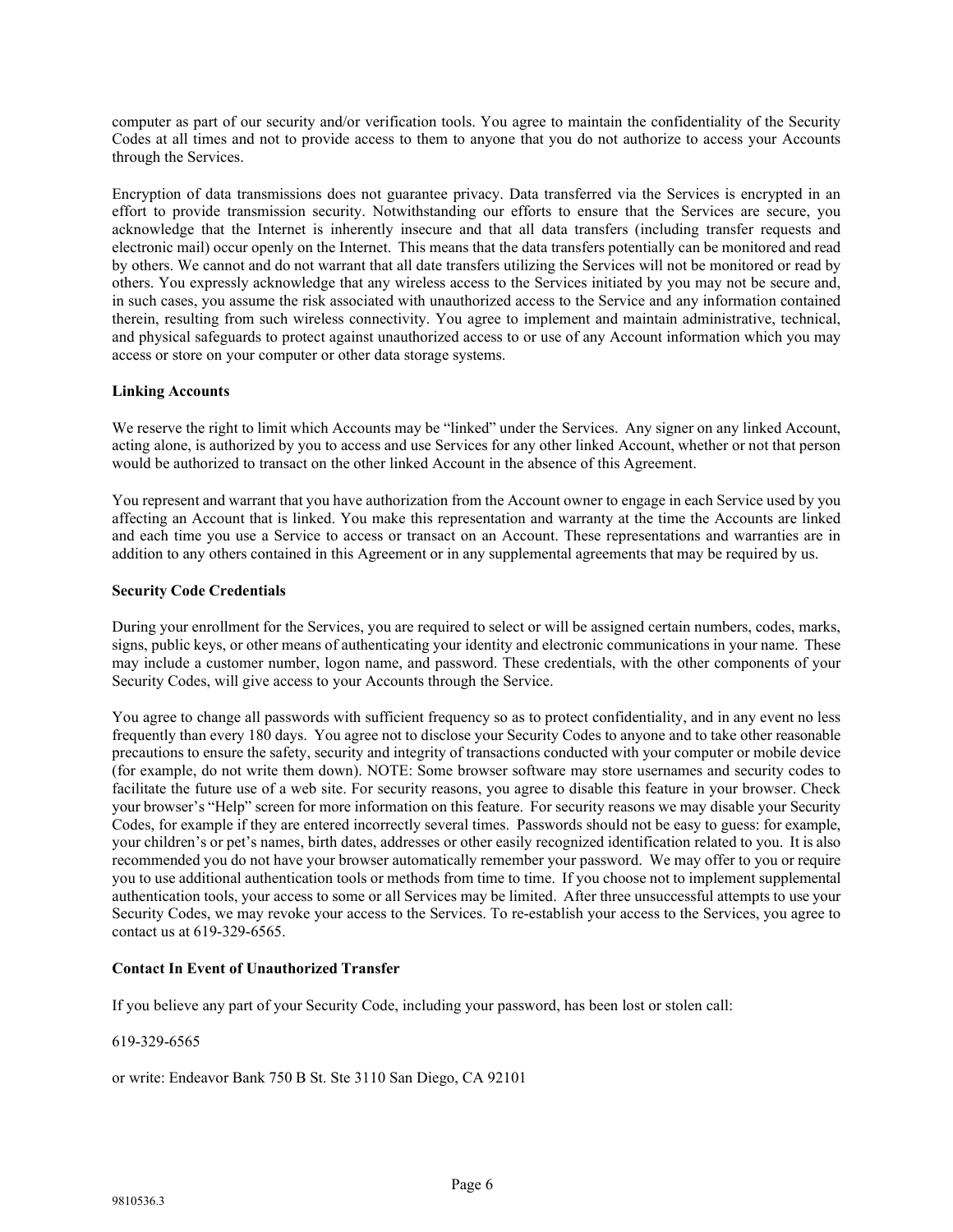## **Authorized Representatives**

You are responsible for and bound by any Communication we receive in your name through a Service if the Communication: (a) comes from an authorized representative, Administrator or Sub-User; or (b) is authenticated using agreed upon security procedures, even if not authorized by you; or (c) is legally binding on you under the laws of agency, contract or otherwise.

Your "authorized representative" includes each person who is (1) authorized by you to conduct business with us, including as part of your account management resolution(s); or (2) a principal officer of yours (such as your CEO if you are a corporation, or a partner in a partnership, or a manager in an LLC); or (3) otherwise authorized (or deemed authorized) to act on your behalf, whether under this Agreement or any other agreement with us, by the laws of agency, or under by any other state or federal law, rule or regulation.

## **Administrator**

You will be required to designate at least one initial Administrator. You (through the Administrator) then control the Services and access to them. The Administrator will be able to and will be responsible for maintaining your Service settings and Sub-User security. Access to your Account(s) through the Service will be based upon authority established by the Administrator, who you agree may specify usage levels (without filling out a new business resolution) You must notify us if you terminate or change the Administrator. You will not control the addition or removal of accounts or Service access.

The Service will allow the Administrator to establish authority levels to help you manage additional Sub-Users and control use of various Services. The levels are used to specify who can access specific Accounts, what dollar amounts Sub-Users are authorized to handle and what functions a Sub-User can access when transacting on an Account using the Services.

The Administrator is responsible for setting up your Sub-Users. The Administrator is also responsible for assigning all persons with the Security Codes that are necessary to access Services and for establishing what, if any, limitations will apply (including what level of activity is appropriate for each Account). The Administrator changes and maintains your Security Codes. The Administrator(s) will have full access to your Accounts and to any future Accounts you may open.

Other than establishing the Administrator based on your designation, we will **not** control or oversee the Administrator or any activity or function of an Administrator or other Sub-User. You agree to the creation of an Administrator and to all action taken by the Administrator. You agree to all action taken by any Sub-User and by any person given access to one or more Services by the Administrator or by a Sub-User, and all such persons are your agent for purposes of use of the Services.

You further agree to assume all risks associated with providing Security Codes to your Administrator, understanding that this can result in Sub-Users and possibly other persons obtaining access to your Account without control or monitoring by us. You must establish authorization parameters and/or limits for each person you authorize to use the Service. You agree to use and implement each control (including template management, verification, access, use of maximum process settings, security, audit and review procedures) to prevent unauthorized persons gaining access to Security Codes or you Accounts.

# **Responsibility For Communications In Your Name, Whether Or Not Authorized By You**

The Security Codes are security procedures. You agree that we may use the security procedures to verify the authenticity of Communications that are received by us in your name. If we verify the authenticity of a Communication or instruction received in your name using the security procedures, we may rely on it and you will be obligated on the Communication or instruction, whether or not it was authorized by you.

On the other hand, if a Communication or instruction was authorized by you or if you would otherwise be bound by it under this Agreement, you will be obligated on it even if we did not verify its authenticity using the security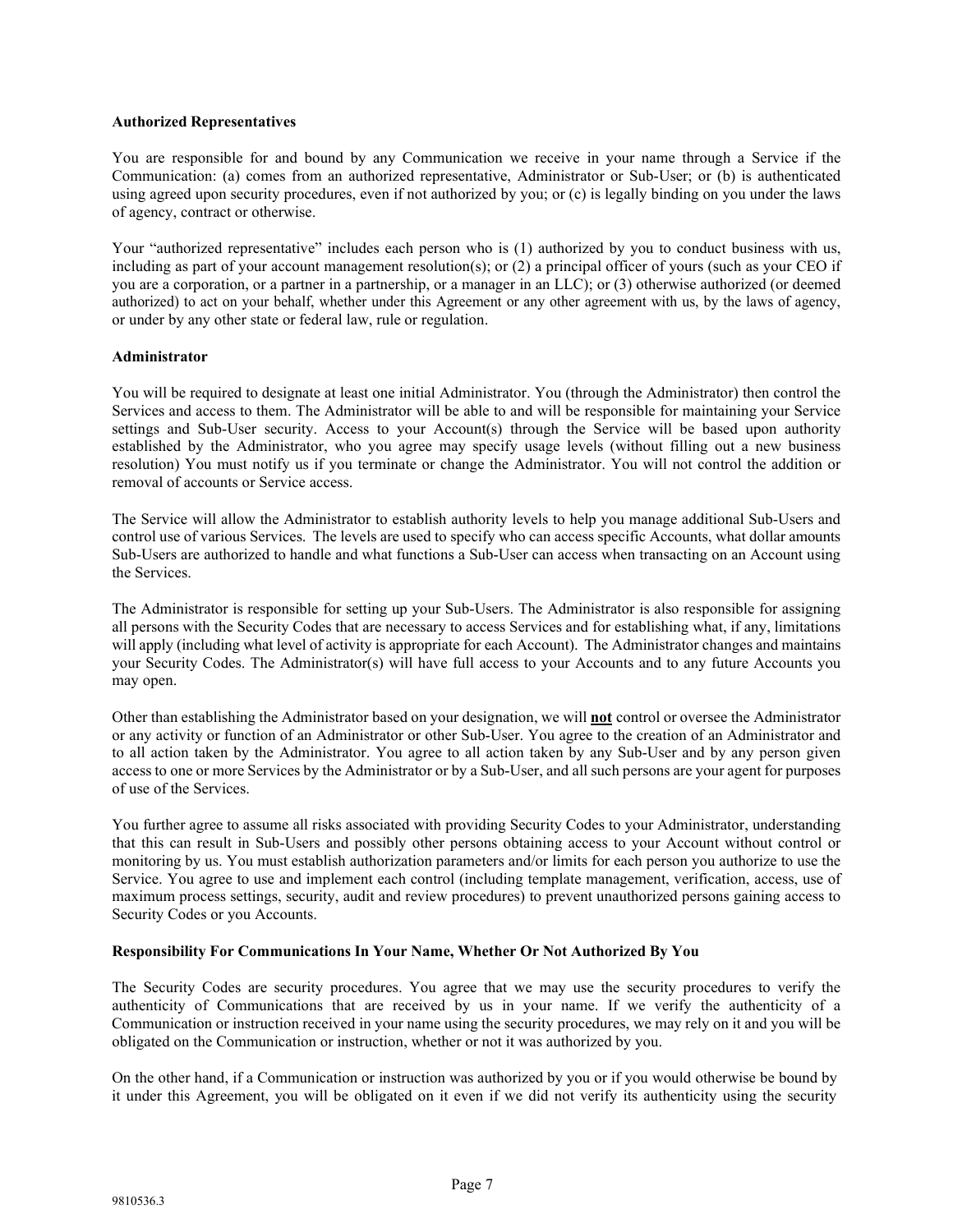procedures and even if the security procedures would have prevented error. You agree that the security procedures are intended to verify authenticity and not to detect error.

## **Responsibility For Security Procedures**

In addition to the Security Codes as security procedures, you may choose additional security procedures. We may from time to time offer supplemental security procedures, and you agree to consider them. You agree to follow any instructions we provide to you about using, storing, or otherwise related to security procedures.

You agree to consider the size, type and frequency of the payment orders or other money transactions you will or intend to use Services to accomplish. You agree to consider the risks presented by the possibility of unauthorized access to these Services, including the risk loss to you that we may process Communications and instructions that are your responsibility even though they were not authorized by you. You agree to use Services only after determining, and only for so long as you continue to determine, that the security procedures are a commercially reasonable method of providing security against unauthorized payment orders or other Communications. You agree and acknowledge that the security procedures are commercially reasonable for you and that you will be bound by instructions or Communications in your name, as set forth above.

You agree to take appropriate steps to ensure that all Security Codes are protected and kept confidential. In your review of the Services, including those aspects of the Services pertaining to the issuance, use, and protection of Security Codes and security procedures, you agree to notify us if your use of the Services would necessitate or be better served by a level of security that exceeds that offered by the Services. If you fail to notify us, then you acknowledge and agree that the security procedures of the Services are appropriate for your needs and will provide you with a commercially reasonable degree of security against unauthorized use.

#### **Data Retention**

You will retain data on file adequate to permit remaking or reconstruction of all requested Services (including payment orders or other money transactions) for one year following the date of the execution of the request to which such data relate and will provide the data to us upon our request. You agree to determine promptly the accuracy of all records and information regarding a Service and to notify us immediately of any errors in such records or information. Nothing in this Agreement relieves you from: (a) any responsibility imposed by law, regulation, or contract with regard to the maintenance records; or (b) any responsibility to perform audits and account reviewers customarily conducted by persons or entities whose businesses are similar to your business.

# **Email**

While access to us through the secure email function of the Services is "on-line," messages sent to us through email are not reviewed by our personnel immediately after they are sent. If immediate attention is required, you must contact us by telephone or in person.

Your email messages may be acted upon by us if received in a manner and in a time providing us a reasonable opportunity to act. Nevertheless, unless otherwise provided herein, email messages will not serve as a substitute for any requirement imposed on you to provide us with "written" notice.

Email or messages sent by us to you will be deemed received by you when sent by us to you at your email address as shown on our records. You agree to notify us (using the Service or otherwise in form acceptable to us) whenever your email address changes. You agree that information or messages made available to you via the Services will be deemed received by you when first posted on our website or made available to you. You agree to access the Service from time to time, in no event less than monthly, to access this information or the messages. If you fail to update or change an incorrect email address or other contact information, you understand and agree that any email shall nevertheless be deemed to have been provided to you if the email was sent to the email or other contact we have on file for you.

#### **Account Information Services**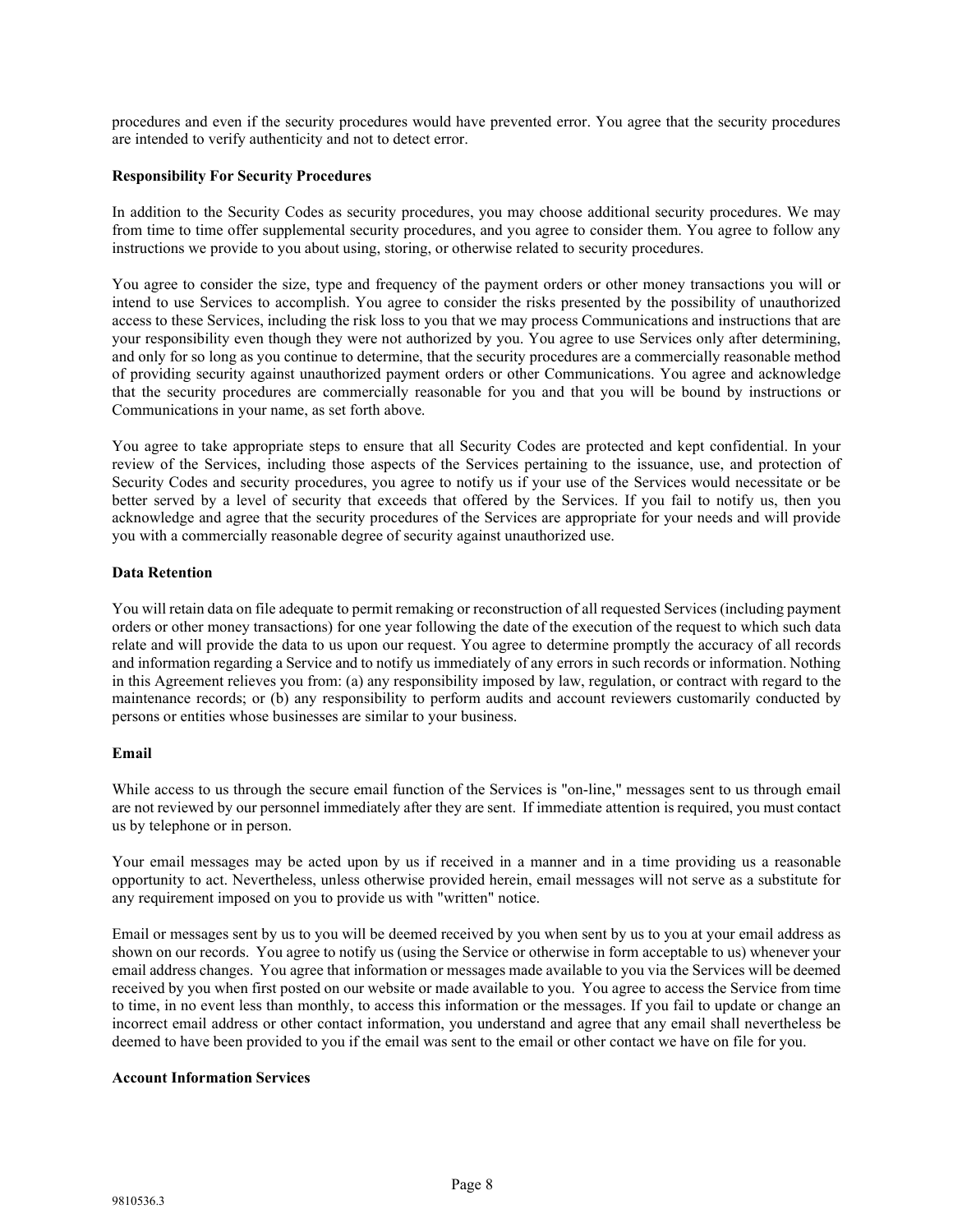The Services include the ability to obtain Account information, subject to system limitations. Balances and transaction information reflected in the Service may not reflect all transactions against an Account on the day the transaction occurs. Some transactions may not be reflected by the system until the following business day. Services performed during nightly processing may not succeed when applied to your actual balance at the end of the nightly processing. Posted transactions may be reversed due to insufficient funds, stop payment orders, legal process, or other reasons. Certain balances may not be subject to immediate withdrawal, may include deposits still subject to verification or other items in the process of being posted to the account, and may not include outstanding checks, debits, or credits. You understand and agree that Account information may not reflect transfers made by multiple users from the same Account if different login credentials are used for the same Account. You agree to communicate to other persons with authorized access to your Accounts concerning any transfers from your Accounts, in order to avoid overdrafts. We assume no responsibility for any loss arising from incomplete information or for any temporary interruption in your access to online information. If you are unable to access the Services for any reason, you may contact us directly.

## **Electronic Statements**

Electronic statements offer you a convenient way to view, save and print your periodic statements. If you elect to receive electronic statements, we may discontinue sending paper statements and make periodic statements available to you in electronic form only. This includes, but is not limited to, ongoing terms currently provided on the back of your paper statement, notices posted as messages on the face of the statement, and all notices or other communications that accompany mailed statements. Each electronic statement will be available for your viewing, downloading, or printing for a period of 18 months from the date that it is made available to you. You agree to review your electronic statements in a timely manner, just as you would paper statements, and to promptly notify us of any errors, unauthorized activity, or other problems, as provided in our agreement with you. You will be deemed to receive electronic statements when they are made available to you. Any time periods within which you must notify us of any problems or errors reflected on your statement(s) will begin on the date we make the electronic statement available to you, regardless of when it is actually viewed by you. We reserve the right to determine from time to time which accounts are eligible for electronic statements. A valid email address may be required to be maintained by you with us. If you fail to maintain a valid email address with us, you acknowledge and agree that any electronic statement shall nevertheless be deemed to have been provided to you if emailed to the email address we have on file for you. We reserve the right, in our sole discretion, to discontinue providing statements in electronic form. If you receive images of checks or receive cancelled checks with your paper statements, you understand that paper copies of these items will not be available once you elect to receive electronic statements. Electronic images of these items will be available for a limited time, subject to system limitations, through the system. If you cannot access, print, or view your electronic statements, you must contact us immediately at 619-329-6565 to make alternate arrangements. You agree to periodically logon and check on the delivery of new statements.

#### **Book Transfers**

Transactions posted to your account as of a certain business day may not be reflected in account balances reported by the Service until the following business day. Information on transfers to or from your accounts with us will be reflected on your periodic statements, will be available to you online, and can be obtained by calling 619-329-6565. We do not provide any other notice of the receipt, transmittal or debiting of funds transfers.

*Scheduling Book Transfers.* You may instruct us to initiate single or recurring fund transfers on any business day (the "Transfer Process Date"), up to 365 days in advance. If the Transfer Process Date for an automatic transfer falls on a weekend or holiday, the transfer may be sent the prior business day. To initiate a transfer, you must specify the account to be debited, the account to be credited, the transfer amount, and the Transfer Process Date.

*Rejecting Transfer Instructions.* We may reject transfer instructions with or without cause or prior notice. We may reject a transfer instruction, for example, if you do not have sufficient available funds to cover the transfer or the transfer instruction is unclear, ambiguous, or incomplete. If we reject a transfer, you may need to re-enter the information if you wish to make the transfer at a later date.

*Changing or Cancelling Transfer Instructions.* For same-day Book Transfer requests, once submitted, the transfers can be cancelled through online banking before 5:00pm. For future dated Book Transfers, the transfers can be cancelled through online banking up to 5:00pm on the business day before the Transfer Process Date.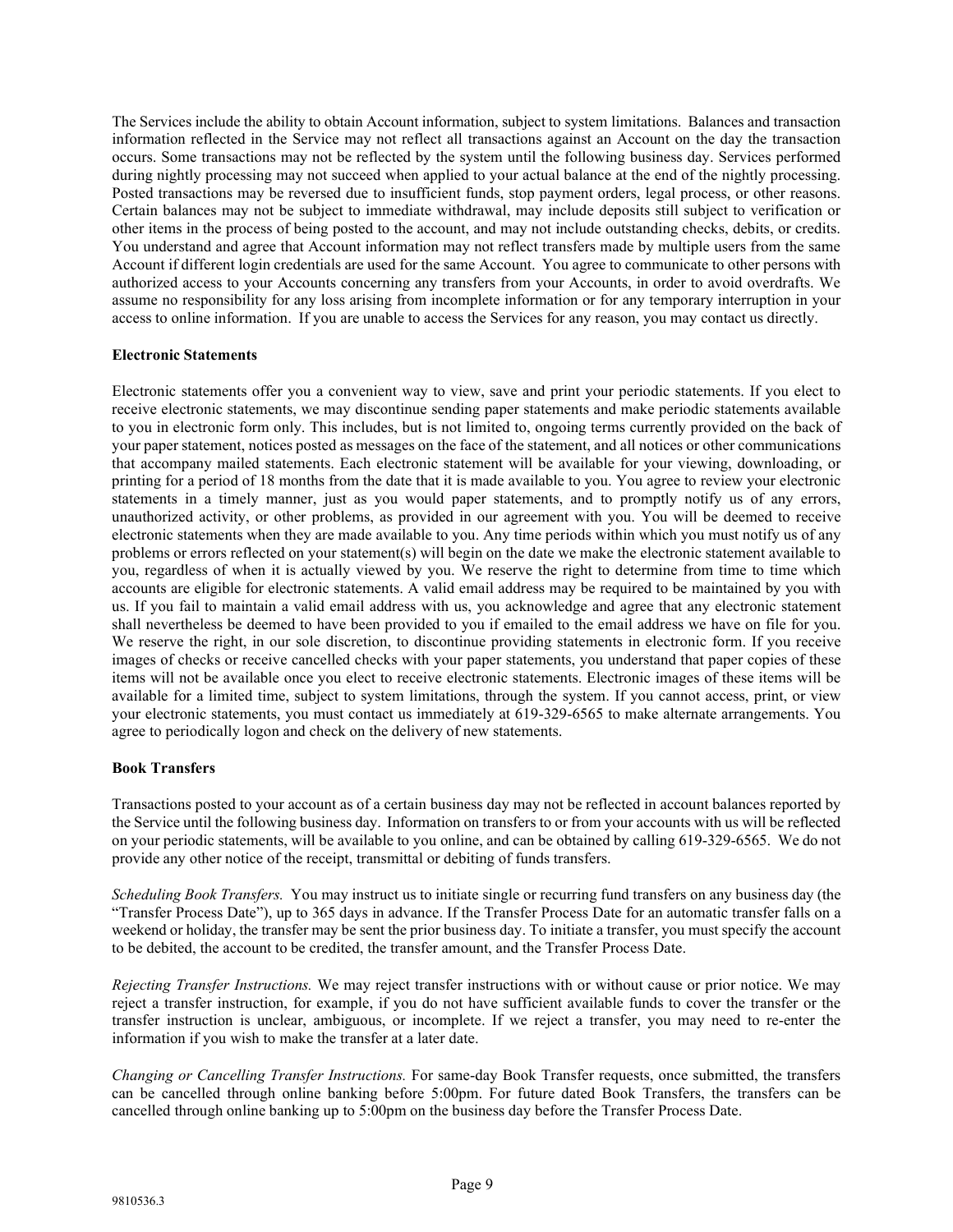## **Loan Transfers**

*Eligible Loan Transfer Accounts.* Eligible linked Loan Transfer Accounts include the following types: Payroll Protection Program Loans, Commercial Loans, Commercial Real Estate Loans, and Commercial Lines of Credit. You agree that the relevant loan agreement, note, or other document is modified to the extent necessary to allow the transfers or other Services that may be utilized pursuant to this Agreement. We may process transactions from loan Accounts without regard to access limitations in any loan documentation or agreements.

*Advances/Payments.* You can use the Loan Transfer feature to make recurring and non-recurring "on-us" loan Account advances ("Loan Advance(s)") and payments ("Loan Payment(s)"). The Loan Transfer will be processed on the Loan Transfer Effective Date; provided that the Effective Date selected by you is a business day and you submit your one-time Loan Transfer instruction prior to the Loan Transfer cutoff hour for that date. If you select an Effective Date that is not a business day or submit your Loan Transfer instruction after the Loan Transfer cutoff hour for that date, then the Effective Date may be the next business day. Loan Advances will only occur to the extent there are sufficient available funds on the eligible loan Account, as determined by the terms and conditions of the applicable loan documents and agreements, including, but not limited to, the promissory note, governing the loan Account.

*Loan Payments.* You may designate the Loan Payment as a regular installment or an interest/principal only payment. If funds transferred will be applied as a reduction in principal only, funds will be applied as unscheduled reductions of principal and as such will not satisfy the installment obligations under the payment schedule for the loan Account or pay accrued interest. If funds transferred will be applied as a regular installment payment, you are responsible for ensuring that you initiate a Loan Payment instruction in time for the payment to be received by us before its due date. We are not responsible for any damages, costs, or fees you may suffer if you do not allow sufficient time between the Effective Date and the due date.

*Noncompliance with Borrowing Base.* This paragraph is applicable if the promissory note or other loan document for your loan Account provides that the loan Account is tied to a borrowing base of eligible receivables. At any time that you are not in compliance with the borrowing-base requirement, we may reverse any transfer that constitutes an advance on the loan Account.

*Loan Transfer Changes and Cancellation.* You may change or cancel a Loan Transfer instruction via the Service as long as you submit the change or cancellation request by 5:00pm prior to the Effective Date for the Loan Transfer instruction and you follow the Loan Transfer instructions provided by the Loan Transfer feature for changes and cancellations.

*Provisional Credit.* You agree that any credit by us to you for any Loan Transfer is provisional until we have received final settlement for such Loan Transfer. We may delay availability of provisional credit at our discretion. If final settlement is not received, we are entitled to and you agree to pay a refund of the amount credited; we may charge your account for the amount due.

# **Bill Payment Service**

*Generally*. When using the Bill Payment Service, you must designate the Account ("Bill Payment Account") from which the Bill Payments are to be made, the complete name of the payee, your Account number and the payee's remittance address (as exactly as shown on the billing statement or invoice), the amount of the payment and the date you want the payment to be processed from your Bill Payment Account ("Payment Process Date").

*Cutoff Hours, Dollar Limitations and Frequency Restrictions.* Bill Payments will be subject to applicable cutoff hours, dollar limitations and frequency restrictions which we may revise at any time.

*Use of Vendors; Use of Information*. We may use one or more bill payment vendor(s) to provide the Bill Payment Service, and you understand that various financial intermediaries and their servicers may be involved in processing any one of your Bill Payment instructions. These intermediaries may benefit from interest that accrues on Bill Payments between the time your Bill Payment Account is debited and the time the payee is paid. Any information you provide may be used by us or any of these other parties to complete or otherwise deal with your transaction or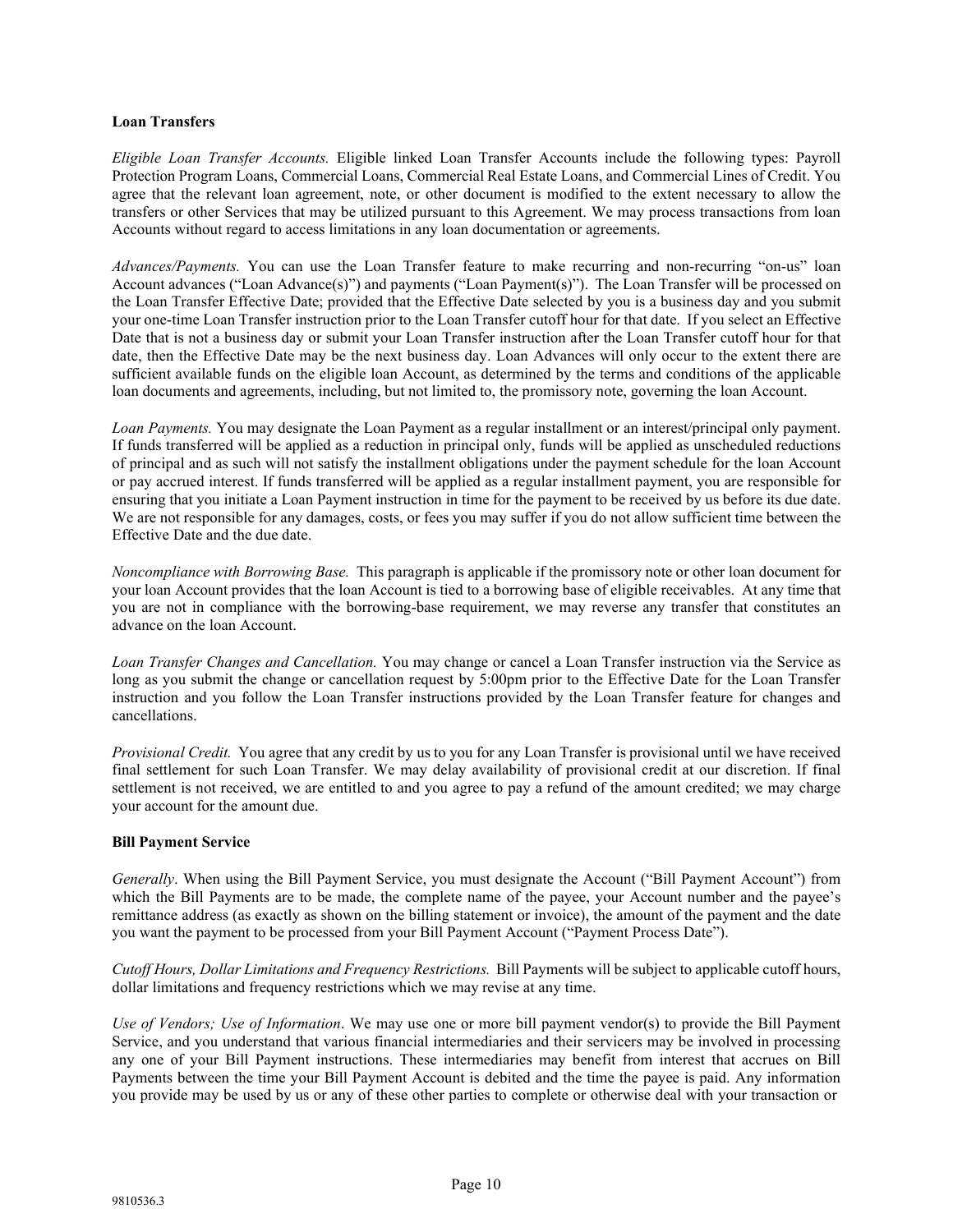comply with any laws, rules, or regulations. If there is a dispute between you and us, or between us and any other person (including any merchant, payee, financial institution or other intended or actual recipient of any Bill Payment), you authorize us to obtain information regarding you, your Account, and your Bill Payment obligations (or the absence of them) from any party that was involved in the Bill Payment transaction or that might otherwise assist in the resolution of the dispute or problem. This may include financial and other information.

*Setting-Up Payees*. When you sign onto the Bill Payment Service, you must establish your list of payees. A payee is anyone, including us, that you designate to receive a Bill Payment; provided that we accept the payee for the Bill Payment Service. If we accept the payee, then the payee will be placed on your authorized list of payees. Each time you want to initiate a Bill Payment, the payee must be on your authorized list of payees, and if payment will be facilitated electronically to the payee's financial account (rather than by paper check) the payee's receiving financial account must be within the United States.

We are not responsible if a Bill Payment is not made to a payee because you provided us with incomplete, incorrect, or outdated information regarding the payee or we attempted to make a payment to a payee that is not on your authorized list of payees. Also, we reserve the right to refuse to approve a payee for your authorized list of payees and to otherwise prohibit payment to a payee via the Bill Payment Service.

*Payment Methods*. We reserve the right to select the method in which to remit funds on your behalf. These payment methods may include, but may not be limited to, an electronic payment, an electronic check payment (where the check is drawn off our third party service provider's account), or a demand draft payment (where a negotiable instrument is created and drawn off of your Bill Payment Account).

*One-Time Payment*. You can use the Bill Payment Service to make a one-time Bill Payment. A one-time Bill Payment will be processed on the Payment Process Date; provided that the Payment Process Date selected by you is a business day and you submit your one-time Bill Payment instruction prior to the Bill Payment cutoff hour for that date. If you select a Payment Process Date that is not a business day or submit your Bill Payment instruction after the Bill Payment cutoff hour for that date, then the Payment Process Date will be the next business day.

*Recurring Payments*. You can use the Bill Payment Service to make recurring Bill Payments. The Bill Payment Service will allow you to schedule Bill Payment instructions that will cause a Bill Payment to be processed from the selected Bill Payment Account on your selected frequency on an ongoing basis. However, if the future Payment Process Date is on a non-business day, then the new future Payment Process Date may be the next business day.

*Available Funds*. For Bill Payments, you will need to have sufficient available funds in your designated Bill Payment Account to cover the amount of the Bill Payment on the Payment Process Date. If payment is facilitated using a demand draft drawn directly against the Bill Payment Account, sufficient available funds must remain on deposit in the Bill Payment Account until the demand draft has cleared. You can initiate Bill Payments up to the available funds in your Bill Payment Account. If you exceed these limits, then we may prevent (or reverse) Bill Payments in any order and in any amount that we choose, even if the result is to reduce your transactions to a level below the amounts needed to pay your bills.

*Non-Recommended Payees*. We do not recommend that you use the Bill Payment Service to pay your federal, state, or local taxes, courts, or other governmental entities. These agencies normally require an accompanying coupon, which cannot be provided via the Bill Payment Service. We will not be liable for penalties, interest, or other damages of any kind if you try to use the Bill Payment Service to remit or pay money for taxes, or to courts or governmental agencies.

*Scheduling Payments in Advance of the Due Date*. The Payment Process Date is the date that we will initiate the Bill Payment. Bill Payments should be scheduled sufficiently in advance of the due date of your bill ("Due Date") to allow the payee to receive it on the Due Date set by your payee and without taking into account any grace period that may be offered by your payee. Electronic bills will be paid within 2 business days of the close of business of the Payment Process Date. Some companies you pay through the Bill Payment Service are not set up for electronic payment and therefore will receive a paper draft on your behalf. These paper draft payments can take up to six (6) business days to process before the payee receives the payment. You are responsible for ensuring that you initiate a Bill Payment instruction in time for the payment to reach the payee before its Due Date (without taking into account any grace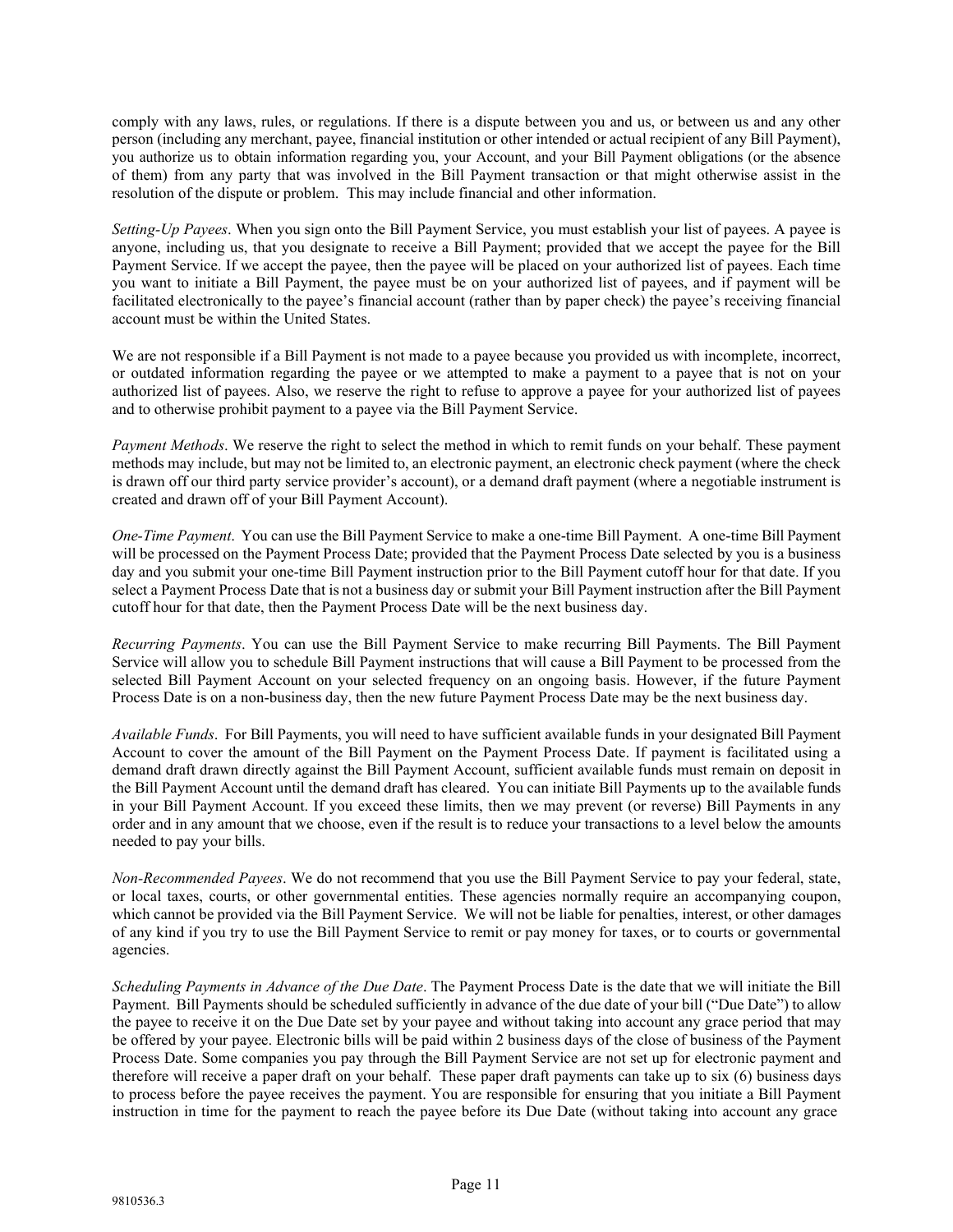period). You must allow at least six (6) business days, prior to the Due Date, for each Bill Payment instruction to reach the applicable payee. We are not responsible for any damages you may suffer if you do not allow at least six (6) business days between the Payment Process Date and the Due Date of your bill or obligation, without counting any grace period offered by the payee.

*Payment Changes and Cancellation*. You may change or cancel a Bill Payment instruction via the Service as long as you submit the change or cancellation request 1 business day prior to the Payment Process Date for the Bill Payment instruction and you follow the Bill Payment instructions provided by the Bill Payment Service for changes and cancellations.

*Accurate Information on Payees*. The Bill Payment will be processed using the information you supply, and if the information you give to us is inaccurate or incomplete in any way the Bill Payment may be delayed or misdirected. If the Service provides you with a series of optionsregarding payee address or location, you are responsible for correcting that information if such information does not agree with your records or with your particular bill. We and the others that handle your Bill Payment (including the payee's bank) are entitled to rely on information you supply, such as the payee's account number or the routing number of the payee's bank, even if the name you give to us and the number you give to us identify different persons.

*ACH Entries*. Electronic payments that are made through the ACH are subject to the rules of the ACH, and you agree to be bound by the Operating Rules of the ACH, including the rule making payment to the payee provisional until receipt by the payee's bank of final settlement of the credit transaction. If final settlement is not received, you will not be deemed to have paid the payee the amount of the electronic bill payment. Furthermore, you agree that any payment by us to you for any returned credit entry or credit reversal is provisional until receipt by us of final settlement for such entry. If final settlement is not received, we are entitled to a refund from you of the amount credited and we may charge your account for the amount credited. We may refuse to permit the use of any amount credited for a credit reversal if we believe that there may not be sufficient funds in your account to cover charge back or return of such reversal.

# **Check Stop Payment Services**

You may request a stop payment on a check issued on your Account(s) by completing the form presented as part of the check stop payment Service and submitting all the required information to us ("Check Stop Payment"). All Check Stop Payment requests, renewals, and revocations of stop orders will be subject to our current policy on stop payment requests. For significant or material items, contact us by coming to one of our branches or by telephone in addition to using the Services for Check Stop Payment. You are responsible for reviewing all information available to you to determine whether the check has already been paid, including your account statements. Information available online may not include sufficient current and historical information to verify whether the check has been paid. Your receipt of a Check Stop Payment confirmation via the Service, or acceptance of your request via the Service, does not conclusively represent whether or not the check has already been paid. We may accept a Check Stop Payment request from you with respect to a check that has already been paid, and we will have no obligation to determine or notify you that such check was previously paid. In any event, we must receive your Check Stop Payment request sufficiently in advance to provide us with a reasonable opportunity to process your request in sufficient time prior to presentment of the check. There will be a fee assessed for each Check Stop Payment request whether or not we receive the request in time to place the Check Stop Payment.

You must give us timely, complete, and accurate information as prompted by the Service, including the check date, payee, EXACT amount of the check, and the check number. If any information is incomplete or inaccurate, we will not be responsible for failing to stop payment on the check.

You may use the Check Stop Payment Service to stop payment on checks that you have written against your Accounts. If you wish to cancel or amend any other Service transaction, you should use the process applicable to that Service, and you will be subject to any limitations or inability to stop applicable to that Service.

You may not use the Check Stop Payment Service to stop payment on any ACH/EFT transaction, point-of-sale ACH/EFT transfer; any cashier's check, certified check or other official institution check you have purchased from us or any check which we have guaranteed. You understand that your Check Stop Payment request is conditional and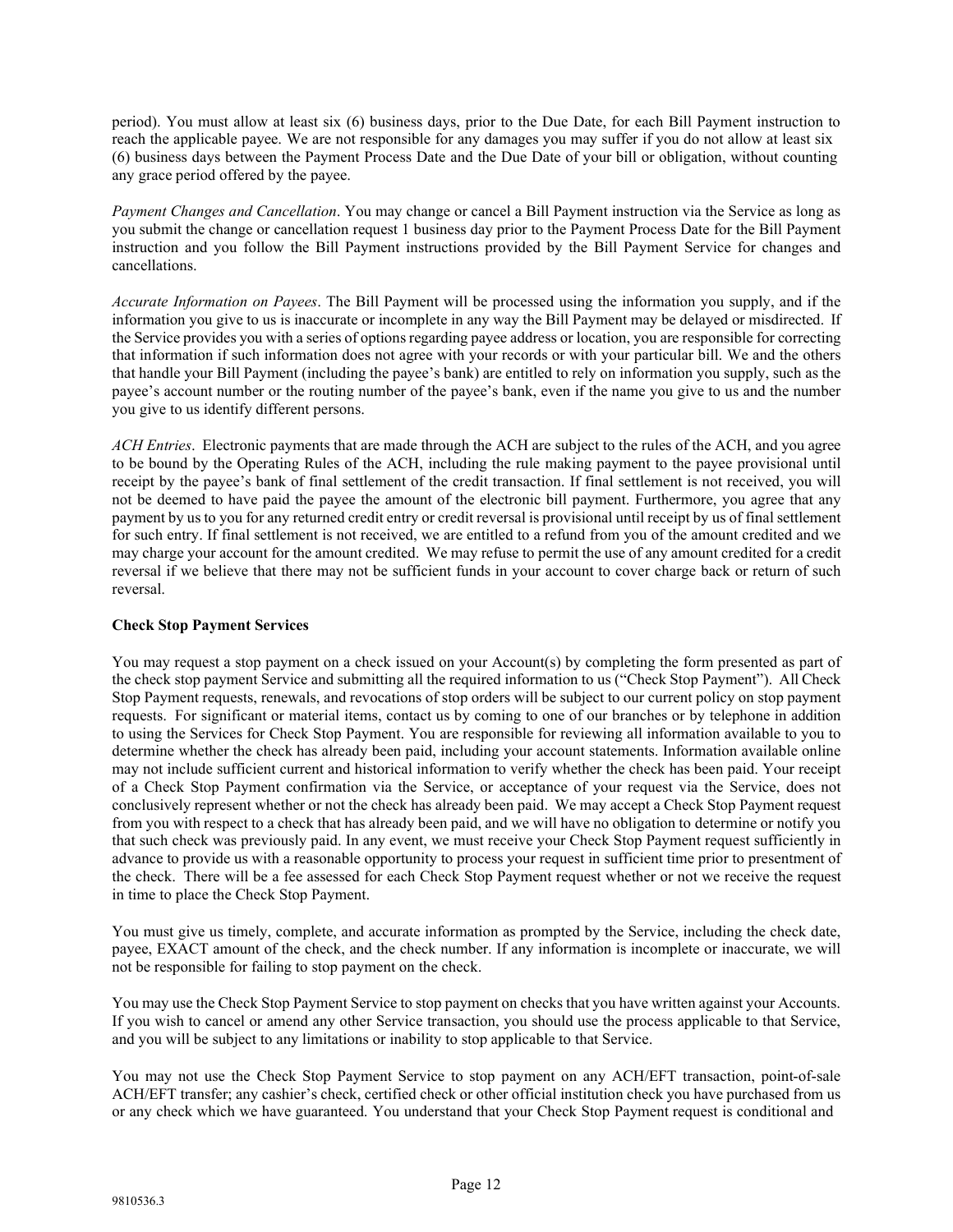will not be effective if we have not had a reasonable opportunity to respond to your request, or that stopping payment may subject us to risk of loss or damages under any law or regulation (including clearing house or other processor rules).

A Check Stop Payment request against a check is effective only against the check that is described in the Check Stop Payment request form; and does not cancel or revoke any authorization for future or recurring ACH/EFT transfers by you or by the same biller or originator. A Check Stop Payment request is effective for six (6) months only and will expire automatically, at which time you are responsible for any renewal desired by you for another six (6) month term.

You assign to us your rights against the payee or any other holder of any check on which you have requested a Check Stop Payment, and you agree to cooperate with us in any legal action we may take against such persons. You should be aware that a holder of a check may be entitled to enforce payment against you notwithstanding an electronic stop payment order. Your obligations under this subsection will survive termination of this Agreement.

# **Account Alerts**

The account Alerts feature is a convenience tool that permits you to request automated notification in specific situations by text message or email. By setting up the Alerts feature, you authorize us to send the communications by email or text message, to any address or mobile number we have on file for you. Alerts do not replace standard communications you receive from us concerning your accounts. If you elect to receive Alerts by text messaging from us, you acknowledge that such messages will be automatically sent to your wireless access device. You assume all responsibility for the secure receipt of the text messages and acknowledge that these Alerts are not sent through a secure channel and may be intercepted or read by others. Receipt of Alerts may be delayed or prevented by factor(s) affecting your access, including your Internet service provider(s), phone operator(s), and other relevant entities. We do not guaranty the delivery or the accuracy of the contents of any Alert. We will not be liable for losses or damages arising from: (i) non-delivery, delayed delivery, or wrong delivery of any Alert: (ii) inaccurate content in an Alert; or (iii) your use or reliance on the contents of any Alert for any purposes. We reserve the right to terminate any request from you for any Alert, at any time. Your wireless carrier's normal fees and charges, such as charges for text messages, will apply. The information in any Alert may be subject to certain time lags and/or delays. You may stop or suspend Alerts at any time.

# **YOUR CONSENT TO RECEIVE SMS TEXT AND EMAIL MESSAGING**

**By accepting these terms you expressly authorize us to send SMS text messages and emails to you regarding your accounts and financial transactions, in connection with the Services. We may send these messages to any mobile phone or email address we have in our records for you or your account. Message and data rates may** apply. To cancel text alerts, you can either reply to a text from us and simply request to cancel or you may call **us at #619-329-6565 at any time.**

#### **Mobile Banking**

Mobile Banking provides wireless access to the Services, as well as the ability to deposit checks to your linked Accounts ("Mobile Deposit"). Some Services may not be accessible while using your wireless access device ("Wireless Access Device"). Additional Mobile Banking Services may be added to or removed by us from time to time. Some Mobile Banking Services may not be available without special application to and approval by us, may be limited to specific types of accounts, and may require you to agree to additional terms and conditions which may be presented online at the time the feature is activated.

*Access and Use.* To utilize Mobile Banking, you must enroll through our online banking system. Once you have enrolled for Mobile Banking, designated accounts linked to your Security Codes will be accessible through your Wireless Access Device. Additionally, to access and utilize Mobile Banking you will need a compatible Wireless Access Device. Your Wireless Access Device must be Internet enabled and connected to the Internet through your mobile communications service provider. In order to properly use Mobile Banking, you should review and follow the instructions provided in our online banking system. You agree to accept responsibility for learning how to use Mobile Banking in accordance with the online and mobile application instructions and agree that you will contact us directly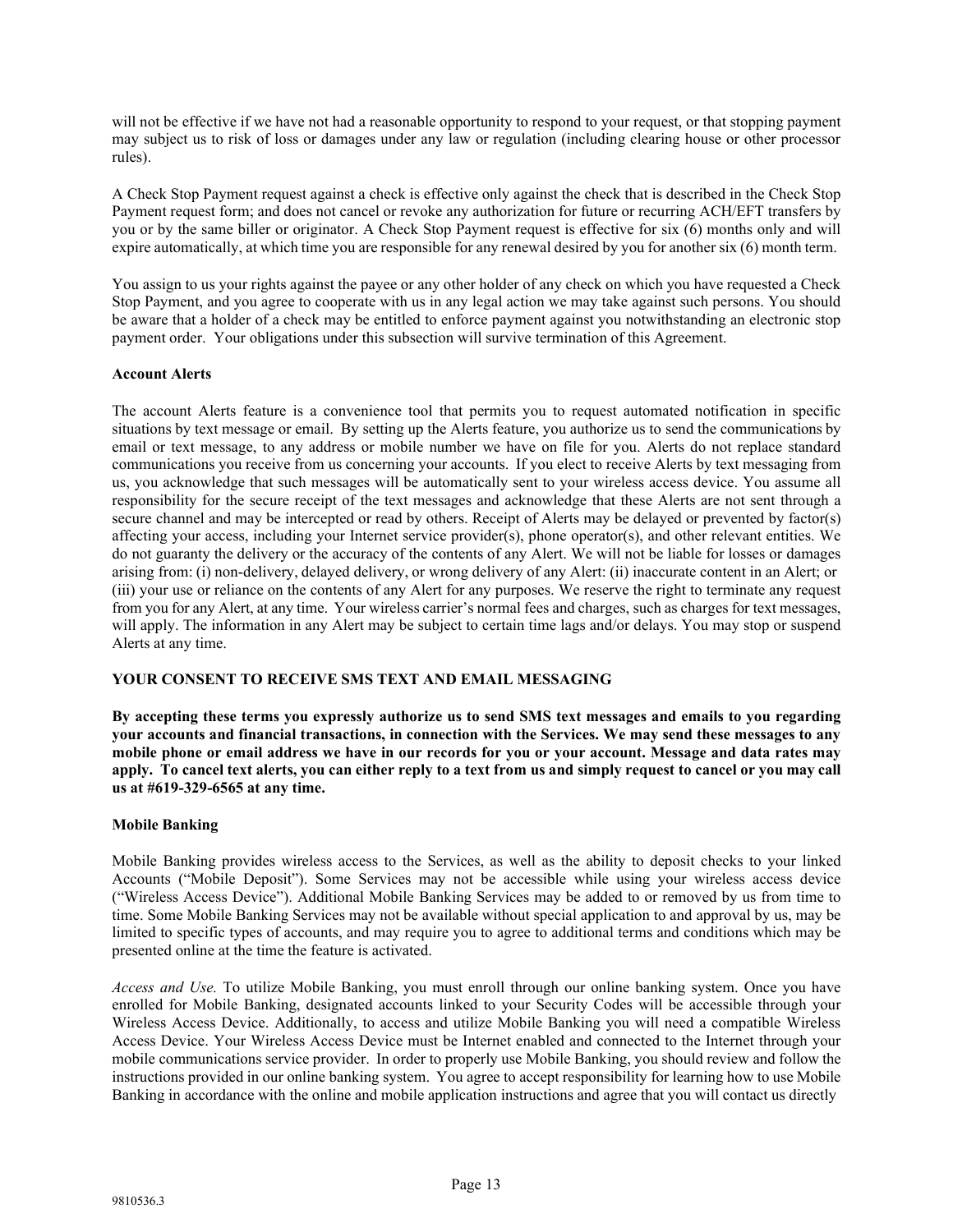if you have any problems with Mobile Banking. You also accept responsibility for making sure that you, and anyone acting on your behalf, know how to properly use the Wireless Access Device. If you obtain a different Wireless Access Device, you will be required to download and install software to that different Wireless Access Device, under the same terms set forth in this Agreement, as amended. You agree to delete all such software from your Wireless Access Device promptly if the licenses or this Agreement terminate for any reason. We reserve the right to change, add to, or terminate services with our third-party software providers, to substitute different software providers, and to enter into or arrange for the provision Mobile Banking Services by other licensors and third-parties.

You agree to exercise due care in preserving the confidentiality of any user identification, password, test key, or other code or authentication method provided by us or otherwise required for use of Mobile Banking and shall further prevent the use of Mobile Banking by unauthorized persons. You assume full responsibility for the consequences of any missing or unauthorized use of or access to Mobile Banking or disclosure of any confidential information or instructions by you, or anyone acting on your behalf.

*Hardware and Software.* You are responsible for obtaining and maintaining the compatible Wireless Access Device required to use Mobile Banking. To the extent we, in our sole discretion, provide any hardware in conjunction with Mobile Banking, the hardware will at all times remain the sole property of Endeavor Bank. Upon termination of Mobile Banking, you must promptly return any hardware that we provided to you.

To the extent Mobile Banking involves our having granted you software license ("software") usage rights, such grant shall be a personal, non-exclusive, non-transferable right to access and use Mobile Banking in connection with your use in accordance with this Agreement. Mobile Banking does not involve the sale of software. Nothing in this Agreement will entitle you to receive technical support, telephone assistance regarding the software, or updates to software. Upon termination, you agree to immediately destroy all copies of any software which had been downloaded to your Wireless Access Device or otherwise in your possession and control as part of your access and use of Mobile Banking. You acknowledge that your license to use any software that may be required for Mobile Banking is directly from the software provider, pursuant to the license agreement that appears when any such software is electronically accessed by you or otherwise provided to you. By enrolling in portions of Mobile Banking relating to those software systems and programs, and by downloading and installing Mobile Banking software, you will be evidencing your acceptance of the terms and conditions of those licenses. We may also condition your use of Mobile Banking upon you affirming such licenses by the use of "I Accept" or similar dialogue box acknowledgements, or by other affirmative or use-based acknowledgement and agreement systems.

*Mobile Deposit.* Refer to the "Remote Deposit Capture Service Addendum C" to this Agreement for further details applicable to your ability to make mobile deposits using your Wireless Access Device.

*Relationship to Third Party Agreements.* You agree that, when you use Mobile Banking Services, you remain subject to the terms and condition of your existing agreements with any unaffiliated service providers, including, but not limited to your mobile service provider. You understand that those agreements may provide for fees, limitations and restrictions which might impact your use of Mobile Banking (such as data usage or text messaging charges imposed on you by your mobile service provider), and you agree to be solely responsible for all such fees, limitations, and restrictions. You also agree that only your mobile service provider is responsible for its products and services. Accordingly, you agree to resolve any problems pertaining to your Wireless Access Device or mobile services with your provider directly.

*Security of Data in Transition and Storage.* You expressly acknowledge that any wireless access to your accounts may not be secure and, as such, you assume the risk associated with unauthorized access to Mobile Banking and any information contained therein, resulting from such wireless connectivity. You assume all risk that any information you download or otherwise stored on your Wireless Access Device may be accessed by unauthorized third parties. Without limiting the foregoing, you acknowledge that your Wireless Access Device may become subject to unauthorized tracking, "hacking" or other manipulation by spyware, viruses, or other malicious code ("malware"). We are not responsible for advising you of the existence or potential effect of any malware. Your use of your hardware and software is at your own risk.

We are not responsible for the security and confidentiality of information when you: (i) use wireless connections to download your account information, in which case you acknowledge such connection may permit other persons to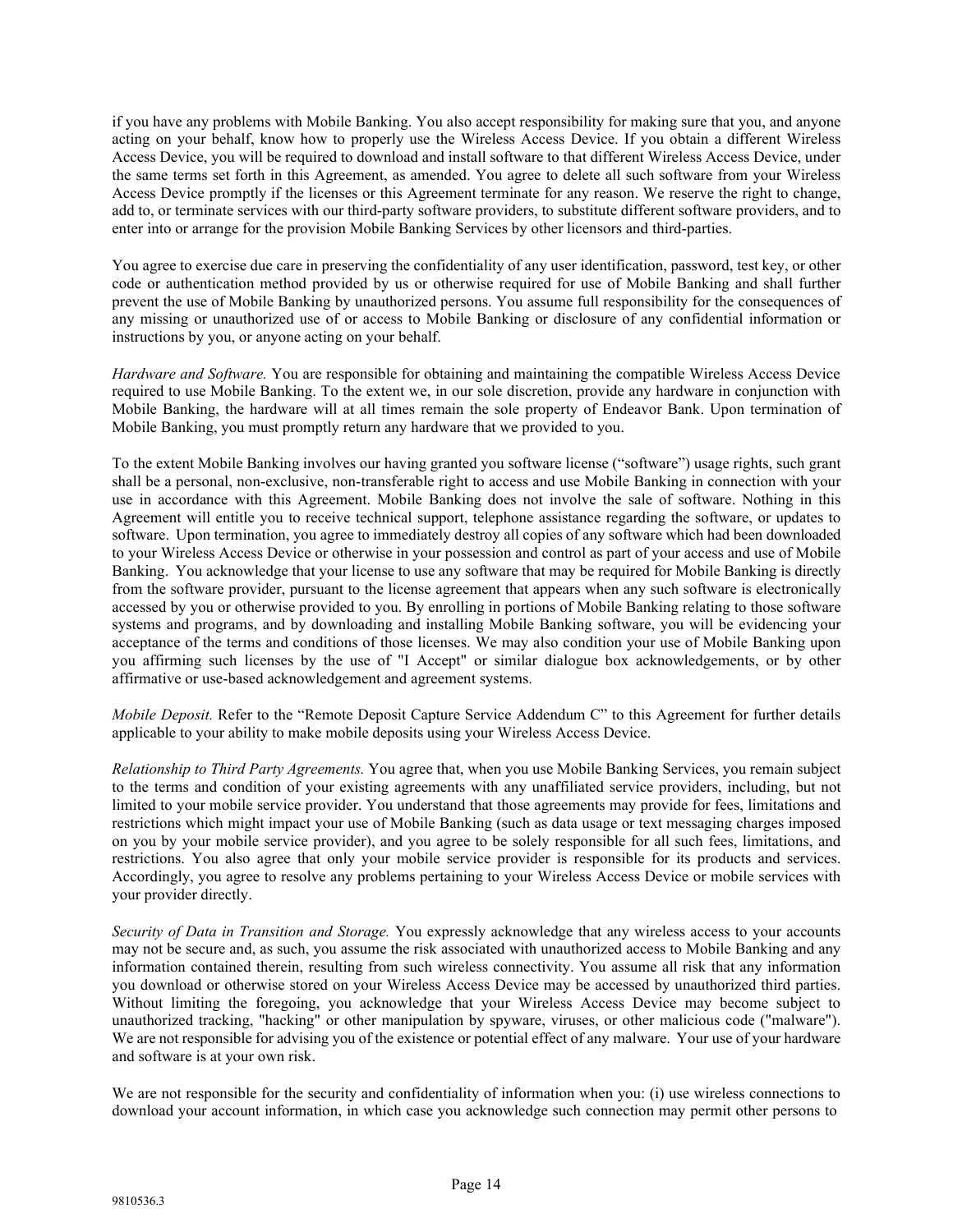access the information being downloaded, or (ii) allow other persons access to your Wireless Access Device. You agree that any account information that you download is done at your own risk, and you are solely responsible for any damage that might occur to the electronic device to which you download any information, or any loss or corruption of data that might occur as a result of the downloading or its storage on an electronic device.

YOU AGREE TO TERMINATE MOBILE BANKING, OR DISABLE YOUR REGISTERED WIRELESS ACCESS DEVICE FROM MOBILE BANKING IMMEDIATELY IN THE EVENT YOUR REGISTERED DEVICE BECOMES LOST, STOLEN OR IS NO LONGER IN USE BY YOU.

## **Security Interest**

You grant us a security interest in your accounts to secure the repayment of any obligation that you incur under this Agreement. The security interest provided under this Agreement is in addition to any other security interest we may have in your accounts or other assets. This security interest will survive termination of this Agreement.

#### **Reserve Account**

You agree that you will, if requested by us at any time, establish one or more reserve accounts to be maintained with us in type (including time deposits) and amount satisfactory to us, to serve as collateral for and to secure your obligations to us under the Agreement. We may restrict or prohibit your access to any reserve account(s) and the funds on deposit in them, and we may hold such accounts following termination of the Agreement for a period of time sufficient to protect us against loss. We may increase or decrease the required reserve account amount from time to time, upon notice to you and you agree to provide immediately available funds to cover a reserve amount we request. In addition, we may transfer funds from another account of yours, or use funds payable to you or owed by us to you under the Agreement or due to a Service, and credit such funds to a reserve account if a deficiency exists between the available funds in your reserve account(s) and the amounts we specify as the required reserve amount.

#### **Third Parties**

*Our Use of Third Parties.* You acknowledge and agree that we may arrange to provide software, if required, and/or may arrange for the Services covered by the Agreement to be performed or provided by third parties, including our affiliates. You further agree that any such party is a third party beneficiary of the Agreement and as such is entitled to rely on, and avail itself of, the provisions of the Agreement as if it were us, including, without limitation, the limitations on liability and the indemnities described in the Agreement. Our ability to provide certain Services may be dependent upon our ability to obtain or provide access to third party networks. In the event any third party network is unavailable, or we determine in our sole discretion, that we cannot continue providing any third party network access, we may discontinue the related Service or may provide the Service through an alternate third party network. In such situations, we will have no liability for the unavailability or delay of access.

*Your Use of Third Parties*. Notwithstanding the limitations described above pertaining to third parties, if you authorize a third party to access the Services on your behalf, you will be solely responsible and liable for all actions and inactions of said third party. You expressly assume the risks associated with providing Service access rights to your agents or third party vendors, including but not limited to the risk of unauthorized or erroneous transactions. We will not be responsible, nor have any liability whatsoever for any services you receive from your agents or third party vendors. We reserve the right to require you to agree to additional terms and conditions as a condition precedent to your use of any agent or third party vendor in connection with your access to the Services.

*Your Use on Behalf of a Third Party.* You will not use the Services or any Accounts to process for third parties or any other person unless we provide advance written approval which may require you to enter into additional terms and conditions. If any such approval is given, except as may otherwise be specified in writing by us in such approval, you represent and warrant that: (a) you are duly authorized by each third party to act on that party's behalf for all purposes necessary under this Agreement, and the third party is bound by and responsible for all acts or omissions taken by you; (b) you have obtained from the third party agreement to terms and conditions substantially similar to those contained in this Agreement; (c) the security interest given in Accounts is legal, valid and binding on the third party (to the extent of any property rights the third party may have in the Accounts or funds in them); (d) the third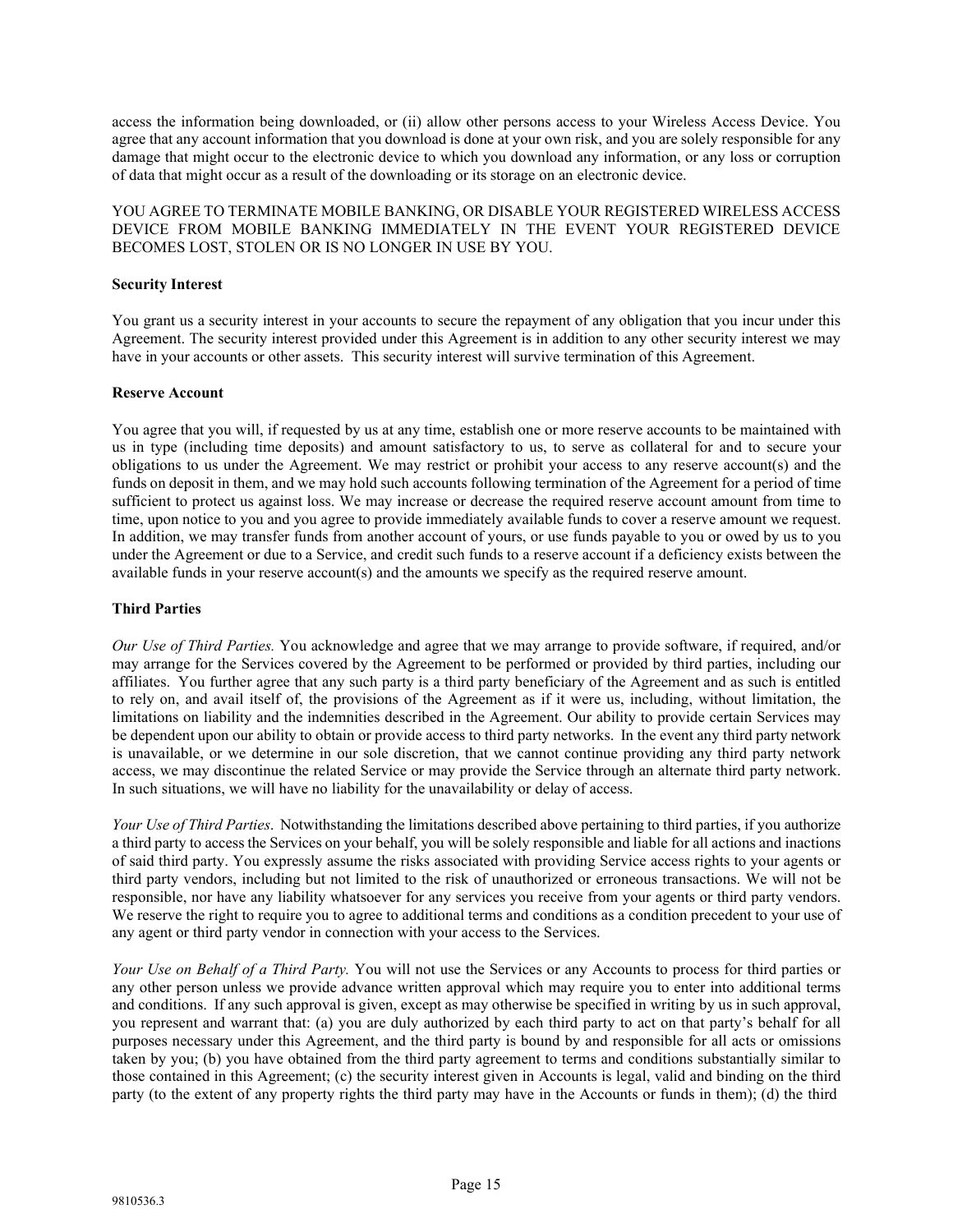party will cooperate with us in all ways reasonably requested by us, including the execution and delivery of such contracts and agreements between us and the third party as we may reasonably request; and (e) you and the third party are in compliance with all applicable Laws and Rules as may apply to your processing for the third party. You will from time to time provide us evidence reasonably satisfactory to us of the accuracy of each of the foregoing if requested by us.

## **Audit and Inspection**

We reserve the right, with prior notice to you, to enter upon your premises from time to time during regular business hours to verify that your operations and procedures are in compliance with the terms of the Agreement.

In connection with any such audit, you agree to furnish us with any documentation or information as is reasonably necessary to establish your compliance with the terms of the Agreement. If it is determined by us that additional procedures or controls need to be implemented by you, you agree to implement such procedures or controls within a reasonable period of time to be agreed upon by the parties.

In connection with our entry on your premises for the purpose of conducting an on-site audit or inspection, or in connection with providing support to you, we shall not be liable or responsible to you or any third party for any loss, bodily harm, property damage, claims of the introduction of a virus or other malicious code into your system, including any which allegedly delay, alter or corrupt your data, whether related to the transmission of check images or other data or whether caused by the equipment, software, Internet service providers, Internet browsers, or other parties providing communication services to or from us to you.

## **Service Fees and Charges**

Our current fees and charges are shown on our applicable schedule, which is available upon request. We may impose new fees and charges, or increase or change existing fees and charges. We will provide advance notice of these changes to you if required by law. Other fees may be assessed and billed separately by your Internet and/or telephone service provider. You agree to pay all fees and charges we impose. You authorize us to charge the designated Account and/or any other account you hold with us to cover your fees and charges. You also authorize us to charge you according to our then-current fee schedule.

#### **Business Days**

Except to the extent otherwise provided in this Agreement and for the purpose of this Agreement, our business days are Monday through Friday, except holidays that we may observe.

#### **Hours of Operation; Interruption in Services; Changes**

You will generally be able to use Services seven days a week, 24 hours a day. However, a Service may not be available due to system maintenance or circumstances beyond our control. Services may be added, cancelled or limited at any time or from time to time, with or without cause or notice (except as required by law).

#### **Harm to Computer Systems/Data**

You agree that we will not be liable for viruses, worms, Trojan horses, or other similar harmful components that may enter your computer system by downloading information, software, or other materials from our site. We will not be responsible or liable for any indirect, incidental or consequential damages that may result from such harmful components.

#### **Disclaimer of Warranty**

We make no warranty of any kind, express or implied, including any implied warranty or merchantability or fitness for a particular purpose, in connection with Services provided to you under this Agreement. We do not and cannot warrant that Services will operate without errors, or that any or all Services will be available and operational at all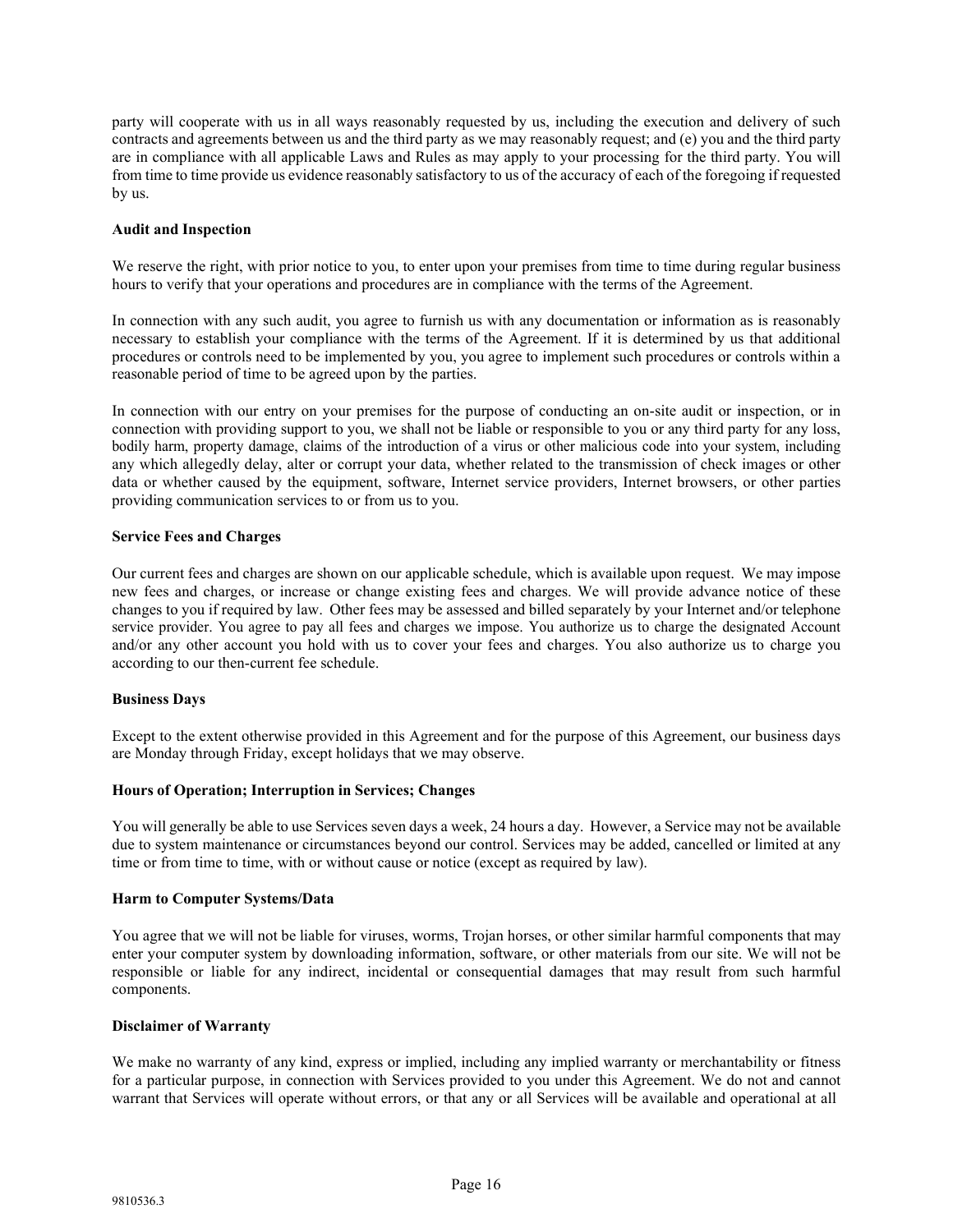times. Due to the possibility of human and mechanical errors, as well as other factors, the system website is not errorfree, and all information is provided "as-is," without warranty of any kind. We make no representation and specifically disclaim any express or implied warranties to users of any third parties, including but not limited to, warranties as to accuracy, timeliness, completeness, merchantability, or fitness for any particular purpose.

#### **Confirmations and Periodic Statements; Duty to Examine**

You agree to examine any confirmations or monthly account statements promptly. You agree to notify us immediately if you think there is an error or an unauthorized transaction shown on a confirmation or account statement. If you fail to notify us promptly, but no later than 14 calendar days following the earlier of the statement or confirmation mailing date or the date we make the statement or confirmation available to you, then you agree that you cannot assert any error, problem or unauthorized transaction against us. If you fail to notify us of any such discrepancy within the time provided in this paragraph, you agree that we will not be liable for any other losses resulting from your failure to give such notice or for any loss of interest with respect to a transaction that is or should have been shown. Except to the extent expressly limited by applicable law, if you fail to notify us of any such discrepancy within one year of receipt of such confirmation or statement, you will be precluded from asserting the discrepancy against us. For purposes of this Section, you will be deemed to have "received" a periodic statement at the earlier of the time that: (a) we first make it available to you for pick-up; or (b) the statement or the information is mailed or otherwise made available to you electronically.

## **Limitation on Liability**

Except to the extent otherwise restricted by applicable law, we are responsible only for performing Services as expressly stated in this Agreement, and will be liable only for material losses incurred by you to the extent such losses directly result from our gross negligence or intentional misconduct.

IN NO EVENT WILL WE OR ANY OF OUR OFFICERS, DIRECTORS, SHAREHOLDERS, EMPLOYEES, PARENTS, SUBSIDIARIES, AFFILIATES, AGENTS, LICENSORS, OR THIRD PARTY SERVICE PROVIDERS BE LIABLE FOR ANY CONSEQUENTIAL (INCLUDING WITHOUT LIMITATION LOSS OF DATA, FILES, PROFIT OR GOODWILL OR THE COSTS OF PROCUREMENT OF SUBSTITUTE GOODS OR SERVICE), INDIRECT, INCIDENTAL, SPECIAL OR PUNITIVE DAMAGES, WHETHER IN ACTION UNDER CONTRACT, NEGLIGENCE OR ANY OTHER THEORY, ARISING OUT OF OR IN CONNECTION WITH THIS AGREEMENT, ANY SERVICES, OR THE INABILITY TO USE THE SERVICES, IRRESPECTIVE OF WHETHER WE HAVE OR HAVE NOT BEEN ADVISED OF THE POSSIBILITY OF SUCH DAMAGES.

EXCEPT TO THE EXTENT RESTRICTED BY APPLICABLE LAW, THE MAXIMUM AGGREGATE LIABILITY OF US FOR ALL CLAIMS ARISING OUT OF OR RELATING TO THIS AGREEMENT, REGARDLESS OF THE FORM OR CAUSE OF ACTION, SHALL NOT EXCEED THE LESSER OF: (I) THE SERVICE FEES ACTUALLY PAID BY YOU AND RECEIVED BY US FOR THE SIX MONTHS IMMEDIATELY PRECEDING THE COST OR LOSS, WHICH WILL BE DETERMINED BY THE EARLIER OF THE DATE WHEN YOU FIRST BECAME AWARE OF THE COST OR LOSS OR THE DATE WHEN, THROUGH THE EXERCISE OF REASONABLE CARE, YOU SHOULD HAVE BECOME AWARE OF THE COST OR LOSS; OR (II) THE SUM OF \$10,000.

You agree to cooperate with us in any loss recovery efforts we undertake to reduce any loss or liability that arises in connection with the Services. You acknowledge that Service fees have been established in contemplation of: (A) these limitations on our liability, (B) Your agreement to review statements, confirmations, and notices promptly and to timely notify us of any discrepancies or problems; and (C) Your agreement to assist us in any loss recovery effort.

In addition to our right to reject transactions as provided elsewhere in this Agreement and our other agreements with you, we will not be obligated to honor, in whole or in part, any transaction or instruction or Communication which:

Is not in accordance with any term or condition applicable to the relevant Service or Account;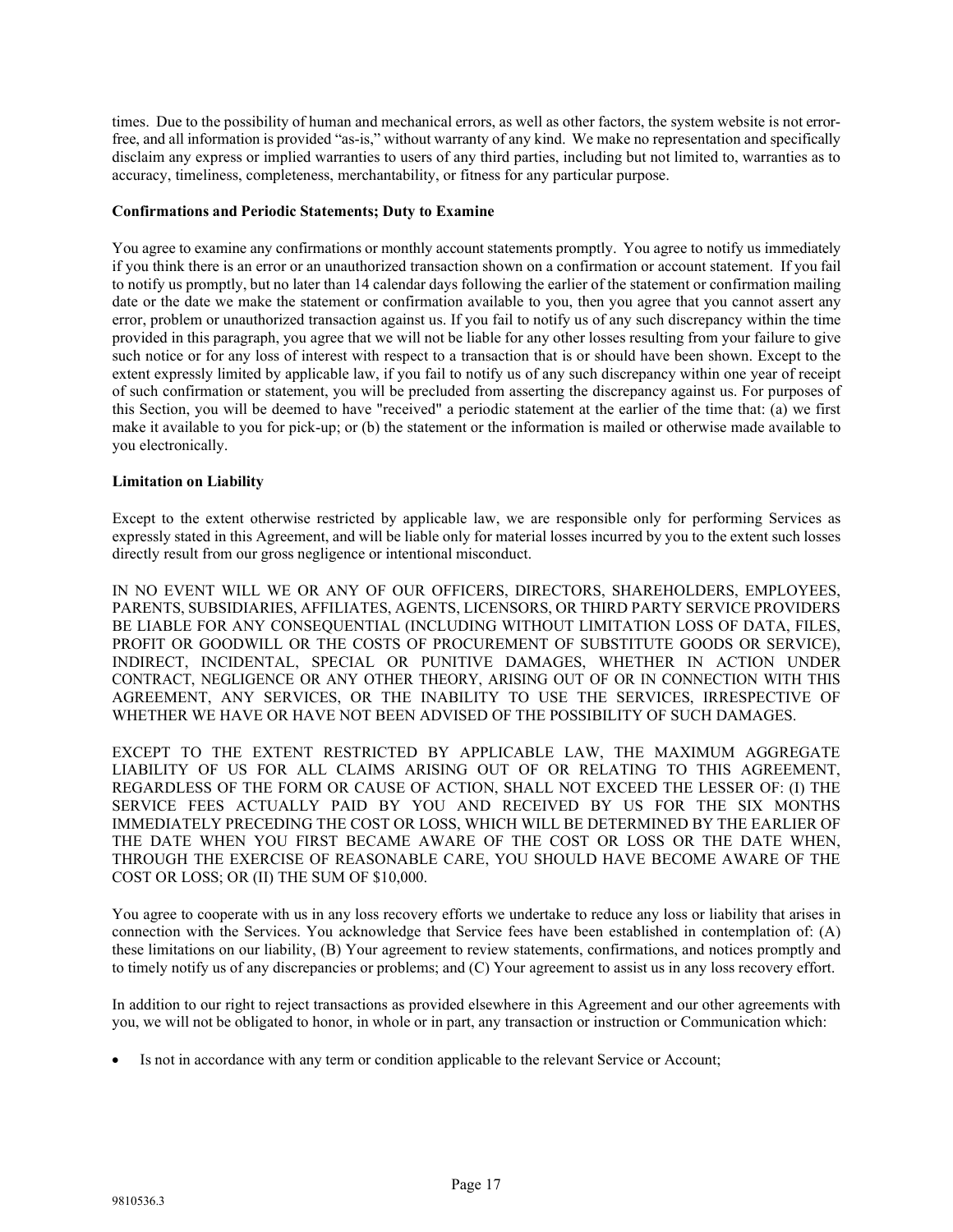- We have reason to believe may not be authorized by you or any third person whose authorization we believe is necessary or involves funds subject to hold, dispute, restriction or legal process we believe prevents their withdrawal, transfer or availability;
- Would result in us exceeding any limitation of our net funds position established pursuant to present or future Federal Reserve guidelines;
- Would violate any applicable law, rule or regulation, or any guidance or directive of any federal or state regulatory authority;
- Is not in accordance with any other requirement of our applicable policies, procedures or practices; or
- We have reasonable cause not to honor for our or your protection.

#### **Indemnification**

Except to the extent that we are liable under the terms of this Agreement or pursuant to applicable law or regulation, you agree to indemnify and hold us, our affiliates, officers, directors, employees, consultants, agents, service providers, and licensors harmless from any and all third party claims, liability, damages and/or costs (including but not limited to reasonable attorney's fees) arising from: (1) an Account; (2) the performance of a Service; (3) a third party claim, action, or allegation of infringement, misuse, or misappropriation based on information, data, files, or other materials submitted by you to us; (4) any fraud, manipulation, or other breach of these terms; (5) any third party claim, action, or allegation brought against us arising out of or relating to a dispute with you over the terms and conditions of an agreement, purchase or sale of any goods or services; (6) your violation of any Laws or Rules or of the rights of a third party; (7) your use, or the provision of Services or use of your Account by any third party; or (8) any transaction or instruction or Communication from you to us. We reserve the right, at our own expense, to assume the exclusive defense and control of any matter otherwise subject to indemnification by you, in which event you will cooperate with us in asserting any available defenses. You will not settle any action or claims on our behalf without the prior written consent from us. This indemnification is provided without regard to whether our claim for indemnification is due to the use of the Service by you or your authorized representative. This indemnification provision will survive termination of this Agreement.

# **Collection**

If we initiate collection proceedings against you in an effort to recover any amounts owed, you agree to reimburse us for all costs and expenses, including attorneys' fees. "Attorneys' fees" includes reasonable charges for the time expended by in-house counsel.

#### **Refusal to Process or Delay in Processing**

We may delay or refuse to process any requested Service, including payment orders or other money transactions, or any other Communication from you. We may do so for any reason or for no reason. We may provide notice to you, but are not obligated to do so. We may delay or refuse processing, for example, if: (a) processing would or may exceed the available funds in your affected Account; (b) the Communication is not authenticated to our satisfaction or we believe it may not have been authorized by you; (c) the Communication contains incorrect, inconsistent, ambiguous, or missing information; (d) processing would or may involve funds which are subject to lien, security interest, claim, hold, dispute, or legal process prohibiting withdrawal; (e) processing would or may cause a violation of any Laws or Rules applicable to you or to us; or (f) for any other reason under this Agreement. In addition, we shall be excused from failing to transmit or delay in transmitting an Entry if such transmittal would result in our having exceeded any limitation upon our intra-day net funds position established pursuant to present or future Federal Reserve guidelines or in our reasonable judgment otherwise violating any provision of any present or future risk control program of the Federal Reserve or any rule or regulation of any other U.S. governmental regulatory authority. You agree that we will have no liability to you or to any other person for any loss, damage or other harm caused by or arising out of any such delay or refusal.

## **Services Not Substitute for Legal, Tax, or Financial Advice or Planning**

You acknowledge that the Services, Endeavor Bank, its employees and service providers are not intended to provide legal, tax or financial advice or planning. The Services are merely a tool for use to assist your independent decision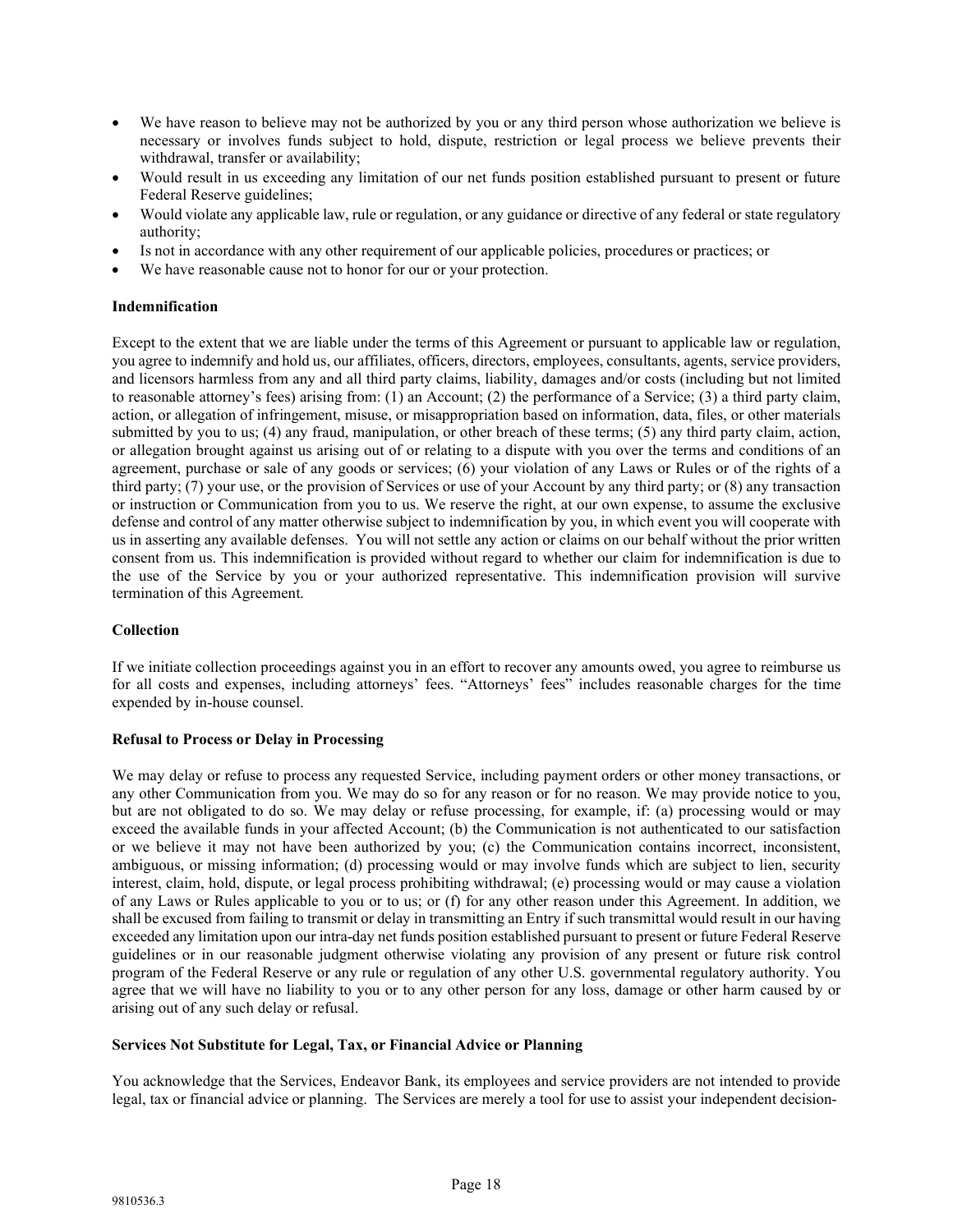making and have not been designed in contemplation of your specific needs or risk tolerances. Prior to making any financial decisions, communicating or taking any action with respect to information made available using the Services, you represent that you will have obtained appropriate and independent legal and tax advice regarding the same, as you deem appropriate.

# **Credit Criteria; Ownership Change Notice**

We may, in our sole discretion, and you hereby authorize us to, perform credit reviews of you in accordance with our credit criteria. You shall, upon our request, provide us with any credit-related information and assistance as we may require to perform any such review. You agree to provide us with financial statements or other information regarding your financial condition upon our request.

Without limiting the foregoing, you agree to provide us with at least 30 days advance written notice of: (i) any material (20% or greater) change in your ownership; (ii) any material change in type, scope or nature of your business; and (iii) any anticipated material (20% or greater) increase in the amount or volume of your use of the Services to facilitate transfers to third parties over the preceding calendar quarter.

## **Electronic Signatures, Contracts and Records.**

When any Service generates items or transactions to be charged to your Account, you agree that we may charge the affected Account without requiring your signature on an item and without prior notice to you. Any transactions or communications resulting from your instructions which we receive in your name and under your credentials shall be deemed to have been "a writing" and authenticated by you "in writing" for purposes of any law in which a writing or written signature is needed or required. All records maintained by us of transactions under your credentials shall be deemed to have been "signed" and to constitute an "original" when printed from records established and maintained by us or our authorized agent in the normal course of business.

You agree that we may contract and communicate electronically with you, including execution and retention of contracts, documents, and certifications, electronically. You agree not to contest the authorization for, or validity or enforceability of, our electronic records, contracts and documents, or the admissibility of copies thereof, under any applicable law relating to whether certain agreements, files or records are to be in writing or signed by the party to be bound thereby. Records, contracts and electronically "signed" documents, if introduced as evidence on paper in any judicial or other proceedings, will be admissible to the same extent and under the same conditions as other documentary business records. Upon our request, you agree to manually sign or place your signature on any paper original of any record, contract or "signed" document which we provide to you containing your purported signature.

# **Third Party Content**

We may receive, process, and make available to you content that we receive from you and others. In this regard, we are merely a passive conduit for such content, although we reserve the right to block or remove any content that we believe violates this Agreement. We assume no responsibility for determining the accuracy, reliability, timeliness, ownership, legality, appropriateness or completeness of any information that you or others provide to us, nor for any mistakes, defamation, slander, libel, omissions, falsehoods, obscenity, pornography or profanity on such sites. We will not have a duty to interpret or evaluate any content transmitted to us or through our website or Services, except to the limited extent, if any, set forth in this Agreement. We will not be required (by means of any security procedure or otherwise) to detect errors or illegality in the transmission or content of any content we receive from you or third parties. We will not have a duty to notify you about any inaccuracy, unreliability, ownership, incompleteness or other problem that may be associated with third party content on our website, even if we have reason to know of its existence. Use of any content you obtain from our website is at your own risk.

# **Our Intellectual Property**

You acknowledge and agree that the software and content used by us in the operation of our website and provision of the Services, and the copyright patent, trademark, trade secret and all other rights in and to the technology, software, content, designs, graphics, and trademarks included by us on our website and as part of the Services and our name and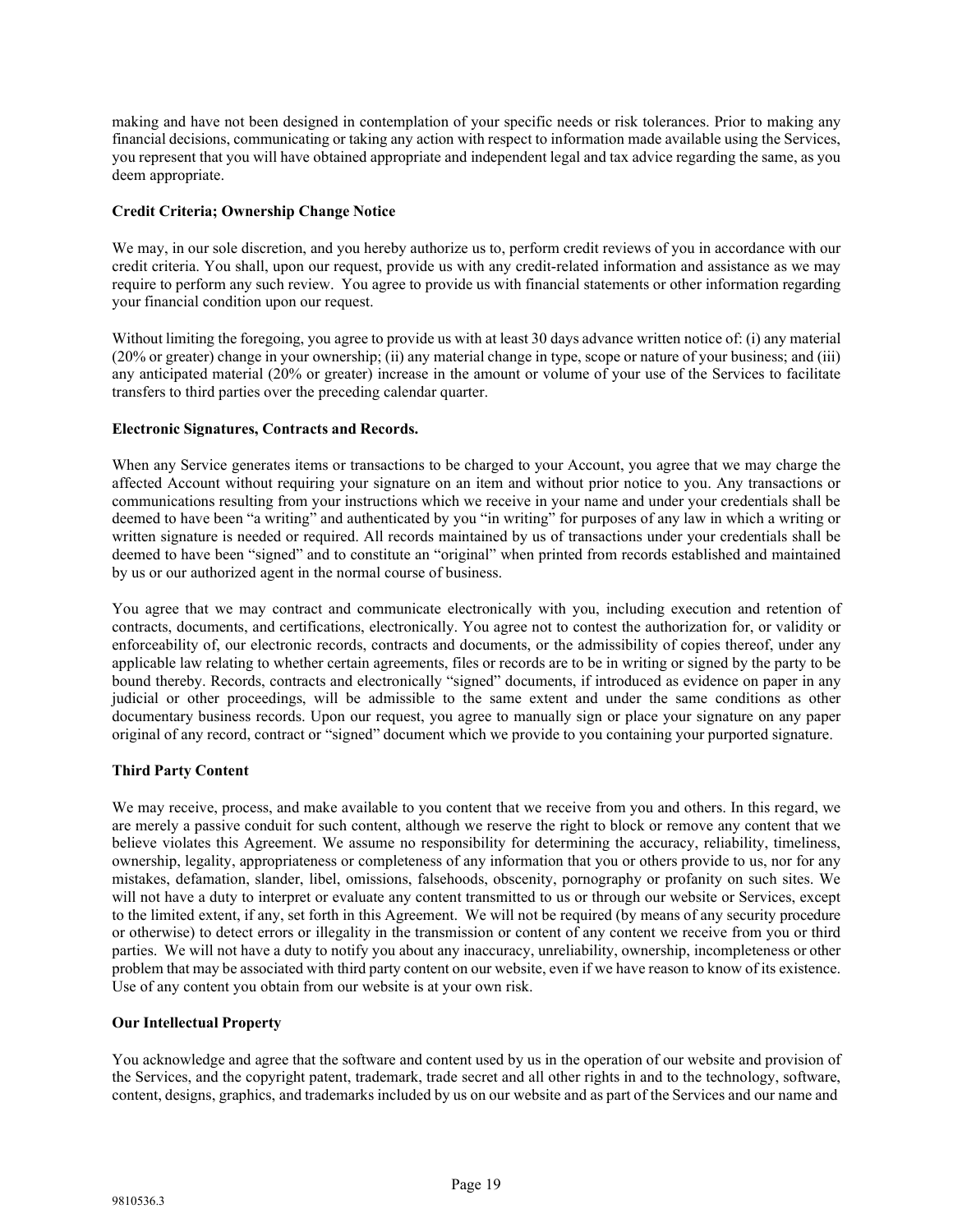product names and the website's URL (collectively, by the "Intellectual Property"), are owned by us and our licensors. As such, you will not gain any ownership or other right, title or interest in or to such Intellectual Property by reason of this Agreement or otherwise.

You many not distribute, use, reproduce, duplicate, copy, publish, sell or otherwise transfer (i) any portion or element of the Services or the Intellectual Property (ii) use of our website, Services or Intellectual Property, or (iii) access to our website Services or Intellectual Property. Further, you may not (a) create derivative works of any portion or element of our website, Services or Intellectual Property; (b) reverse engineer, modify, decompile or disassemble any of the Intellectual Property; (c) deactivate or disable any password protection or other protection, security or reliability technology we incorporate in our website or the Services; (d) modify or erase any copyright or trademark notice we place at our website; (e) engage in the practice known as "screen-scraping" or otherwise attempt to, or actually, obtain copies of content provided at the site or a list of our content or site users, or use computer programs (sometimes known as "scraper," "spiders," "robots," or "bots") to systematically access and download data; (f) access the Services by any means other than via our website; (g) frame our website or any Intellectual Property; or (h) use any circumvention tools, meta tags or any other "hidden text" utilizing our name, trademark, URL, product name or Intellectual Property. You agree to comply with the terms of any license agreement we make available to you with any software.

# **User Conduct**

You agree not to use the Service or the content or information in any way that would: (a) infringe any third party copyright, patent, trademark, trade secret or other proprietary rights or rights of publicity or privacy; (b) be fraudulent or involve the sale of counterfeit or stolen items, including, but not limited to, use of the Service to impersonate another person or entity; (c) violate any law, statute, ordinance or regulation (including, but not limited to, those governing export control, consumer protection, unfair competition, anti-discrimination, false advertising or illegal Internet gambling); (d) be false, misleading or inaccurate; (e) create liability for us or our affiliates or service providers, or cause us to lose (in whole or in part) the services of any of our service providers; (f) be defamatory, trade libelous, unlawfully threatening or unlawfully harassing; (g) potentially be perceived as illegal, offensive or objectionable; (h) interfere with or disrupt computer networks connected to the Service; or (i) use the Service in such a manner as to gain unauthorized entry or access to the computer systems of others.

# **No Commercial Use or Re-Sale**

You agree that the Service is only for your use and the individuals you authorize to access the Services on your behalf. You agree not to make any commercial reuse of the Service or resell, lease, rent or distribute access to the Service.

# **Cumulative Remedies**

The rights and remedies provided by this Agreement are cumulative and the use of any one right or remedy by any party shall not preclude or waive the right to use any or all other remedies. Said rights and remedies are given in addition to any other rights the parties may have by law, ordinance or otherwise.

# **Delays/Force Majeure**

Our obligations shall be suspended to the extent and for so long as such obligations are hindered or prevented from being performed on account of labor disputes, war, riots, civil commotion, acts of God, fires, floods, failure of suppliers and/or subcontractors to perform, failure of power, restrictive governmental law and/or regulations, storms, accidents or any other cause which is reasonably beyond our control.

# **Severability**

Wherever possible, each provision of this Agreement shall be interpreted in a manner which makes the provision effective and valid under applicable law. If applicable law prohibits or invalidates any part or provision of this Agreement, that particular part or provision shall be ineffective only to the extent of such prohibition or invalidity, without invalidating the remainder of such provision or the remaining provisions of this Agreement.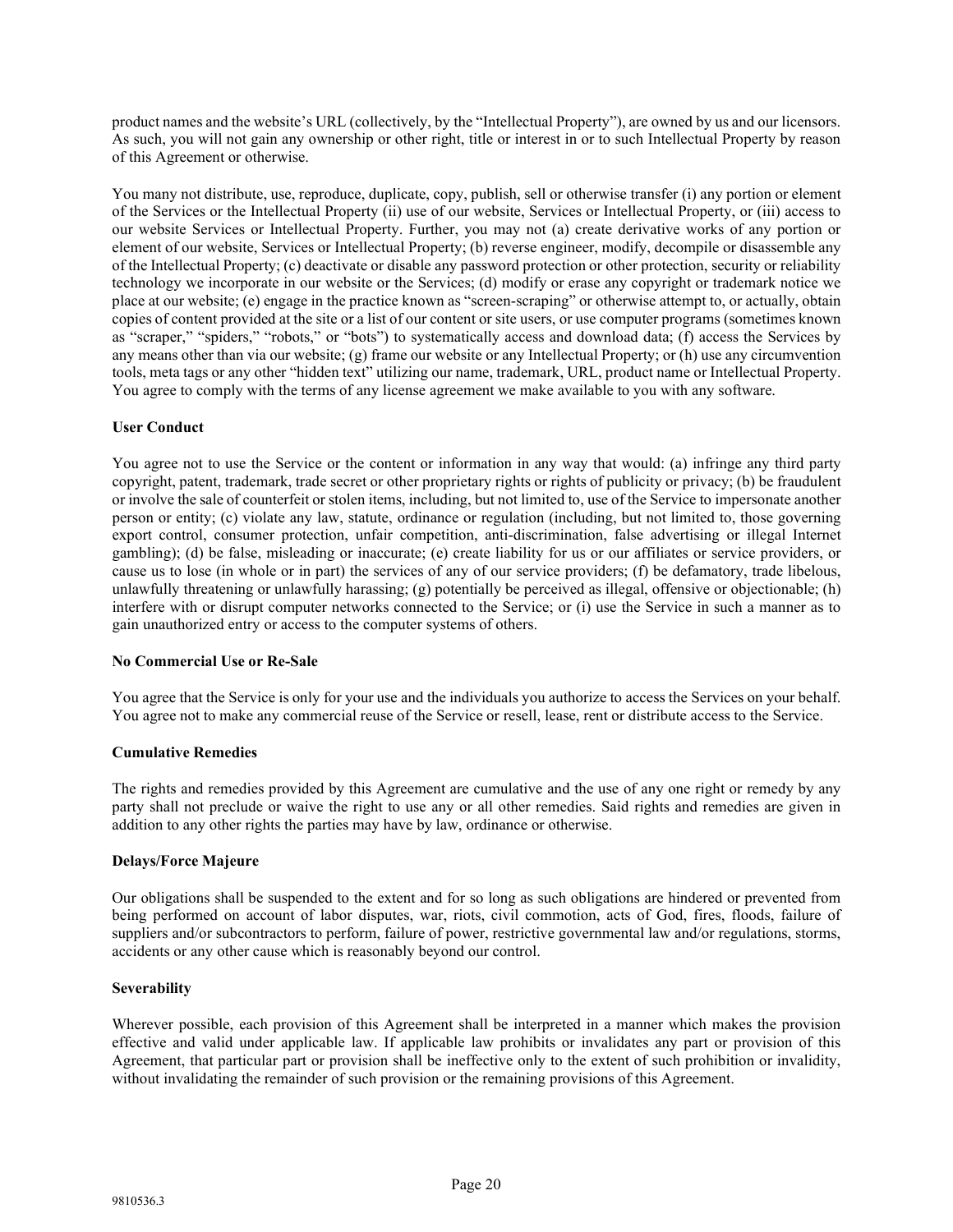## **Entire Agreement**

This Agreement contains the entire agreement between the parties and no statements, promises or inducements made by either party or agent of either party that are not contained in this written Agreement or other documents referenced by this Agreement.

## **Choice of Law**

This Agreement shall be governed by and interpreted in accordance with the laws of the state of California, except where preempted by federal law.

## **Amendment of this Agreement**

We may amend, add to or change this Agreement (including changes in its fees and charges, or Services). We will provide notice of amendments, additions or changes if required by law. Your continued use of the Services will constitute your consent to the amendments, additions or changes.

#### **Waiver**

We may waive any term or provision of this Agreement at any time or from time to time, but any such waiver shall not be deemed a waiver of the term or provision in the future.

#### **Assignment**

We may assign the rights and delegate the duties under this Agreement to a company affiliated with us or to any other party. You may not assign your rights or obligations under this Agreement, and any effort by you to do so is unenforceable at our election.

#### **Termination; Suspension; Delay**

We may terminate or suspend this Agreement and any service provided hereunder at any time. We will provide electronic or written notice of termination to you. Except to the extent restricted by law, we reserve the right to terminate or to discontinue support of any Service, or delay or refuse processing any transaction, without notice. Without limiting the foregoing, if you do not use this Service for any six-month period, we reserve the right to discontinue your Service without notice to you. To the extent permitted by law, you give us the right to set off any of your money or property which may be in our possession against any amount owed to us under this Agreement. This right of set off does not extend to any Keogh, IRA account, or similar tax-deferred deposit. You may terminate this Agreement upon 30 days written notice to us. Termination of this Agreement will not affect any rights we may have, or any obligations you may have, as to any transaction or Services caused or attempted by you before termination.

# **Providing Personal and Financial Information**

You agree to provide true, accurate, current and complete personal and financial information about yourself and about your affiliates as requested. You agree to not misrepresent your identity.

**Your execution of the Enrollment constitutes your acknowledgement and acceptance of the terms and conditions of this Agreement, together with each applicable Addendum, including any Supporting Documents, corresponding exhibits, schedules, enrollments, or attachments to the same, each as amended by Endeavor Bank from time to time.**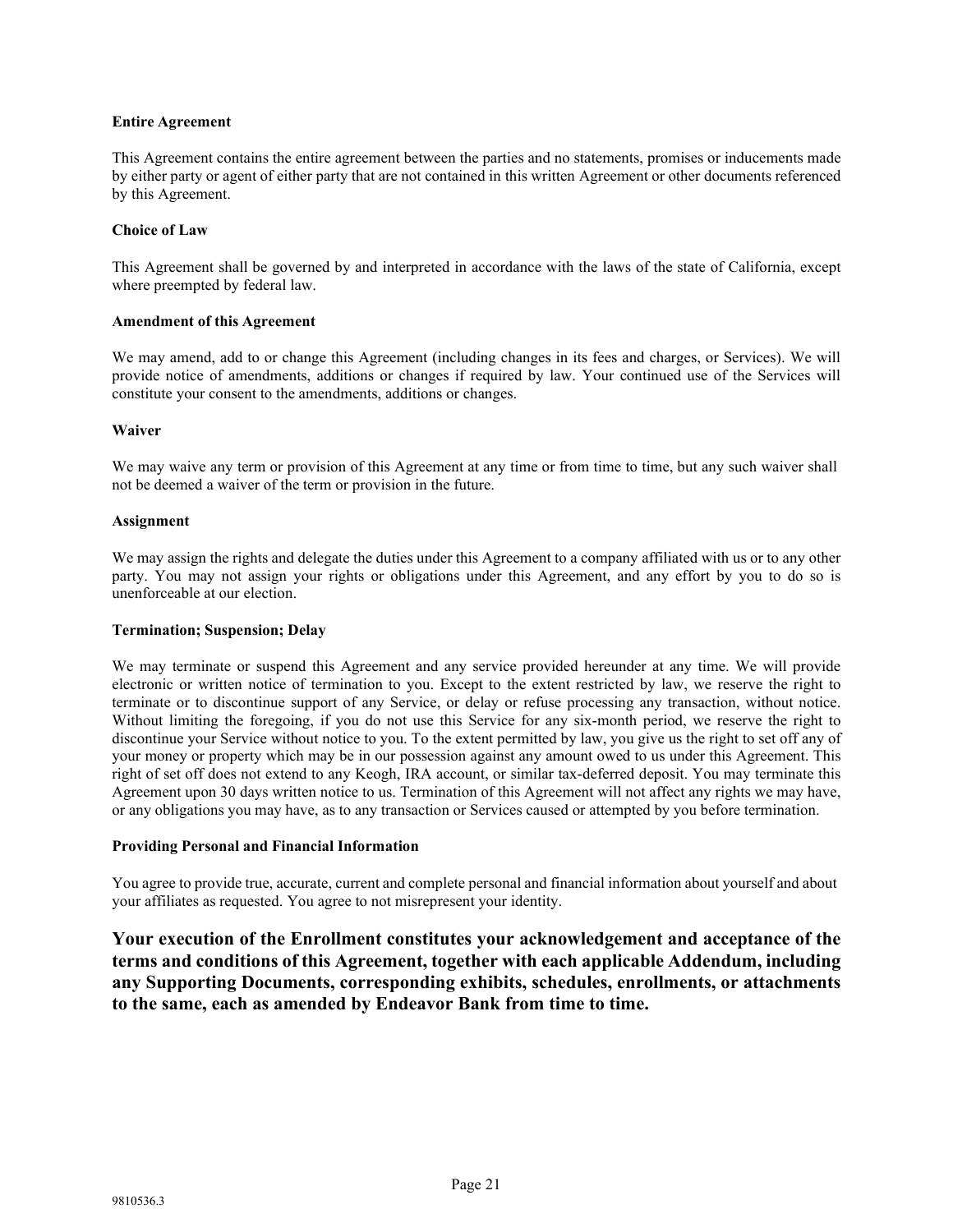# **Addendum A**

# **Automated Clearing House (ACH) Origination Service**

This Addendum forms part of the Endeavor Bank Commercial Online Banking Agreement ("Agreement") agreed to by you. In the event of conflicts between the terms of this Addendum and the terms of the Agreement, the terms of this Addendum shall control. Defined terms in this Addendum shall have the meaning provided in the Agreement, unless otherwise defined in this Addendum.

The ACH Service allows you to initiate credit and/or debit Entries by means of the Automated Clearing House Network pursuant to the terms of this Agreement and the rules of the National Automated Clearing House Association ("NACHA") and the local Automated Clearing House Association (the "Rules"). We are willing to act as an Originating Depository Financial Institution ("ODFI") with respect to such Entries. Accordingly, you may submit ACH Entries to us in accordance with the terms and conditions of this Agreement. An Entry is considered executed when we execute it. You are responsible for all Entries to the fullest extent provided by law and as set forth in this Agreement.

*Same-Day Entries.* Subject to our prior approval, the ACH Service permits you to elect to have your ACH Entries originated on a "same-day" basis, for settlement on the same day as the Effective Entry Date. Eligible ACH Entries received on a business day by the applicable cutoff hour for same-day Entries, will be treated as a "same-day" ACH Entry. For this purpose "eligible ACH Entries" will mean ACH Entries: (i) received on a business day by the cutoff hour for same-day Entries, (ii) subject to our right to place additional dollar limitations, that are \$100,000 or less, and (iii) that contain an effective Entry date for the same day as receipt, or a stale or invalid date. We do not represent, warrant or otherwise guarantee that receiving depository financial institutions will post same-day ACH Entries by applicable deadlines. We may utilize same-day processing for any Entry that qualifies as an "eligible" same-day Entry even if you did not intend the Entry to be processed using same-day processing. In such cases, you are still responsible for all fees associated with same-day processing.

*The Rules.* A copy of the Corporate Edition of the Rules can be purchased from NACHA at [www.NACHA.org.](http://www.nacha.org/) You agree to obtain a copy, to understand and be familiar with the Rules, and to be responsible for keeping up to date with changes in the Rules. You agree that information or advice you receive from us as to the Rules or the operation of the Rules is not legal advice and is not a substitute for your obligation independently to understand and comply with the Rules.

*Security Procedures.* In addition to the Security Codes, you and the Bank may agree to certain procedures as identified in the separate Commercial Online Banking Agreement Enrollment and Acceptance (the "Enrollment") which are designed to verify the authenticity but not errors in transmission or content. The Security Codes together with the security procedures agreed upon in the Enrollment shall collectively be the "security procedures" for the purpose of authenticating ACH Entries submitted in your name pursuant to the Agreement. In the absence of procedures reflected in the Enrollment or the lack of a separate applicable agreement addressing the agreed upon security procedures, you agree that the applicable security procedures customarily followed by us for ACH Entries will be deemed to be the security procedures for the purpose of this Addendum. If we take any action not provided in the security procedures in connection with any ACH Entry, such additional action shall not be deemed to become a mandatory part of the continuing security procedures. Before using the ACH Service and before sending an ACH Entry transmission request to us, you agree to review the security procedures and confirm whether they will provide a commercially reasonable method for verifying whether an ACH Entry transmission request is yours.

*Processing Entries.* You shall transmit credit and debit Entries to us in compliance with the formatting and other requirements set forth in the Rules and the Supporting Documents. The ACH Service will start on a date agreeable to us after all set up requirements have been completed.

You will not submit individual or total monthly Entries in excess of the maximum limits established by us and reflected in the Agreement or the Supporting Documents , as amended from time to time. The parameters and variations of the limits shall be set at our discretion, including but not limited to limits based on dollar amounts and/or Standard Entry Class Code types. You will not divide a transaction into more than one Entry in order to avoid these limitations. We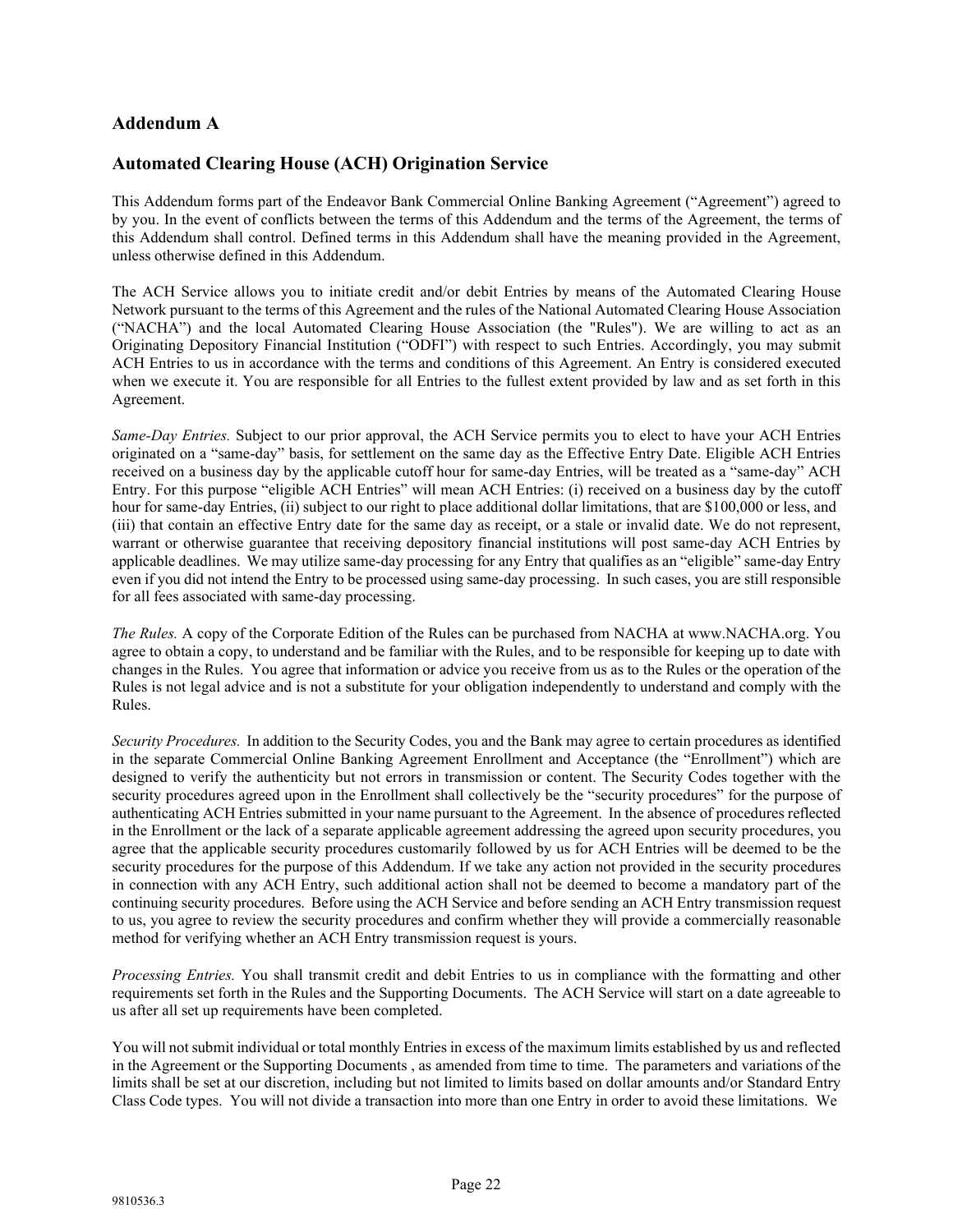may adjust these limitations from time to time, at our discretion. Our processing of Entries in an amount greater than the established limit(s) shall not be deemed a waiver of this provision. We may cease processing Entries in a greater amount at any time without prior notice.

You may not originate Entries using Standard Entry Class Codes other than CCD, CTX or PPD without prior notice to and written approval from us. We may require you to submit an application in form and content acceptable to us, and your execution of supplemental schedules, agreements and other documents as we may require, as a condition precedent to your use of other Standard Entry Class Codes. By way of example, the foregoing restrictions and requirements may apply to your use of ARC, RCK, BOC, POP, WEB, IAT or TEL Standard Entry Class Codes, or if you are engaging in cross-border (International) transactions. We may block unapproved use of a Standard Entry Class Code or an unapproved cross-border transaction.

Except as provided below for On-Us Entries, we shall: (i) process Entries received from you to conform with the file specifications set forth in Rules, (ii) transmit such Entries as an ODFI to an ACH Operator selected by us in our sole discretion ("ACH Operator"), and (iii) settle for such Entries as provided in the Rules. We shall transmit or complete the necessary authorizations for ACH Entries by the deadline of the ACH Operator, one business day prior to the Effective Entry Date shown in such Entries, provided: (a) such Entries are received by our related cutoff time on a business day, (b) the Effective Entry Date is at least two business days after such business day, and (c) the ACH Operator is open for business on such business day. Entries shall be deemed received by us when the transmission and compliance with any related security procedure is completed. If any of the requirements of this paragraph are not met, we may use reasonable efforts to transmit such Entries to the ACH by the next deadline of the ACH Operator which is a business day and a day on which the ACH Operator is open for business.

*On-Us Entries.* In the case of an Entry received for credit to an account maintained with us (an "On-Us Entry"), we shall credit the Receiver's account in the amount of such Entry on the Effective Entry Date contained in such Entry, provided the requirements set forth in this Agreement are met. If said requirements are not met, we may use reasonable efforts to credit the Receiver's account in the amount of such Entry no later than the next business day following such Effective Entry Date.

*Notice of Returned Entries.* We will notify you by phone or electronic transmission, including email of the receipt of a returned Entry from the ACH no later than one business day after the business day of receipt. Except for an Entry retransmitted by you in accordance with the requirements of this Agreement, we shall have no obligation to retransmit a returned Entry to the ACH if we have complied with the terms of this Agreement with respect to the original Entry.

*Prenotifications.* If you choose to originate non-dollar prenotification Entries to verify the accuracy of routing and account numbers, you agree not to initiate live dollar Entries until at least three (3) business days following the Settlement Date of the prenotification Entry. Prenotifications must be provided to us in the format provided in the Rules. If you receive notice that a prenotification has been rejected or returned, you agree to research the problem and make any necessary corrections before transmitting another Entry.

*Notifications of Change.* We will notify you of all Notifications Of Changes (NOC) received by us relating to Entries transmitted by you to us, no later than two business days after the business day of receipt. Notice by us, in our discretion may include notice by email to you. You must make the changes specified in an NOC or corrected NOC: (a) within six business days of receipt or prior to initiating another Entry to the Receiver's account, whichever is later; or (b) as otherwise required in the Rules, if the Rules specify a different time for correction.

*Prefunding; Payment.* We may designate you as "ACH Prefunding," and we may change your designation to or from ACH Prefunding at any time, with or without cause and at our sole discretion. We will inform you of your designation as ACH Prefunding, and of any change in the designation.

You will pay us, in immediately available funds, an amount equal to the sum of all credit Entries or debit Reversals related to Entry data delivered to us at such time as we may from time to time designate or, if not otherwise designated: (a) if you are not designated ACH Prefunding, no later than two business days prior to the Effective Entry Date; and (b) if you are designated ACH Prefunding, no later than the date of transmittal of the related Entry data to us or at such other time as we may have established for you.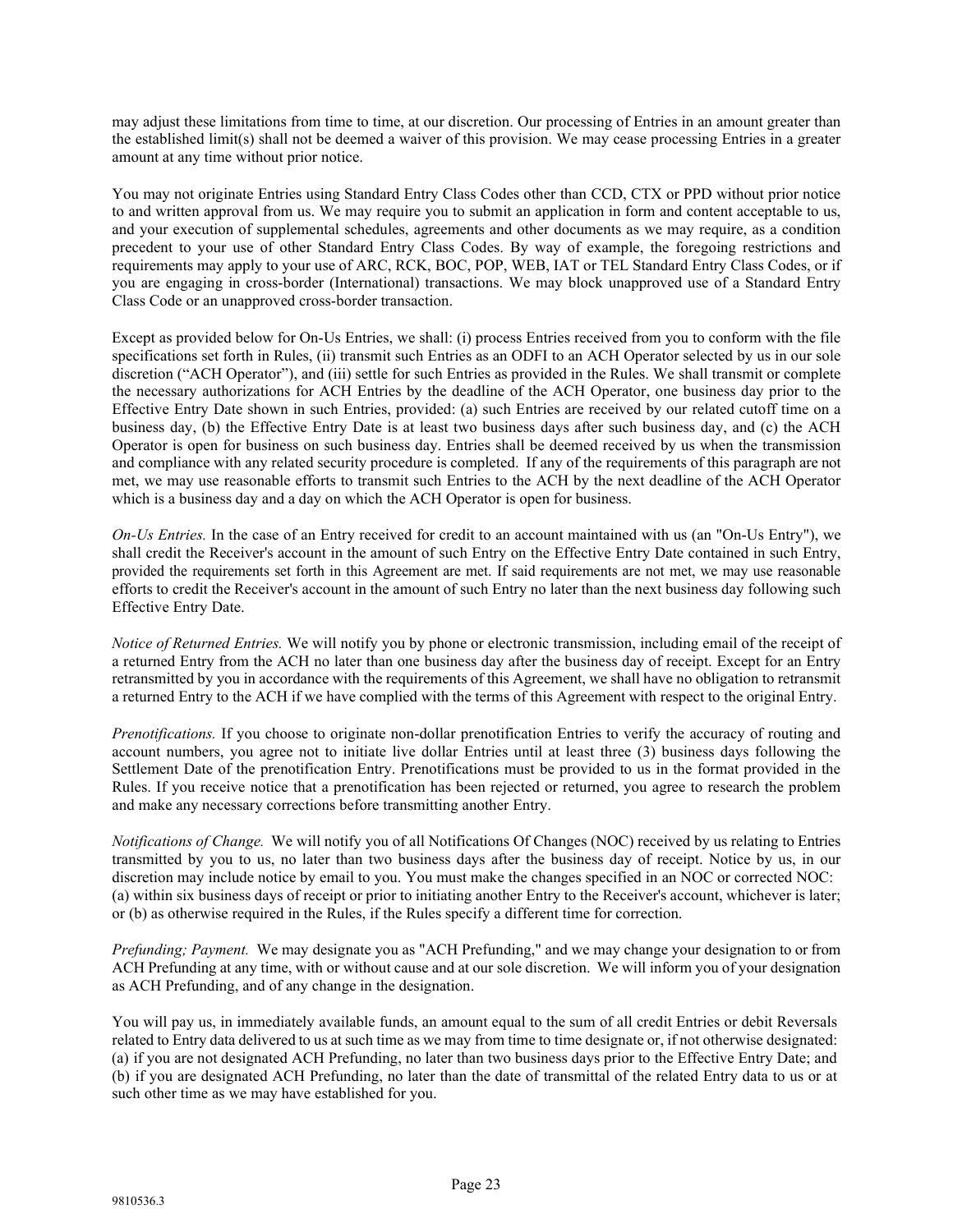*Electronic Tax Payment Service.* The Electronic Tax Payment Service allows you to originate federal and state tax payments using the Service. To facilitate the Electronic Tax Payment Service, you appoint us to act as your agent for the purpose of making tax payments and deposits on your behalf. Upon our request, you agree to execute such additional enrollment forms and authorizations as we may request. You authorize us to release account and tax payment information to any taxing authority in performing the Electronic Tax Payment Service and to confirm payments.

YOU MUST BE PRE-ENROLLED WITH THE FEDERAL AND/OR STATE TAXING AUTHORITIES PRIOR TO USING THE ELECTRONIC TAX PAYMENT SERVICE. You warrant that you are enrolled in the Electronic Federal Tax Payment System (EFTPS) and have selected the ACH Credit option. You also warrant that all special requirements of the EFTPS system have been met. You also warrant that you have completed appropriate enrollment requirements with each state taxing authority, as applicable.

You are solely responsible for determining the amount of any taxes due and transmitting the correct payment information in accordance with the Service requirements. You must furnish us with complete and accurate tax payment information. We are not responsible for: (i) determining the correctness of any tax computation or payment; (ii) questioning the timing or amount of the payment; (iii) determining or questioning the correctness of any report or information submitted by you (even if it appears incorrect on its face); or (iv) any penalty which may be imposed if you instruct us to make a payment after our cutoff time or the date the tax payment is due.

We will notify you orally, electronically or in writing if we are unable to process any payment in the manner attempted by the Electronic Tax Payment Service, and will do so no later than the business day following the payment date. If you fail to maintain sufficient collected and available fundsin your account, we may refuse to perform the tax payment. If any payment is rejected, it will be your responsibility to resubmit the payment instruction. If you do not have sufficient or available funds, you may be charged an insufficient funds fee and any other fees or charges applicable to the transaction.

When we receive your payment instruction to make a tax payment, we will charge your Account for the amount of the payment(s). The funds may be held by us as a non-interest bearing deposit liability to you, but will not be held in trust. Until we make your tax payment(s), your funds will be subject to offset for legal process, or any debts owed to us.

You assume the risk of any failure to submit payment instructions to us in a timely and correct manner. Payments should be submitted at least two business days prior to the due date. Any interruption of the Electronic Tax Payment Service, regardless of the reason, will not relieve you of your obligation to make a tax payment or report. You are ultimately responsible for promptly making any required tax payment or report. You are responsible for promptly making required tax payments by another means in the event there is an interruption in the Electronic Tax Payment Service. You agree to be bound by the Rules, as amended from time to time, and all laws and regulations of the United States.

You acknowledge that our employees are not authorized or permitted to give tax advice to you. You agree not to seek or place any reliance upon tax advice from us or our employees. If the Electronic Tax Payment Service is not used for a period of ninety (90) days, the Electronic Tax Payment Service may be removed or disabled.

To cancel an Electronic Tax Payment Service Communication and the payment instruction that you have scheduled, you must cancel online prior to the cutoff time on the processing date. Payments cannot be cancelled after this time. We may, at our discretion, seek to assist you in attempting to cancel or amend any payment but are not obligated to do so. If we do, you will indemnify us in accordance with the Agreement for any losses we may suffer in connection with our efforts.

*Your Representations and Warranties.* In addition to the representations and warranties provided by you under the Agreement, with respect to each and every Entry initiated by you, you represent and warrant to us and agree that:

You shall obtain all consents and authorizations required under the Rules and shall retain such consents and authorizations for two years after they expire and other documents related to Entries for a period of six years.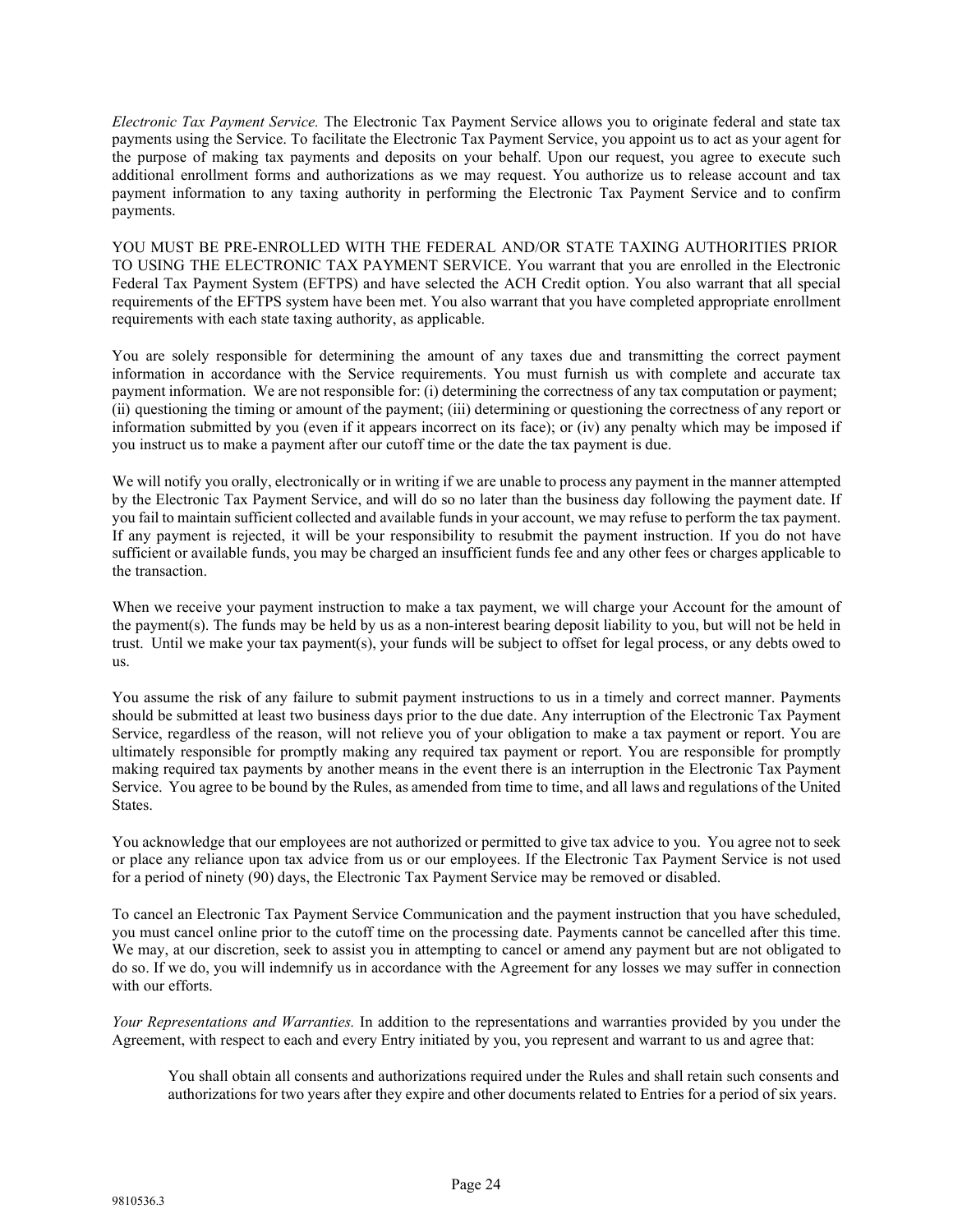Without limiting the foregoing, each person as the Receiver of an Entry received by us from you has authorized the initiation of such Entry, and the crediting or debiting of its account in the amount and on the Effective Entry Date shown on such Entry. You will provide us with a copy of such authorization whenever requested to do so within five business days. Such authorization is operative at the time of transmittal or crediting / debiting by us as provided herein;

Entries transmitted to us by you are limited to those types of credit or debit Entries set forth in this Agreement;

If the amount of a debit Entry to a Receiver's account varies in amount from the previous debit Entry relating to the same authorization or preauthorized amount, you will, at least ten days before the Effective Entry Date of such debit Entry, send the Receiver written notice of the amount of such debit Entry and its Effective Entry Date, unless the Receiver has previously been notified of Receiver's right to receive such notice and Receiver has elected to receive such notice only when the debit Entry does not fall within a specified range of amounts or varies from the most recent debit Entry by an agreed amount;

If any change is made by you in the scheduled Effective Entry Date of one or more debit Entries, you will, at least seven days before the Effective Entry Date of the first such debit Entry to be affected by such change, send the Receiver a written notice of the new Effective Entry Date(s) of such Entry or Entries;

You shall be bound by and comply with the Rules as in effect from time to time, including, without limitation, the treatment of a payment of an Entry by the Receiving Depository Financial Institution ("RDFI") to the Receiver as provisional until receipt by the RDFI of final settlement for such Entry;

You specifically acknowledge that you have received notice of the Rule regarding provisional payment and of the fact that, if such settlement is not received, the RDFI shall be entitled to a refund from the Receiver of the amount credited and you shall not be deemed to have paid the Receiver the amount of the Entry;

You will not use the ACH Service to collect: (i) payments for goods or services sold by third parties; (ii) payments relating to adult entertainment, gambling services, or child pornography; (iii) obligations owning to third parties; or (iv) obligations related to cash advances by you;

You hereby make the same representations and warranties to us with respect to Entries sent by us to an ACH Operator upon your authorization as we are deemed to make under the Rules, and we shall have no responsibility with respect to matters so represented and warranted by you; and

You will not submit debit Entries that result from a sale of goods or services by a third party to the Receiver.

You agree to indemnify us against any loss, liability or expense (including attorney's fees and expenses) resulting from or arising out of any breach of any of the foregoing representations or agreements.

*Retention.* In addition to any retention obligations of yours under this Agreement, you agree to retain and make readily available to us on request all information necessary to remake any files of Entries for ten business days following the Settlement Date.

*Audit.* In addition to the audit commitments provided under the Agreement, if transactions you conducts involve some use of the Internet, then you agree to conduct an internal security audit at least annually to ensure that the financial information obtained from Receivers is protected by security practices and procedures ("security audit") that include, at a minimum, adequate levels of: (i) physical security to protect against theft, tampering, or damage; (ii) personnel and access controls to protect against unauthorized access and use; (iii) network security to ensure secure capture, storage, and distribution of financial information; and (iv)any other items identified in the Operating Guidelines of the Rules. Upon our request, you agree to have an external security audit conducted within sixty (60) days of the request. The external security audit will include the same items described in this paragraph for an internal security audit. You agree to provide us with a copy of each internal and external audit report, as applicable, in a format acceptable to us within (30) days from the completion of the audit.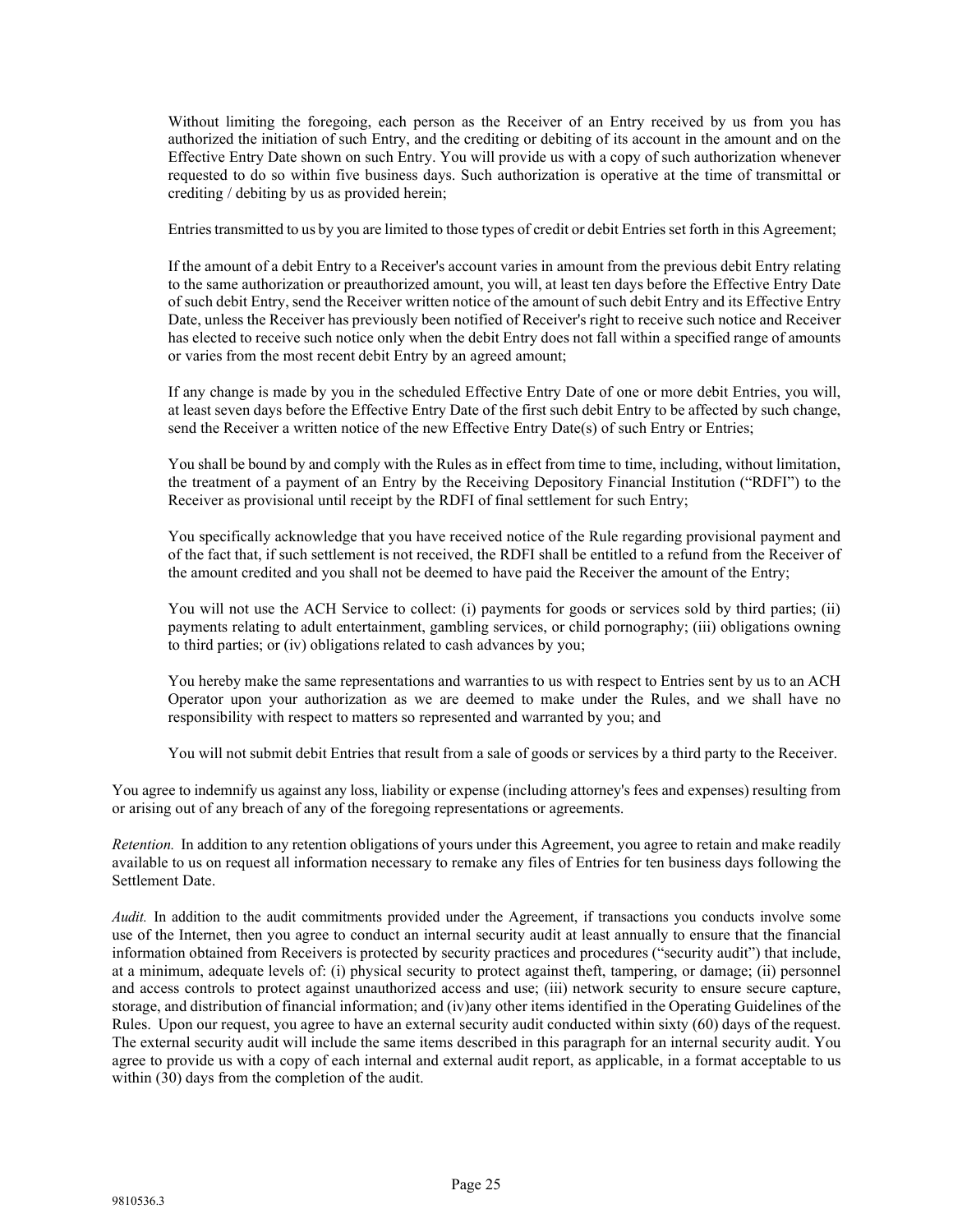Without limiting the foregoing, you specifically agree to establish data security policies, procedures and systems as required by the Rules. This requires you to:

- Protect the confidentiality and integrity of Protected Information;
- Protect against anticipated threats or hazards to the security or integrity of Protected Information until its destruction; and
- Protect against unauthorized use of Protected Information that could result in substantial harm to a natural person.

Such policies, procedures, and systems must include controls that comply with applicable regulatory guidance on access to all systems used by you to initiate, process and store Entries. NACHA defines Protected Information as the nonpublic personal information, including financial information, of a natural person used to create or contained within an Entry and any related Addenda record.

**Your execution of the Enrollment constitutes your acknowledgement and acceptance of the terms and conditions of this Addendum, together with the Agreement and each additional applicable Addendum, including any Supporting Documents, corresponding exhibits, schedules, enrollments, or attachments to the same, each as amended by Endeavor Bank from time to time.**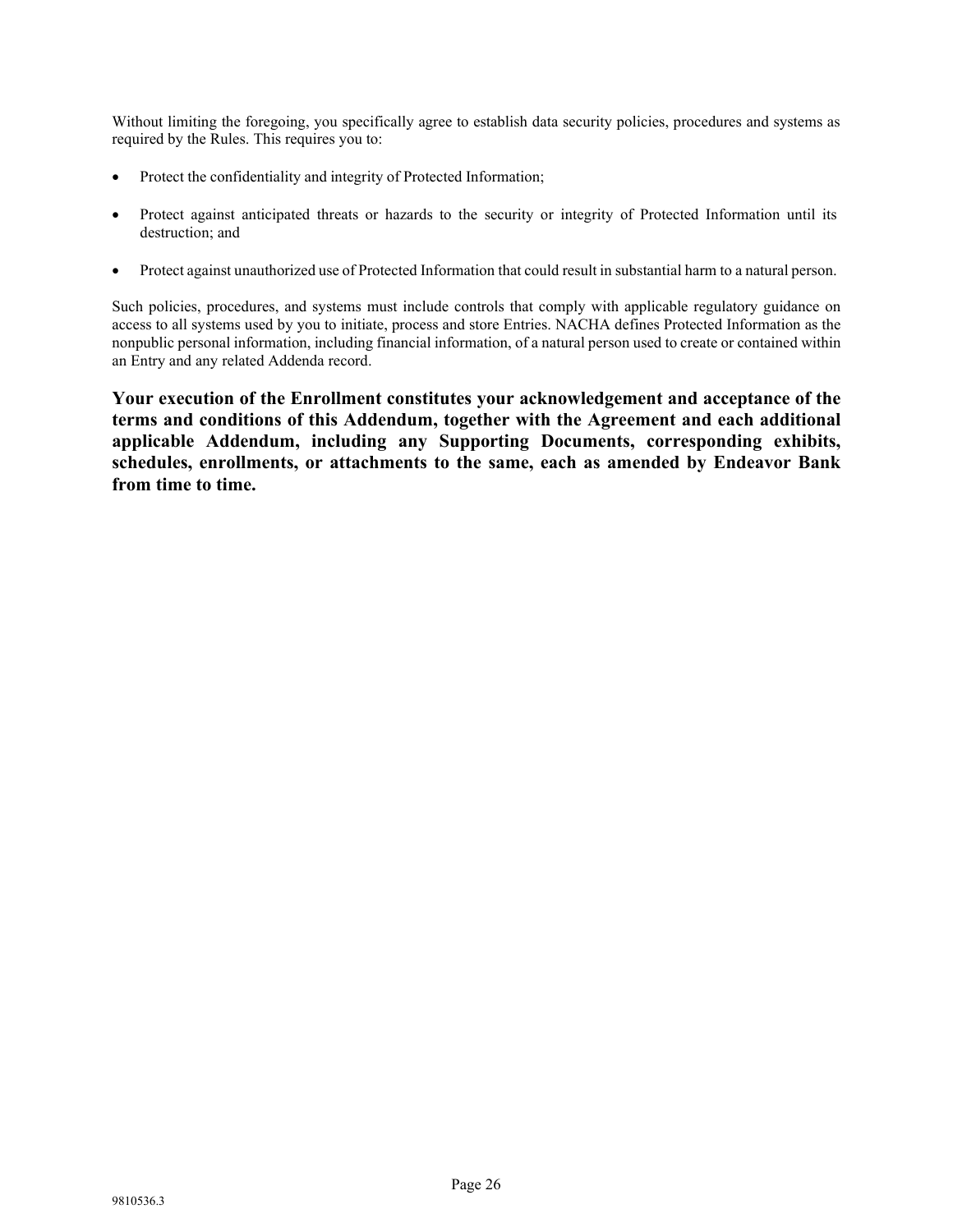## **Addendum B**

## **Wire Transfer Service**

This Addendum forms part of the Endeavor Bank Commercial Online Banking Agreement ("Agreement") agreed to by you. In the event of conflicts between the terms of this Addendum and the terms of the Agreement, the terms of this Addendum shall control. Defined terms in this Addendum shall have the meaning provided in the Agreement, unless otherwise defined in this Addendum.

You are responsible for all wire transfer requests ("Requests) to the fullest extent provided by law and as set forth in this Agreement. We may choose the funds transfer mechanism (for example, FedWire, correspondent bank transfer, internal transfer) to be used when acting on upon your Request. A Request is considered executed when we execute it.

*Security Procedures.* In addition to the Security Codes, you and the Bank may agree to certain procedures as identified in the separate Commercial Online Banking Agreement Enrollment and Acceptance (the "Enrollment") which are designed to verify the authenticity but not errors in transmission or content. The Security Codes together with the security procedures agreed upon in the Enrollment shall collectively be the "security procedures" for the purpose of authenticating Requests pursuant to the Agreement. In the absence of procedures reflected in the Enrollment or the lack of a separate applicable agreement addressing the agreed upon security procedures, you agree that the applicable security procedures customarily followed by us for Requests will be deemed to be the security procedures for the purpose of this Addendum. If we take any action not provided in the security procedures in connection with any Request, such additional action shall not be deemed to become a mandatory part of the continuing security procedures. Before using the Wire Transfer Service and before sending a Request to us, you agree to review the security procedures and confirm whether they will provide a commercially reasonable method for verifying whether a Request is yours.

*Payment Account Designation.* When you initiate a Request you authorize us to charge the designated Account for the amount of the payment, plus any applicable fees and charges imposed by us or by any intermediary bank. Each Request authorizes us and any intermediary bank to obtain payment for fees and expenses, including our and those of any (including subsequent) intermediary bank(s). We and any intermediary bank may obtain payment by issuing a payment order in an amount that is reduced by the amount of these fees and charges. We may but are not obligated to provide you with advance notice of intermediary bank fees and charges. You agree that we may retain or be paid a portion of any fees or charges imposed or collected by an intermediary bank. You agree that if an intermediary bank is used whose fees and charges are not disclosed to you in advance, then we are not liable in any manner whatsoever for any losses or damages you may suffer as a result of that our processing a payment order in an amount less than the payment order given requested by you.

*Foreign Transactions.* Requests to beneficiaries within the United States will be made only in U.S. Dollars. If you request a funds transfer to a foreign country, including in United States Dollars or in a currency other than United States Dollars, we may transfer the payment in the currency of the beneficiary our country at any exchange rate chosen by us. If a Request is returned, you agree that the exchange rate for conversion of the foreign currency into United States Dollars may differ from that used by us to process the initial Request. You should not expect our foreign exchange rate to be the same as rates quoted from time to time online or in non-bank publications. You agree that we may not be held liable for any loss or damage due to any act, error, or omission of any international correspondent, domestic receiving bank or agent, including the failure of the international correspondent, domestic receiving bank or agent to locate, or error in identifying the named payee, or from failure to effect payment, or due to any other cause whatsoever beyond our control, including the demise or failure of the international correspondent's domestic receiving bank or agent. For any incoming or outgoing wire transfers involving non U.S. Dollars, foreign exchange rate quotes provided by us may not be considered a foreign exchange contract or guaranteed unless we notify you that a contract or guarantee applies. Foreign exchange rates are constantly changing due to market conditions and may vary based upon the particular currency, transaction amount, time of day, market volatility, and/or other factors influencing the liquidity and our pricing for such currency, and you acknowledge and accept the risk of such fluctuations. Further, the exchange rate used for each particular transaction may be based upon normal retail exchange rates reflecting market conditions, which will be different from the wholesale (bank-to-bank) published rates. FDIC deposit insurance does not insure against any loss due to foreign currency fluctuations. We are not responsible for losses incurred as a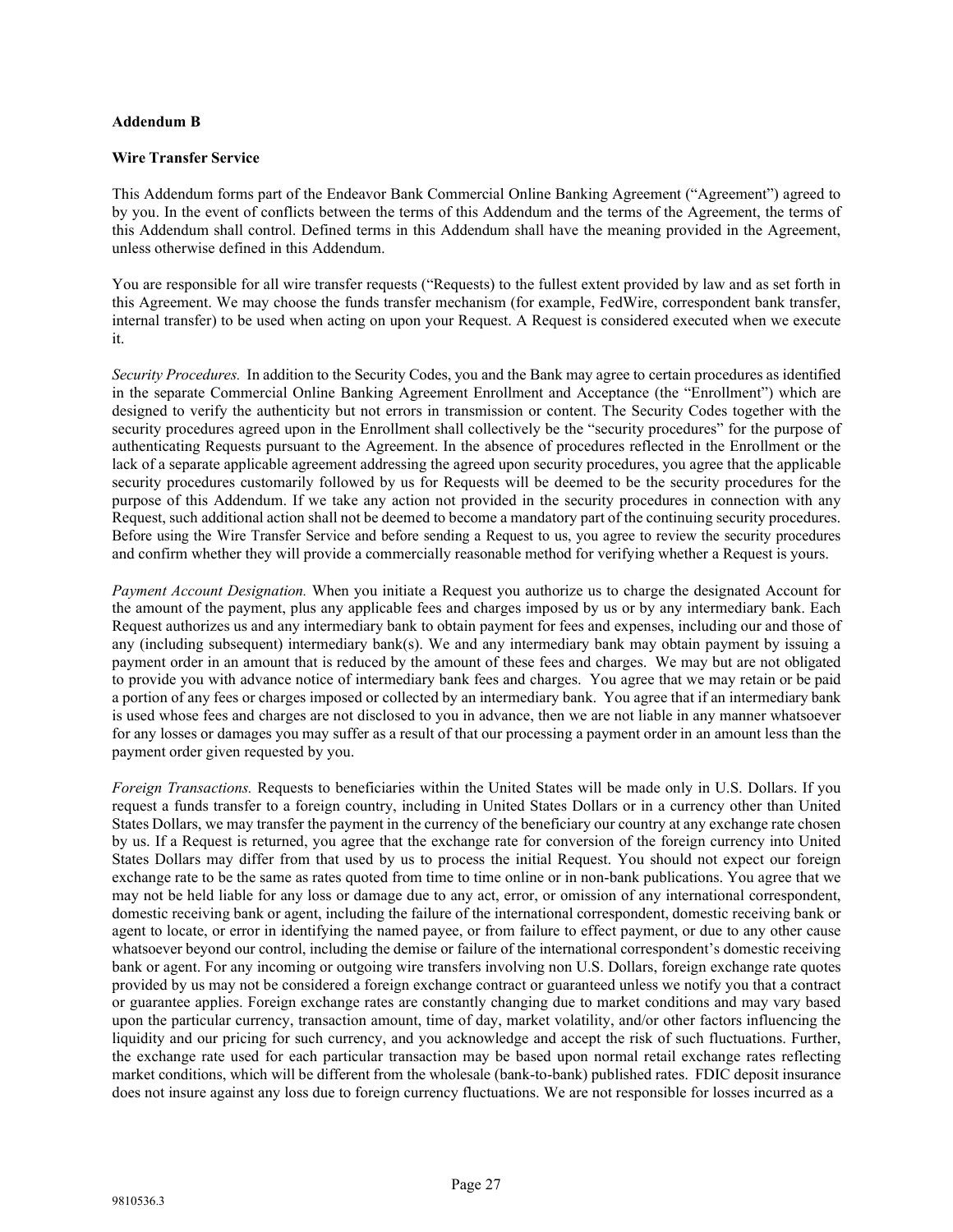result of the foreign exchange rate applied to the conversion from U.S. Dollars to foreign currency. The foreign exchange rate may include a commission to us for exchanging the foreign currency.

*Subject Rules and Regulations.* You acknowledge that any Request executed by us will be subject to rules and regulations applicable to payment orders, including recordkeeping and information transmittal requirement under federal Bank Secrecy Act and its implementing regulations. You acknowledge and agree that we may capture and transmittal information regarding a Request (for example, beneficiary's name and address, other beneficiary identifiers and beneficiary's account number) as part of the processing of a Request. You agree to assist us in connection with any requirements imposed on us fulfilling our obligations in this regard.

**Your execution of the Enrollment constitutes your acknowledgement and acceptance of the terms and conditions of this Addendum, together with the Agreement and each additional applicable Addendum, including any Supporting Documents, corresponding exhibits, schedules, enrollments, or attachments to the same, each as amended by Endeavor Bank from time to time.**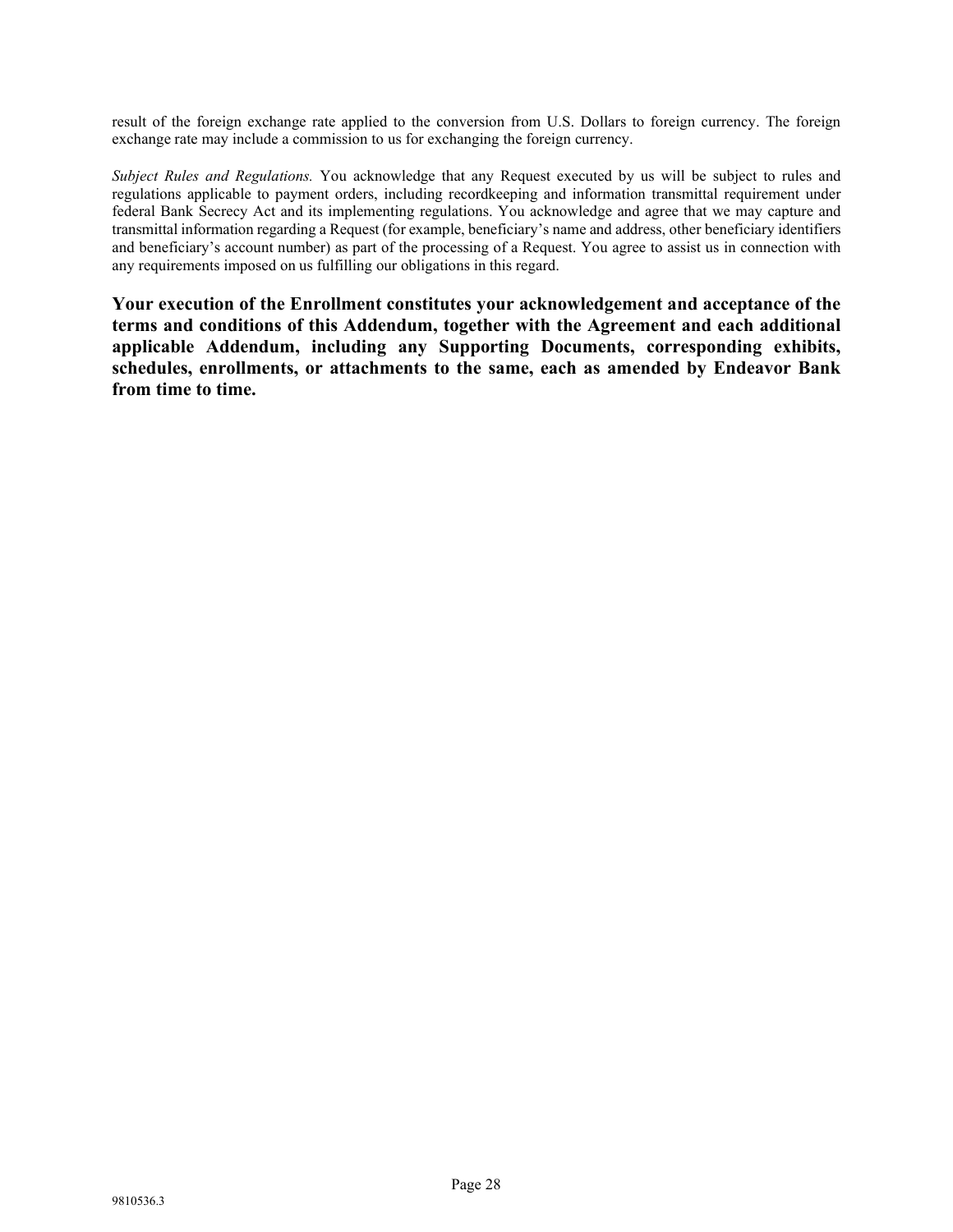# **Addendum C**

# **Remote Deposit Capture Service**

This Addendum forms part of the Endeavor Bank Commercial Online Banking Agreement ("Agreement") agreed to by you. In the event of conflicts between the terms of this Addendum and the terms of the Agreement, the terms of this Addendum shall control. Defined terms in this Addendum shall have the meaning provided in the Agreement, unless otherwise defined in this Addendum.

The Remote Deposit Service enables you to use a software application together with your Wireless Access Device or other scanning hardware maintained by you to create electronic images of the front and back of certain Original Checks (defined below) and transmit those images and other information, including, without limitation, information captured from the magnetic ink character recognition ("MICR") line, to us for review and processing in accordance with this Agreement. To enable Remote Deposit using your Wireless Access Device you will need to first activate the Mobile Banking feature.

*Definitions.* In addition to the terms otherwise defined in this Agreement, the following terms will have the meaning provided in this "Remote Deposit" Section:

*"Check"* means an Original Check, as defined in Regulation CC.

*"Endpoint"* means any Federal Reserve Bank, financial institution, local clearing house, courier or other entity or location for the delivery of cash letters or other presentment of Imaged Items or Substitute Checks.

*"Imaged Item"* means the digitized image of a Check that is created by you and transmitted to us using the Remote Deposit Service.

*"Image Exchange Item"* means a digitized image of an Item cleared and settled directly with a Payor Financial Institution without conversion to a Substitute Check.

*"Item"* means a Check that is payable on demand, drawn on or payable through or at an office of a United States Financial Institution and payable or indorsed to you, and includes Original Checks, Substitute Checks and Image Exchange Items. Such term does not include Non-cash Items or Items payable in a medium other than United States money.

*"Remote Deposit Service"* means the Remote Deposit Service described in this Agreement, to be provided by us to you to enable the processing of Items digitally as Image Exchange Items through image exchange networks or through creation of Substitute Checks and presentment to established Endpoints, including collectively the procedures, protocols, and software used by us and our licensors and contractors in connection with the electronic processing of Items.

*"Non-cash Item"* means an Item that would otherwise be an Item, except that: (i) a passbook, certificate or other document is attached; (ii) it is accompanied by special instructions, such as a request for special advice of payment or dishonor; (iii) it consists of more than a single thickness of paper, except an Item that qualifies for handling by automated check processing equipment; or (iv) it has not been preprinted or post-encoded in magnetic ink with the routing number of the Payor Financial Institution.

*"Non-qualifying Item"* means Non-cash Items, Items payable in a medium other than United States money, currency, warrants, Items payable to third parties, Items payable to joint payees (unless payable to the payees alternatively and deposited into an account in the name of all payees), drafts or remotely created checks as defined by the UCC and Regulation CC, respectively, Items that are stale dated by six months or more or post dated, savings bonds, Items payable to "cash," Substitute Checks, non-negotiable Items, Items that have been returned unpaid for any reason and any Item that exceeds your transaction limitations as established by us from time to time.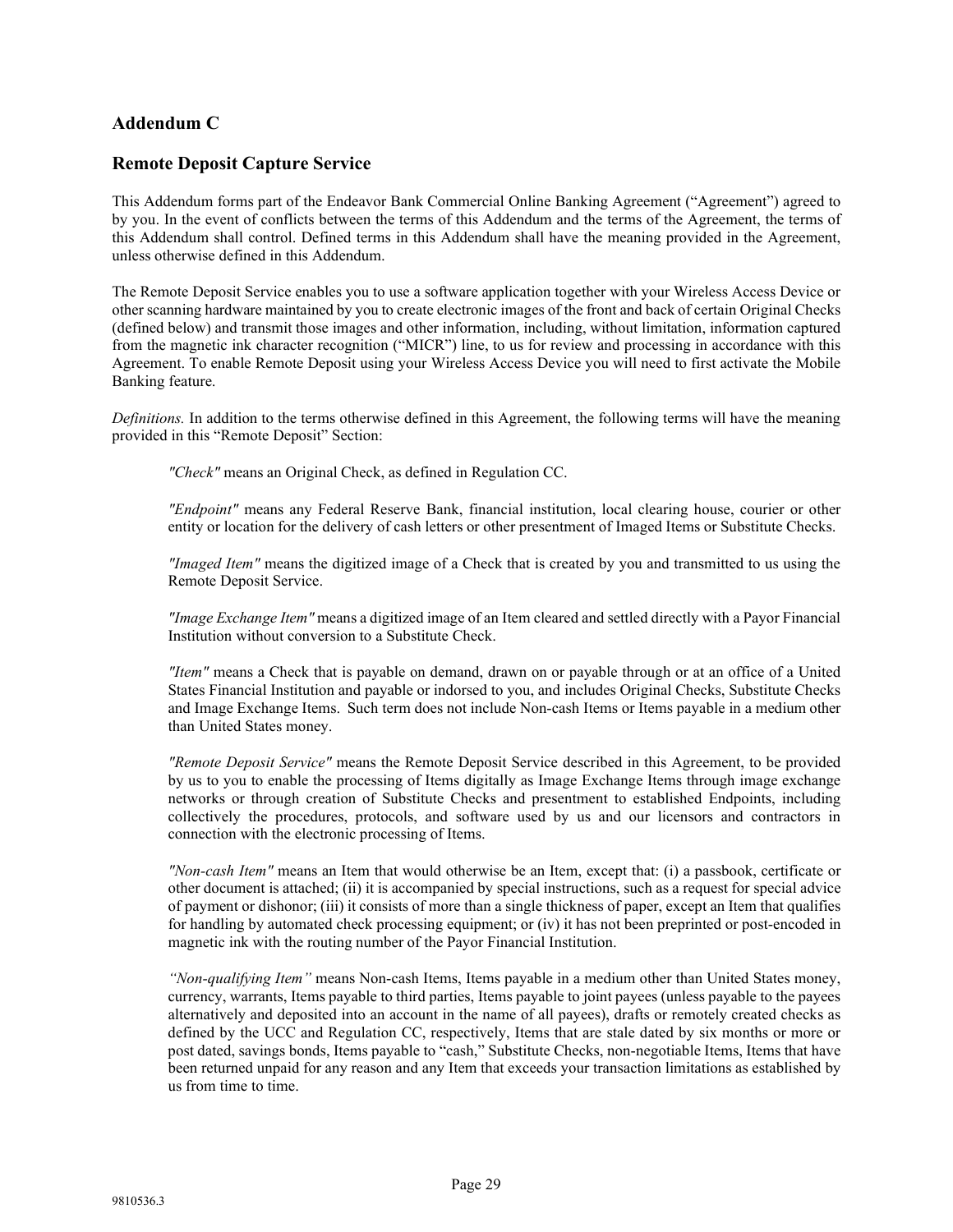*"Original"* with respect to a Check means the first paper Item issued with respect to a particular payment transaction.

*"Payor Financial Institution"* means the United States Financial Institution ordered in an Item to make payment to the payee(s) named on the Item.

*"Regulation CC"* means 12 C.F.R. Part 229, as it may be amended from time to time.

*"Substitute Check"* means a paper reproduction of an Item that satisfies the requirements and definition of "substitute check" set forth in Regulation CC.

*"UCC"* means the Uniform Commercial Code as enacted and amended in California.

*"United States Financial Institution"* means (i) any person, located in the United States, engaged in the business of banking; (ii) a Federal Reserve Bank; (iii) a Federal Home Loan Bank; and (iv) to the extent it acts as a payor, the U.S. Treasury, the U.S. Postal Service, or a State or local government.

*Your Responsibilities.* In connection with the Remote Deposit Service, you agree to comply with the following:

- Each processed Imaged Item must be transmitted in compliance with the terms and conditions of this Agreement;
- The Imaged Item is a digitized image of the front and back of the Original Check and accurately represents all of the information on the front and back of the Original Check as of the time you converted the Original Check to an Imaged Item;
- The Imaged Item contains all indorsements applied by parties that previously handled the Original Check in any form for forward collection or return;
- There will be no duplicate presentment of a Check in any form, including as a digitized image, as a paper negotiable instrument or otherwise and you will be liable for and otherwise assume responsibility for any such duplicate presentment of any Check. You agree to indemnify and defend us against any and all claims, causes of action or demands arising out of or directly or indirectly related to the duplicate presentment of any Check;
- Except as otherwise specifically disclosed in writing to us, you are not now engaged, and will not during the term of this Agreement engage, in any business that would result in you being or becoming a "money service business" as defined in the Federal Bank Secrecy Act and its implementing regulations;
- You will not engage in any activity directly or indirectly related to the use of the Remote Deposit Service that is illegal or fraudulent;
- You will only submit Checks for processing to us that meet the definition of "Item" as provided in this Agreement and will ensure that the Items scanned meet the standards for image quality established by the American National Standard Institute (ANSI) required by Regulation CC, or other standards established or required by us or applicable law, as amended from time to time. You will not process any Non-qualifying Items. Our processing of any Non-qualifying Items shall not constitute a waiver by us or obligate us to process such Non-qualifying Items in the future. You agree that we may discontinue processing of Non-qualifying Items at any time, without cause or prior notice;
- You will not attempt to scan and transmit to us any third party checks, or any Item which is drawn on a deposit account of yours with us or any other financial institution, or a deposit account of any business entity of which you are a principal, officer or authorized signer;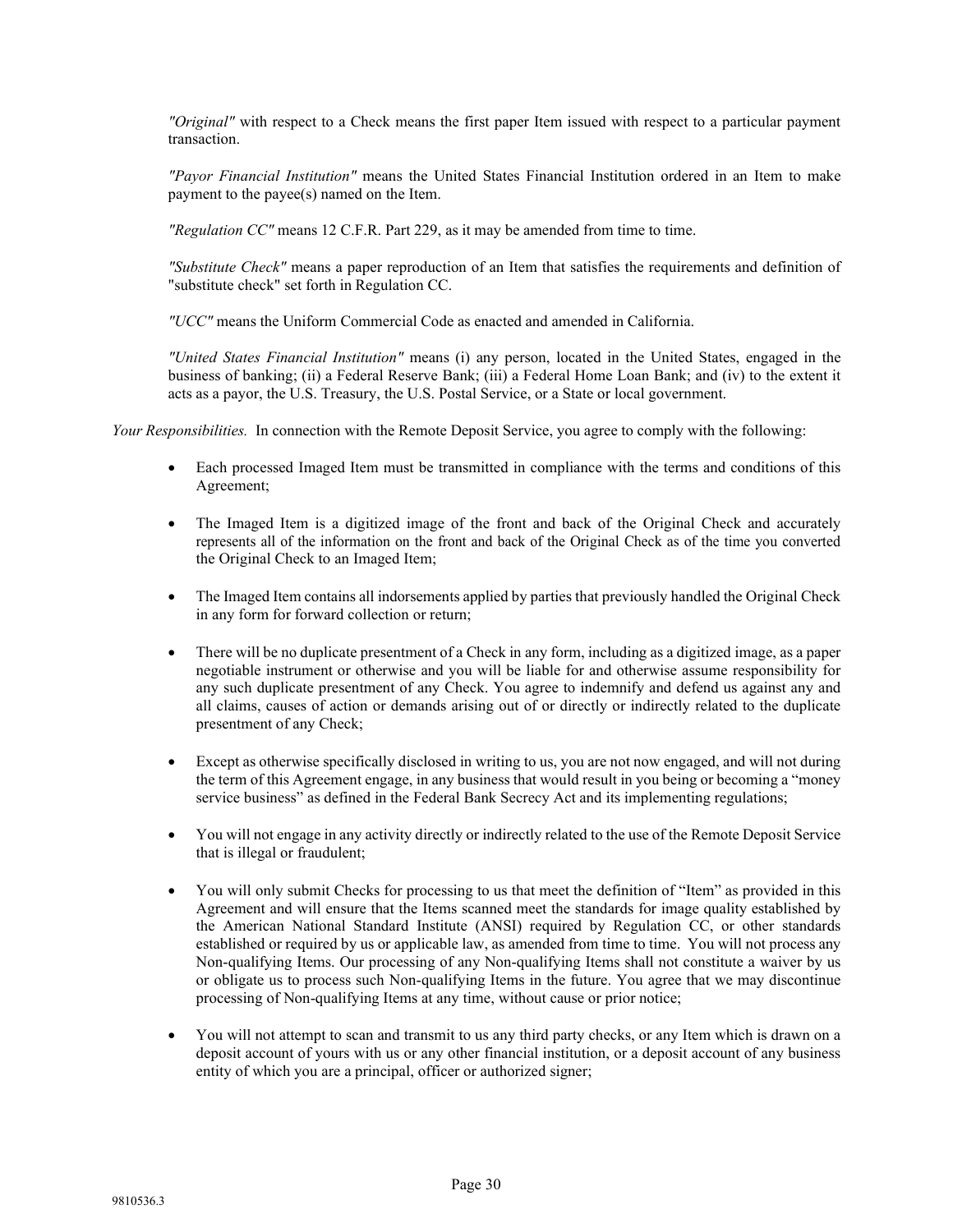- You will not attempt to scan and transmit to us any previously truncated and reconverted Substitute Check. Any previously truncated and reconverted Substituted Check must be physically deposited with us. Notwithstanding the foregoing, we may redeposit any returned Substitute Check or Image Exchange Item consistent with the terms of the deposit account agreement;
- You will (i) ensure that, prior to scanning, Items are restrictively indorsed "FOR REMOTE DEPOSIT TO ENDEAVOR BANK, XX/XX/XX," (ii) handle, process, maintain and destroy Original Checks as set forth in this Agreement and in the supporting documentation, and (iii) ensure that no financial institution (depositary, collecting or payor), drawee, drawer or indorser receives presentment or return of, or otherwise is charged for an Item more than once in any form (no second presentment);
- You will balance the dollar amount of each deposit to the sum of Checks prior to transmitting to us;
- You will: (i) maintain a daily control record of all Checks, including transaction counts and dollar amounts; and (ii) balance transactions transmitted from the previous day and immediately notify us of any error or discrepancy discovered;
- You shall be responsible for verifying our receipt of your transmission(s) by verifying that deposits have been posted to the appropriate accounts, in addition to cooperating with us in any investigation and resolving any unsuccessful or lost transmissions;
- Except to the extent otherwise expressly agreed by us, you will provide, at your own expense, a broadband Internet connection, such as via a digital subscriber line (DSL) or other connectivity having equivalent or greater bandwidth and all other computer hardware, software, including but not limited to a compatible web browser, and other equipment and supplies required to use the Remote Deposit Service, all of which must satisfy any minimum requirements set forth in the Supporting Documents or as otherwise may be acceptable to us. Except to the extent otherwise provided in this Agreement or the Supporting Documents, you will provide, or obtain from another party selected by you at your expense, support and maintenance of such Internet connection and all other computer hardware, software, and equipment required to use the Remote Deposit Service, including without limitation troubleshooting Internet connectivity issues with your internet service provider (ISP).
- You shall be responsible for installing and implementing any changes and upgrades to the Remote Deposit Service as required by us within 5 days to ensure compliance with regulatory changes or developments, or to protect the integrity and security of the Remote Deposit Services. You will ensure that your Wireless Access Device or other scanning equipment is clean and operating properly, and inspect and verify the quality of images and ensure that the digitized images of Items are legible for all posting and clearing purposes;
- If not directed otherwise by us, you will store Original Checks in a safe and secure environment for a minimum of 14 days and a maximum of 60 days after such Item has been digitized and processed. You shall take appropriate security measures to ensure that: (a) only authorized personnel shall have access to Original Checks, (b) that the information contained on such Original Checks or on any corresponding Imaged Items are not disclosed to third parties; (c) such Checks will not be duplicated or scanned more than one time; and (d) such Checks will not be re-deposited or renegotiated in any form. You will promptly (but in any event within 5 business days) provide any retained Original Check (or, if the Original Check is no longer in existence, a sufficient copy of the front and back of the Original Check) to us as requested to aid in the clearing and collection process to resolve claims by third parties with respect to any Item or as we otherwise deem necessary. You will use a commercially reasonable method which is consistent with any requirements of ours and Regulation CC and to securely and permanently destroy Original Checks after your retention period has expired;
- You understand and agree that an Item that is not paid by a Payor Financial Institution, or is otherwise returned for any reason, will in our discretion be: (i) re-presented to the Payor Financial Institution; or (ii) returned to you and your account charged for the amount of the Item plus any associated fees as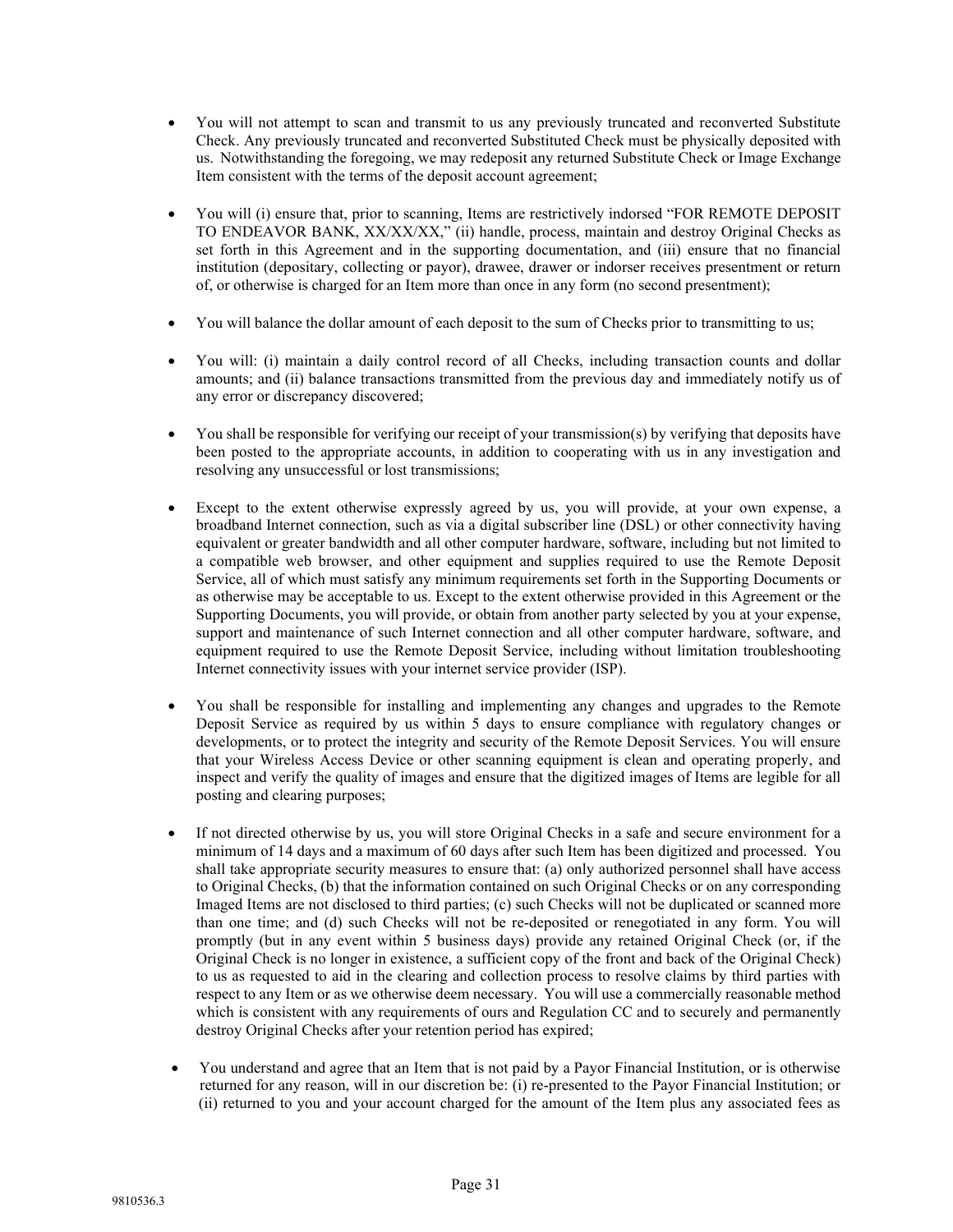disclosed in our applicable fee schedule, which may be changed from time to time in our discretion. You agree that Items may be returned as Image Exchange Items, rather than Substitute Checks. Our right to charge your account will apply without regard to whether the Item is timely returned to us or whether there is any other claim or defense that the Item has been improperly returned to us; and

• You agree to make all encoding, transfer, presentment and other warranties made under applicable law as we are deemed to make under applicable law, including without limitation those under the UCC, Regulation CC and the rules of any image exchange network.

*Processing.* For all Imaged Items processed pursuant to this Agreement, either: (i) digitized images will be converted to Substitute Checks and presented for payment to established Endpoints, or (ii) Imaged Exchange Items will be presented for payment through image exchange networks. We may in our sole discretion determine the manner of processing. Your account will be provisionally credited upon our acceptance of Imaged Items for deposit which are received by us from you through the Remote Deposit Service.

We will process any returned Items in accordance with applicable law and the deposit account agreement. Availability of credit from Items processed under this Agreement will be subject to our then current availability schedule, which may be amended by us from time to time. We may at our sole option, with or without cause, at any time and from time to time, refuse to process any Imaged Items. We may from time to time establish and amend exposure limitations and assign them to you.

Notwithstanding any provisional credit that may be applied to an account in connection with your transmitted Imaged Items, Imaged Items processed for deposit through the Remote Deposit Service will be deemed to have been received by us for deposit at the time the Imaged Items are actually received and accepted at the location where we or our designated agent posts the credit to the account. A deposit of Imaged Items will be deemed to have been received and accepted by us for deposit when all of the following have occurred: (i) we have preliminarily verified that the image quality of the Imaged Item is acceptable to us in our discretion, all Item information is complete and the deposit totals are balanced to the Item information provided for the deposit; and (ii) we have successfully performed all further validation routines with respect to the deposit. Notwithstanding the foregoing, Imaged Items received by us for deposit may be rejected by us in our sole discretion.

You agree to view the images of each scanned Item that is sent to us. If Item information received by us is not complete or cannot be processed by us for any reason, we may reject the Imaged Item, notwithstanding any transmission confirmation and charge the amount back against any provisional credit to your account. You will be responsible for verifying our receipt of your transmissions by verifying that deposits have been posted to your account.

If an Imaged Item is not accepted for deposit, you may then submit the Original Check to us for processing or contact the maker to reissue the Check. If you submit the Original Check for processing, we reserve the right to refuse to process the Check for deposit and presentment to the Payor Financial Institution and may instead require you to have the maker reissue the Check.

*Equipment.* You agree to use only scanner equipment and software that are compatible with our service specifications, and aside from use of your Wireless Access Device, you agree that you shall not use any scanner equipment purchased or provided by a third parties without our prior written consent. You agree to ensure that the equipment is clean and operating properly, and will inspect and verify the quality of images and ensure that the digitized images of Original Checks are legible for all posting and clearing purposes. You further agree to be solely responsible for verifying the compatibility of any equipment used with the Remote Deposit Service.

To the extent we provide access to equipment for your use of the Remote Deposit Service ("Bank-Provided Equipment"), you agree not to remove the Bank-Provided Equipment from your place of business, you will be responsible for the maintenance of the Bank-Provided Equipment and we may require your use of the same to be subject to additional terms. If any Bank-Provided Equipment is lost, stolen, or damaged in such a manner that you cannot comply with the capture, transmission, processing, and other applicable procedures and requirements of Agreement, you agree to inform us and to then obtain and substitute new equipment that is acceptable as shown in the supporting documentation, before you continue using the equipment and the Remote Deposit Service. If your use or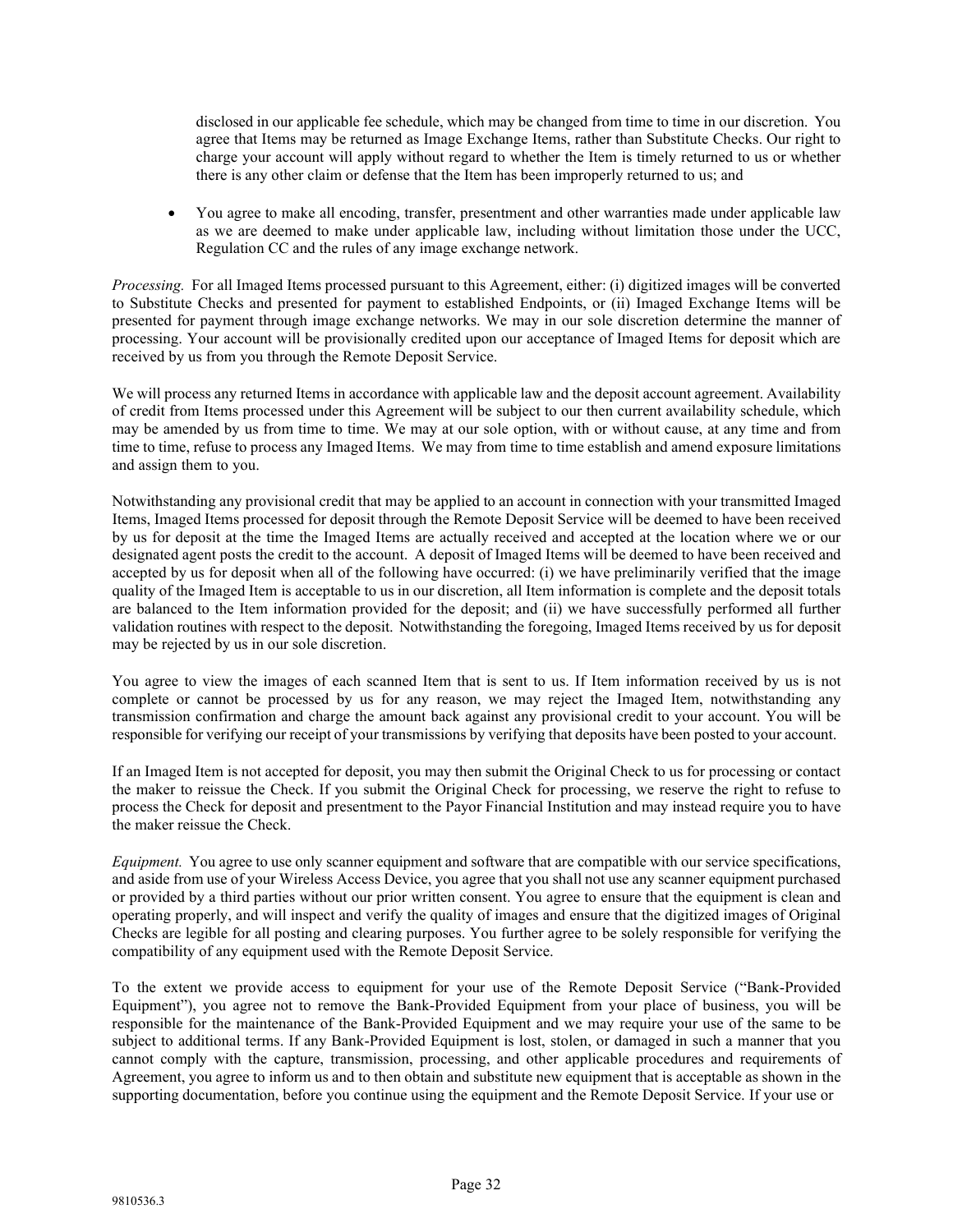maintenance resulted in damage to any Bank-Provided Equipment, you agree to reimburse us on demand for our costs to repair the equipment, or to replace the equipment if repair is not reasonably feasible. Upon termination of the Remote Deposit Service, your right to use the Bank-Provided Equipment shall terminate and you agree to return the scanner and all program materials within 10 calendar days (or we shall charge you the replacement cost of the scanner).

We assume no liability for any computer virus or related problems arising in connection with your use of equipment, including Bank-Provided Equipment, and you agree to indemnify, defend and hold us harmless for any losses, damages, costs and expenses resulting directly from any computer virus or related problems we may suffer or incur from any computer virus or related problem caused by you.

*Reserves; Security Interest; Held Funds.* In addition to any other rights we may have under this Agreement and otherwise with regards the accounts of yours, we may hold and use funds in any account following termination of this Agreement for such time as we reasonably determine that any Item processed by us prior to termination may be returned, charged back or otherwise a cause for any loss, liability, cost, exposure or other action for which we may be responsible. Without limitation, you recognize that under the UCC, Regulation CC, The Clearing House ECCHO Rules (as applicable), and the rules of any image exchange network, our representations and warranties with regards to Image Exchange Items and Substitute Checks may expose us to claims for several years following processing of the Image Exchange Item or Substitute Check.

*Your Indemnification Obligation.* In addition to any indemnification obligations you have under the Agreement, and except to the extent expressly prohibited by applicable law, you agree that you will indemnify and hold us harmless against any and all third party suits, proceedings, claims, demands, causes of action, damages, expenses (including reasonable attorneys' fees and other legal expenses), liabilities and other losses that result from or arise out of: (i) any fine, penalty or sanction imposed on us by, any clearing house, or any governmental entity, arising out of or connected with any Imaged Item processed by us for you or at your instruction; (ii) actions by third parties, such as the introduction of a virus that delay, alter or corrupt the transmission of an Imaged Item to us; (iii) any loss or corruption of data in transit from you to us; (iv) any claim by a third party resulting from our breach of warranty regarding the paid status or image quality of a check you have presented through the Service; or (v) any claim by any recipient of a Substitute Check corresponding to a Check processed by you under this Agreement, that such recipient incurred loss due to the receipt of the Substitute Check instead of the Original Check.

*Our Liability.* In addition to our limitations on liability that may be stated elsewhere in the Agreement and the deposit account agreement, and except to the extent prohibited by applicable law or regulation, we will not be liable to you for any refusal of a Payor Financial Institution to pay an Image Exchange Item or Substitute Check for any reason (other than our breach of contract, gross negligence or willful misconduct), including without limitation, that the Original Check, Image Exchange Item or Substitute Check was allegedly unauthorized, was a counterfeit, had been altered, or had a forged signature.

**Your execution of the Enrollment constitutes your acknowledgement and acceptance of the terms and conditions of this Addendum, together with the Agreement and each additional applicable Addendum, including any Supporting Documents, corresponding exhibits, schedules, enrollments, or attachments to the same, each as amended by Endeavor Bank from time to time.**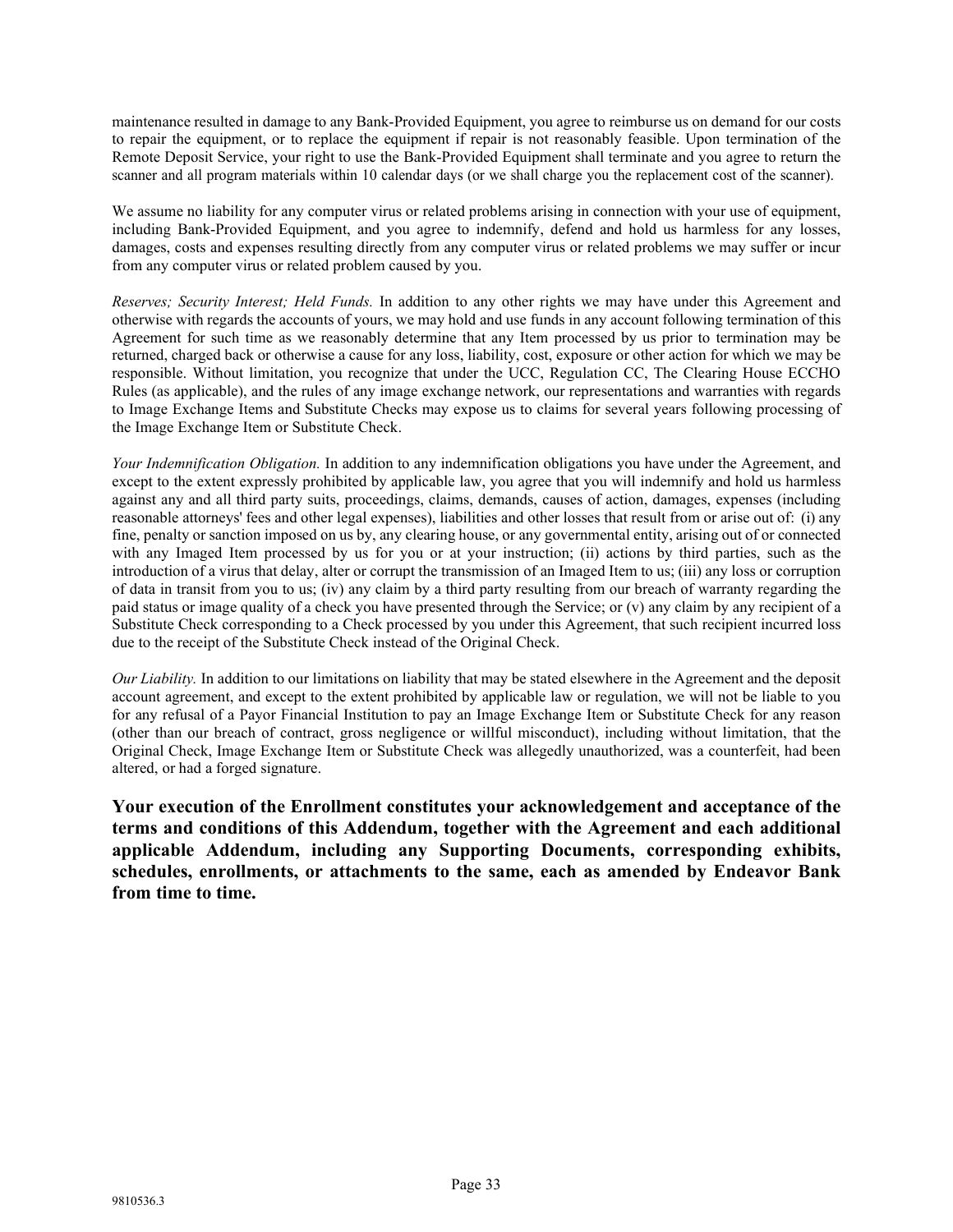# **Addendum D**

# **Positive Pay & ACH Blocking/Filtering Services**

This Addendum forms part of the Endeavor Bank Commercial Online Banking Agreement ("Agreement") agreed to by you. In the event of conflicts between the terms of this Addendum and the terms of the Agreement, the terms of this Addendum shall control. Defined terms in this Addendum shall have the meaning provided in the Agreement, unless otherwise defined in this Addendum. The term "System" in this Addendum shall refer to the online banking platform providing the Service.

You acknowledge that this Addendum covers the Positive Pay & ACH Filtering/Blocking Service to be provided by us and, except as specifically provided in this Addendum, does not cover the handling of the Account or the processing of checks or electronic funds transfers against the Account. As a result, the Account will be subject to, and our operation of the Account will be in accordance with, the terms and provisions of our deposit account agreement governing the Account, a copy of which you acknowledge having received.

*Exception Decisions.* All exceptions must be reviewed and decided by you by the applicable cutoff hour or the System will apply the pay/return default, as applicable, to the entire file. Returns may be returned with any reason code determined in our discretion, including "Refer to Maker.". You agree to promptly provide your affidavit in support of returns for reason unauthorized, upon our request.

# *Positive Pay Service.*

- The Positive Pay Service provides certain account services through an automated check matching system. Your lists of checks recently issued will be compared against the amounts and check numbers of the checks that actually clear against the specified account(s) activated for the Positive Pay Service. You agree that we will only be obligated to match the check number and dollar amount from the Check Issue File (defined below) and that we may in its sole discretion, but is not obligated to, match additional data provided in the Check Issue File ("Additional Data"). Regardless of whether we decide to match against Additional Data, and notwithstanding the fact that Additional Data may be included in the Check Issue File, you further agree that we will not be liable to you and you agree to hold us harmless from loss or liability resulting from our action or inaction with respect to Additional Data. Our determination to match Additional Data in any case will not obligate us to continue to do so in other instances. Notwithstanding the foregoing, we may agree to our review of Additional Data, subject to additional terms, fees and conditions.
- "Payee Positive Pay" refers to the optional feature whereby we agree to attempt to compare the payee name as provided in your Check Issue File against presented items. You must be specifically enrolled in Payee Positive Pay for this feature to apply, otherwise, payee information will be deemed Additional Data, as described above. You expressly agree that we will only make a reasonable attempt to compare the payee name and that in any event, we will not be liable to you and you agree to hold us harmless from loss or liability resulting from our action or inaction with respect to the Payee Positive Pay feature. You further agree that our ability to more accurately attempt to compare payee names will be dependent on your compliance with our requirements and strong recommendations enumerated in Supporting Documents, including but not limited to, typing payee names in all uppercase with 12-point font size, spacing between font pitch, and ensuring background images or watermarks do not hinder capturing check images. Furthermore, you acknowledge that payee names listed on checks must match exactly the name listed in the Check Issue File (for example, payee on check "JOHN DOE" cannot be listed on the Check Issue File as "DOE, JOHN").
- You must submit a file ("Check Issue File") to us prior to the applicable cutoff hour, on the day of issuance of any checks against accounts that are subject to the Positive Pay Service. The Check Issue File must be in the format and contain the information specified by us.
- The term "presented item(s)" shall mean checks that are presented for payment against your Account through the normal check collection system. Presented items that do not match an item included in a Check Issue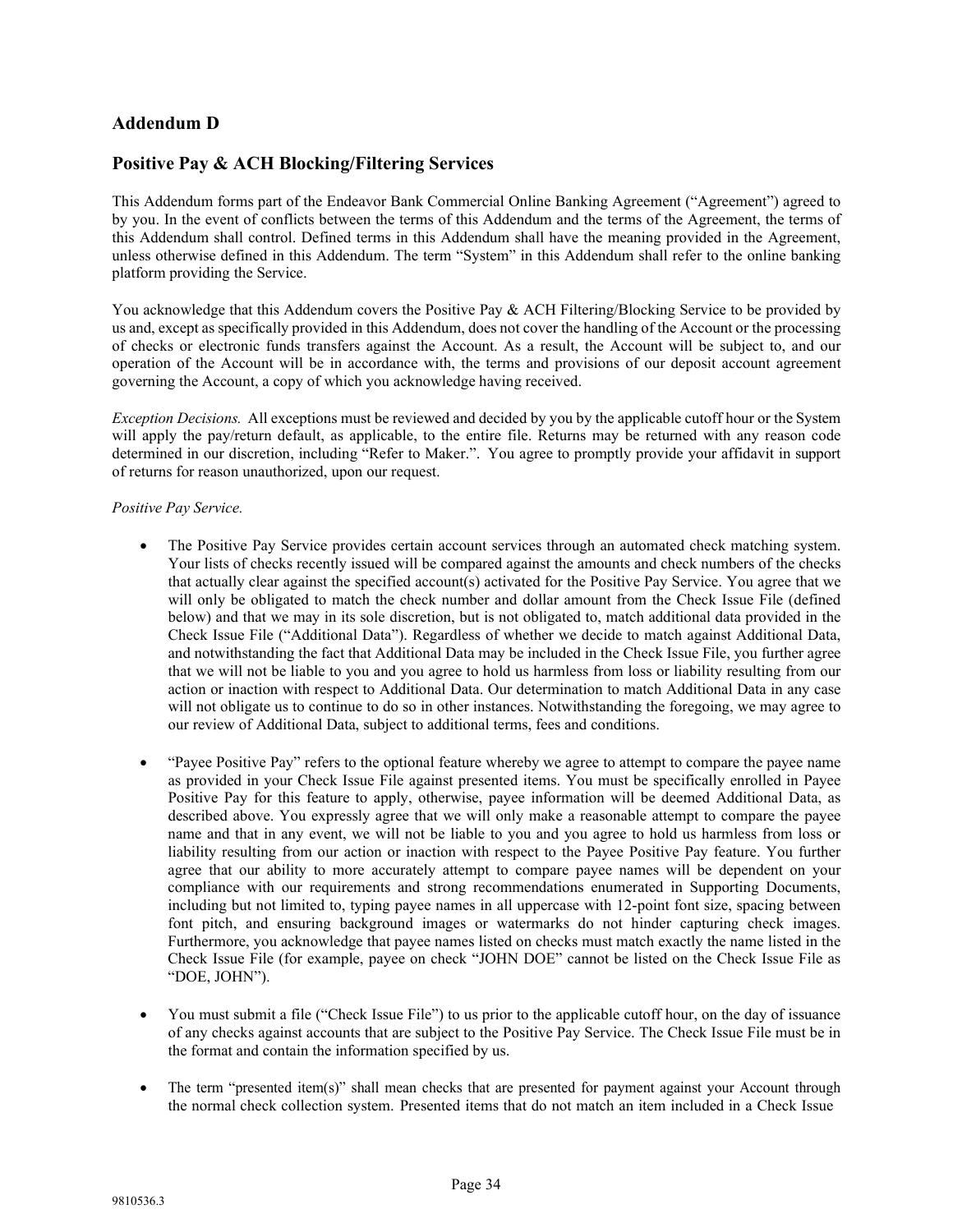File, pursuant to this Addendum, will be identified as "error" ("Exception Item") and will appear on a record describing the Exception Items ("Check Exception File") which we will provide to you pursuant this Addendum. You must submit a "pay", or "return request" decision for each item to us on the same business day by the applicable cutoff hour.

- We will not be required to otherwise examine checks, or seek to confirm that they are properly signed, completed or encoded, or otherwise unmodified. You agree that we may rely on such a process and that the process will be deemed an acceptable standard of care for this Service and your Account. You understand that the Service may not identify altered, counterfeit or duplicate checks or checks with forged or unauthorized signatures. As such, you agree to review promptly all statements, returned checks, reports and other check and transaction information we make available to you.
- You grant us full authority to honor all checks that match the check numbers and amounts corresponding to your Check Issue File.
- Unless the parties agree to other default provisions, we shall default to a "return" decision for any Exception Item for which you have not submitted a decision on the same business day by the applicable cutoff hour.
- You agree not to reuse check numbers that have previously been issued or negotiated from the Account. If you order or print checks from any check-printing vendor other than our selected vendor, you agree to meet our MICR encoding specifications.
- The Service applies to checks that are presented for payment to us through normal interbank automated clearings. You acknowledge that the Services do not cover checks which are (collectively "ineligible checks"): (i) presented over-the-counter, (ii) presented by mail for collection, (iii) misencoded or duplicate items, (iv) items which we have already cashed, negotiated or paid or which we are already committed to honor or pay under applicable laws, regulations or the ACH rules; or (v) materially damaged, lost or destroyed. We may, in our sole discretion, attempt to compare Check Issue File data, as otherwise provided in this Addendum, against ineligible checks, but we will not be liable for our failure or refusal to do so.

# *ACH Filtering/Blocking Service.*

- You may use the ACH Filtering/Blocking Service to review and confirm incoming ACH debit and credit transactions that post to your enrolled accounts.
- You shall establish (and update from time to time) your ACH policies ("ACH policies") through the System which govern permissible transactions by: Originating Company Name; Originating Company ID; Standard Entry Class transaction code (SEC); Transaction Type Debit/Credit/Both; Dollar Range; Minimum or Maximum Dollar; Effective Date or Expiration Date; and/or Transaction Codes. Alternatively, if you choose the ACH Blocking Service over the ACH Filtering Service for your specified Accounts, all incoming ACH transactions (debit or credit) may be treated as exceptions and available for the your review.
- We shall compare incoming ACH debit and credit transactions against your established ACH policies and accept those transactions which are authorized under your ACH policies as established by you in the System.
- Incoming entries that do not match against your ACH policies ("ACH Exceptions") will be reflected on an exception list made available by us ("ACH Exception Report"), unless you have chosen the ACH Blocking Service, in which case all ACH transactions may be treated as exceptions. You shall review the ACH Exceptions you receive from us through email notifications made through the System and determine if the ACH Exceptions will be treated as authorized or unauthorized ACH transactions.
- For ACH Filtering, we shall default to a "return" decision for any ACH Exception for which you have not submitted a decision on the same business day by the applicable cutoff hour.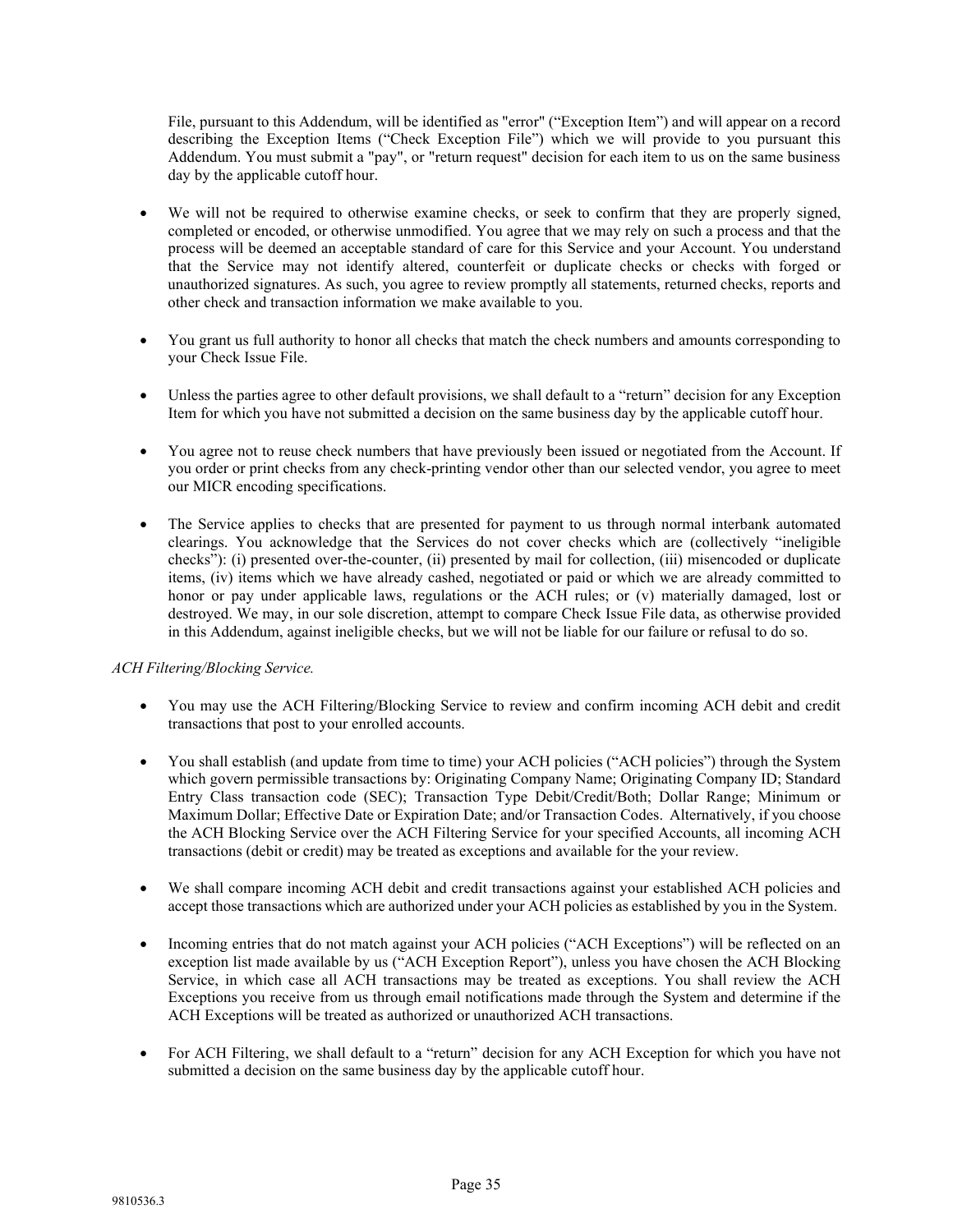• You acknowledge that the Services do not cover ACH debit or credit items which we have already paid or finalized or which we are already committed to pay or honor under applicable laws, regulations or the ACH Operating Rules.

*System Interruption or Failure.* In the event of system interruption or failure, either that of your or our system, resulting in our inability to receive or process your Check Issue File or other communication, the Check Issue File or other communication will be deemed as having not been sent by you, even if we have possession of the Check Issue File or your other communication.

*Limitation on Liability*. In addition to any other limitation on liability in the Agreement, you agree that if we pay or reject checks, items or ACH entries in accordance with this Addendum, you release us and hold us harmless from any claim that the checks, items or ACH entries were not properly payable, or for wrongful dishonor, as applicable. You agree that we exercise ordinary care whenever we rightfully pay or return a Presented Check or ACH entry consistent with the provisions of the Addendum. Without limiting the foregoing, to the extent we have any liability under this Addendum for wrongful honor, it will be limited liability to you for the lesser of the amount of the wrongfully paid Exception Item or ACH entry or your actual damages resulting from our payment of the Exception Item or ACH entry, but for no other damages suffered as a result of the wrongful honor. Notwithstanding the improper payment of any Exception Item, we expressly reserve the right to assert that you are liable for the amount of the wrongfully honored Exception Item on the grounds that the Exception Item was properly payable under California Commercial Code Section 4-401(a). We further retain the right to assert your failure to exercise reasonable care under California Commercial Code Sections  $3-406(a)$  and  $4-406(c)$ . We retain the right to assert the defense that you have sustained no actual damages because of our honor of the Exception Item discharged for value of your indebtedness.

**Your execution of the Enrollment constitutes your acknowledgement and acceptance of the terms and conditions of this Addendum, together with the Agreement and each additional applicable Addendum, including any Supporting Documents, corresponding exhibits, schedules, enrollments, or attachments to the same, each as amended by Endeavor Bank from time to time.**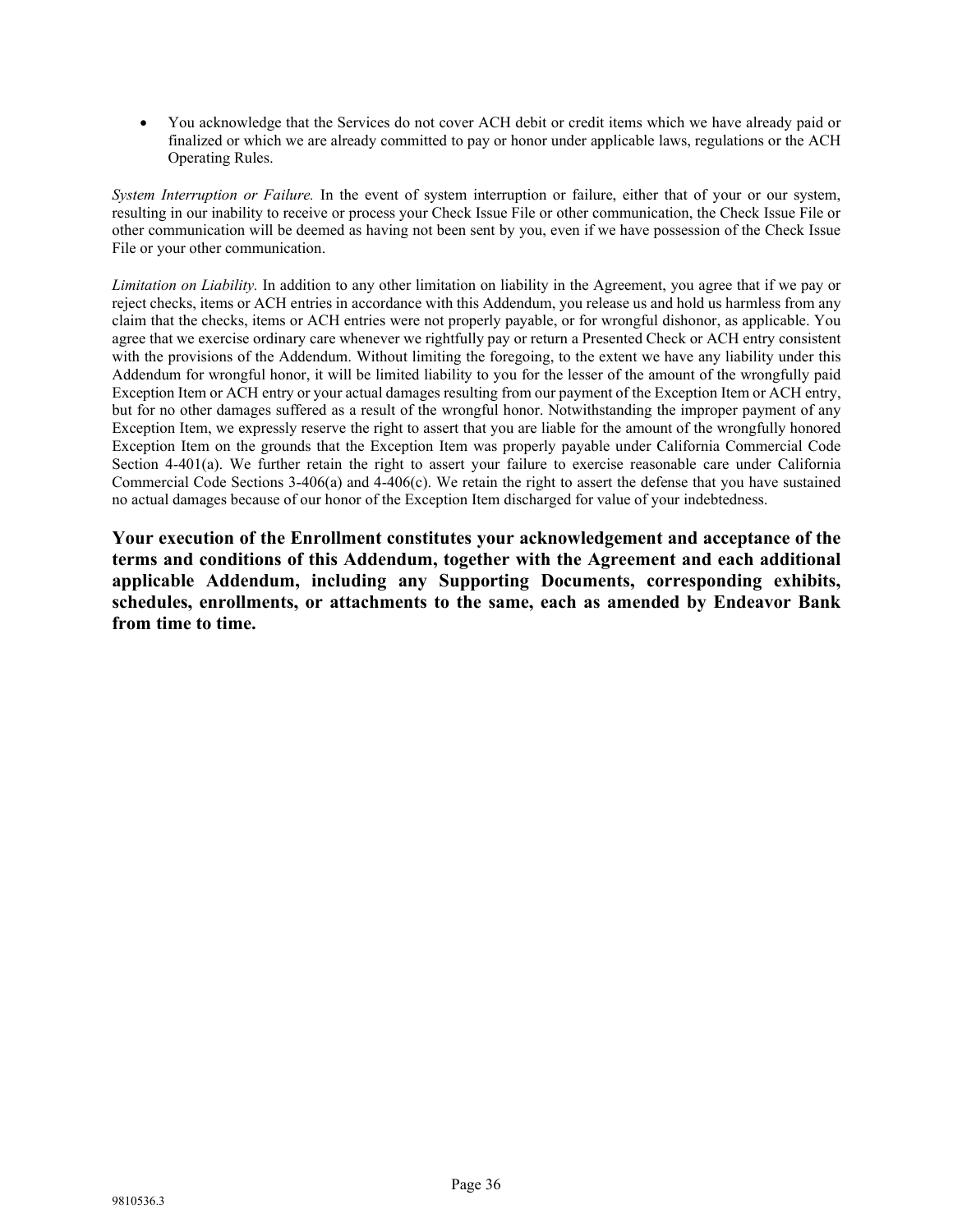## **Addendum E**

## **Multiple Party Access**

This Addendum forms part of the Endeavor Bank Commercial Online Banking Agreement ("Agreement") agreed to by you. In the event of conflicts between the terms of this Addendum and the terms of the Agreement, the terms of this Addendum shall control. Defined terms in this Addendum shall have the meaning provided in the Agreement, unless otherwise defined in this Addendum. The term "System" in this Addendum shall refer to the online banking platform providing the Service.

Multiple Party Access. Endeavor Bank ("Bank") hereby offers Client and Client hereby accepts the multiple party access service (the "Multiple Party Access Service"). The Multiple Party Access Service is designed to enable unlike vested accounts to be linked together for access to Bank's online banking services, as detailed in this Multiple Party Access Addendum. Bank reserves the right, without prior written notice to Client, to place from time to time limits on Client's right to use the Multiple Party Access Service.

By agreeing to the Commercial Online Banking Agreement Enrollment and Acceptance each Client acknowledges that it hasread and agrees to be jointly and severally bound with the other Clients by the terms and conditions provided in this Multiple Party Access Addendum and the exhibits hereto, as may be amended, as to each of Client's respective Accounts.

## **NOTICE TO CLIENTS HOLDING CONSUMER ACCOUNTS, AS APPLICABLE: REFER TO ADDITIONAL DISCLOSURES INCLUDED IN EXHIBIT A. EXHIBIT A PROVIDES DISCLOSURES APPLICABLE TO CONSUMER ACCOUNTS AS PROVIDED UNDER THE ELECTRONIC FUND TRANSFER ACT AND ITS IMPLEMENTING REGULATION E. TO THE EXTENT THERE ARE ANY INCONSISTENCIES BETWEEN EXHIBIT A, THIS ADDENDUM OR ANY OF THE SERVICE ADDENDUMS, THIS EXHIBIT A WILL CONTROL AS TO CONSUMER ACCOUNTS.**

Commercial Online Banking Agreement; Separate Addendums. As to each Client individually, the Multiple Party Access Addendum forms part of the Commercial Online Banking Agreement agreed to by Client. To the extent Client is enrolled in the Wire Transfer Service, the Positive Pay & ACH Filtering/Blocking Service, the ACH Service, or the Remote Deposit Service, Client's use of the Services will also be subject to the terms and conditions of the separate Wire Transfer Service Addendum, the Positive Pay & ACH Filtering/Blocking Service Addendum, the Automated Clearing House (ACH) Origination Service Addendum and the Remote Deposit Capture Service Addendum, respectively (as applicable, "Additional Addendums"). Consumer accounts will not be eligible for enrollment in the Wire Transfer Service, the Positive Pay & ACH Filtering/Blocking Service, or the ACH Service. Consumer accounts may have access to the Mobile Banking Service, including Mobile Deposit. The Agreement and the Service Agreements are incorporated into this Multiple Party Access Addendum and made a part of it by reference. The Accounts and all Services used by a Client will continue to be subject to the terms and conditions of the applicable Other Agreements, as well as the Service Agreements except to the extent specifically modified in the Multiple Party Access Addendum. In the event of a conflict between the Multiple Party Access Addendum, the Agreement, the Other Agreements and the Service Agreements, the Multiple Party Access Addendum will control.

Defined Terms. Defined terms in Multiple Party Access Addendum shall have the meaning provided in the Agreement, unless otherwise defined in Multiple Party Access Addendum. In addition to other defined terms in Multiple Party Access Addendum, the terms below will have the following meaning herein:

An "account" shall mean any deposit or loan account Client maintains with Bank now and in the future and can include all accounts and products Client uses with Bank. Client's "Account" shall mean the account(s) accessible through the Services now and in the future.

"*Administrator*" has the meaning given in the Agreement and includes any successor to an Administrator.

"*Adverse Event*" means: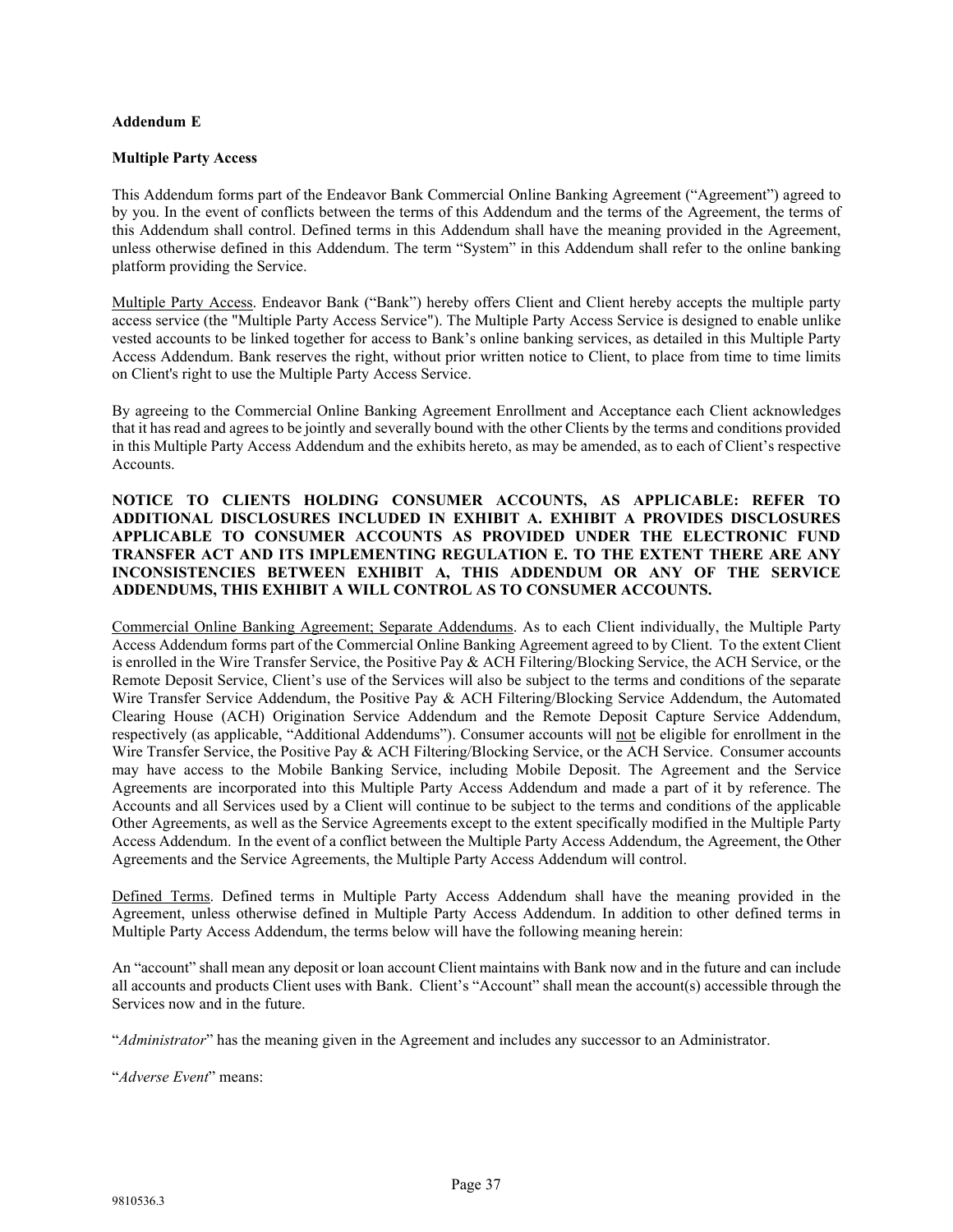(i) If any Account is subject to levy, attachment or other legal process;

(ii) If any Client is the subject of voluntary or involuntary bankruptcy proceedings, or any other action for relief of creditors generally;

(iii) If any Client disputes the authenticity of any Communication, or the authority of Bank to act or not to act, or the legitimacy of any action taken by Bank, in connection with any Service performed in response to any Communication received by Bank;

(iv) Any non-Client asserts an interest in an Account, whether or not the interest is later held to be valid; or

(v) Any other action or inaction deemed by Bank to present risk to Bank.

*"Authorized User"* means the following, any of whom may act independent of each other:

(i) The Client; and

(ii) A Client's employees, officers, designees, agents, Administrators, Sub-User or other persons authorized by the Client to use the System or Services. Any person who has been given authorization by a Client or by another Authorized User (even if in breach of obligations of confidentiality) to use the System or Services. Except to the extent expressly prohibited by law or regulation, authorization to use the System or Services is deemed to have been given and is hereby confirmed to have been given by the Client to any person: (A) to whom the Client provides actual authority (for example, by appointment as agent or by resolution of the Client's board of directors or governing body); (B) who has apparent authority to act on behalf of the Client; or (C) who receives Security Codes or any other security procedures from the Client, any Administrator, or any other person previously given access to the security procedures by the Client. The authorization of an Authorized User continues until the Client notifies Bank and expressly withdraws authorization for that person to use the security procedures and Bank has had a sufficient time to act on such information.

"*Client*," "*you,*" and "*your*" mean each Client identified as an Account Holder on Schedule A to the Commercial Online Banking Agreement Enrollment and Acceptance, as amended from time to time.

"*Commercial Account*" means an account that is used for any purpose other than a Consumer Account.

"*Communication*" means any message, instruction, payment, electronic data or other communication received by Bank through the System and in the name of any one or more Clients. The term "Communication" includes any requests for transfers between accounts, or other access to or use of the System for purposes of any Services made available pursuant to this Multiple Party Access Addendum.

"*Consumer Account*" means an account that is established primarily for personal, family and household purposes and is a "consumer account" as defined in Regulation E.

"*Service Agreement(s)*" mean the terms and conditions provided in the Agreement, the Additional Addendums, Supporting Documents, exhibits and addendums, as applicable.

"*Other Agreements*" means Bank's Account Agreement and any other agreement applicable to a deposit account or Services entered into by and between Bank and the Client, as amended from time to time.

"*Security Codes*" and "security procedures" refers to the authentication systems, tools or methods used by Bank to authenticate Communications from a Client including any Authorized Users, or their successors (as applicable).

"*Service(s)*" means those services accessible through the applicable System.

"*Sub-User"* has the meaning given in the Agreement and includes any successor Sub-User.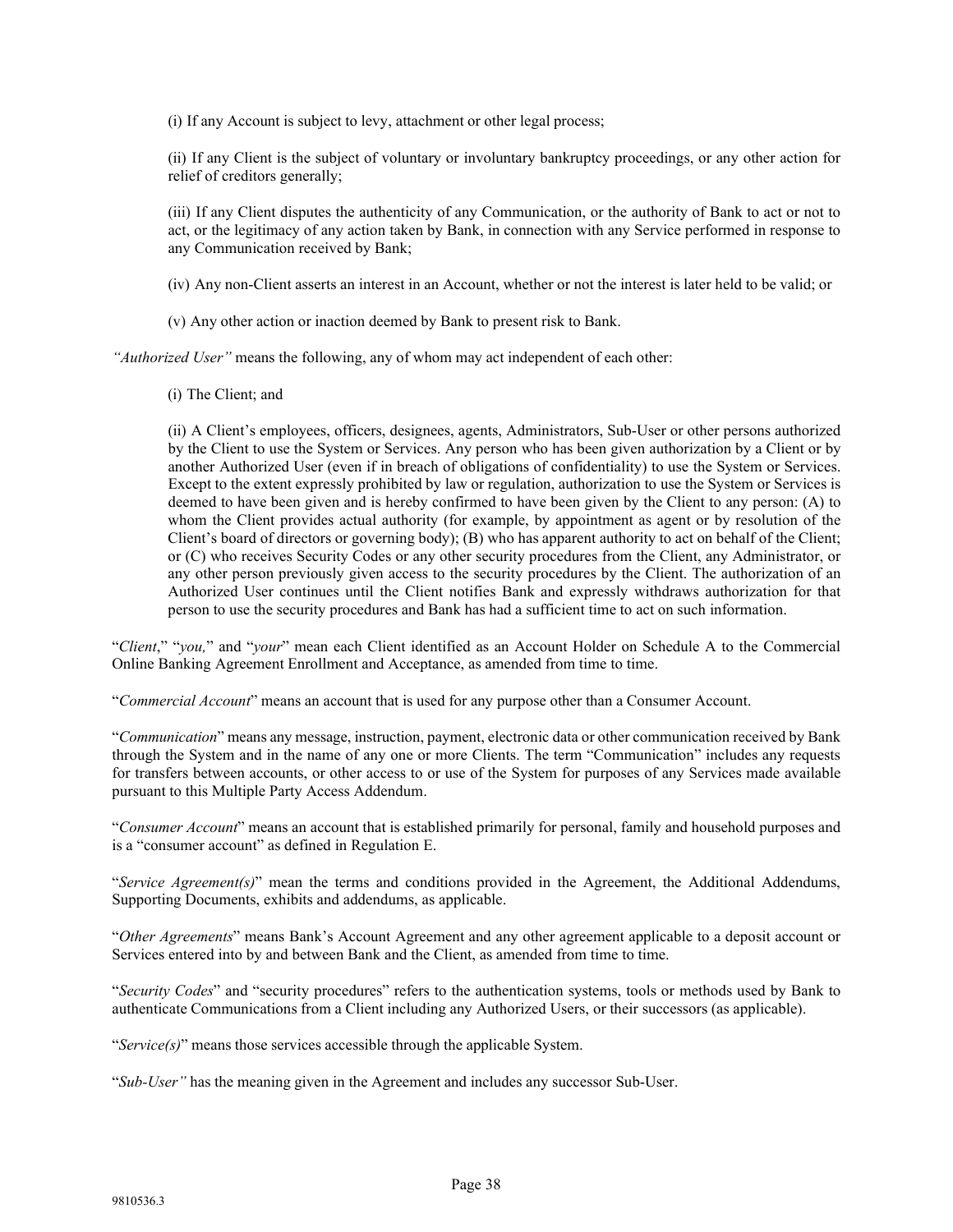Services. Each Client acknowledges and agrees that all of the Services available pursuant to its Service Agreements with Bank will be subject to access by all Authorized Users of each Client. Accordingly, the Services will be applied or made available to each Client and to all Accounts of each Client on an individual and on a multi-party basis. Bank may, but is not required to, impose limitations on Clients that differ from one Client to the next Client. At Bank's option, a Client's access to or use of the Accounts of another Client may be subjected by Bank to the restrictions applicable to the Client in whose name the Account is held, or to those applicable to the Client seeking access, or to such other restrictions as Bank may impose.

Bank Provided Equipment. Each Client acknowledges and agrees that all equipment provided by Bank (to the extent applicable) to enable the Clients' use of the Services may be shared among all Clients and subject to access by all Authorized Users of each Client. Accordingly, to the extent the Service Agreements provide rights, responsibilities and liabilities to each Client as to the Bank-provided equipment, such rights will be shared among the Clients, and the responsibilities and liabilities will be joint and several between and among the Clients. The Bank-provided equipment, as applicable, will be utilized by each Client to facilitate deposits to all Accounts of each Client on an individual and on a multi-party basis. Bank may, but is not required to, impose limitations on Clients that differ from one Client to the next Client.

Use of Services. The multi-access nature of Multiple Party Access Addendum directs Bank to provide Service access between unlike accounts, that may or may not be related by common ownership or common signers. Each Client understands that the Security Codes allow active account transaction functionality (i.e., payments, transfers, etc.) between the Accounts and to third parties.

Authorization. Each Client authorizes Bank to allow the Client and its respective Authorized Users, in addition to each other Client and their Authorized Users, access to the Client's Accounts via the System with full authority given to conduct transactions on each Client's behalf. This may include Services that are made available to other Clients but that are not made available by Bank directly to the Client whose Accounts are affected. This includes authority granted under Multiple Party Access Addendum or under any applicable Other Agreement. Without limiting the foregoing, each Client authorizes Bank to debit or credit its Accounts and otherwise to act in accordance with Communications received from any other Client or Authorized User. Each Client acknowledges and agrees that Bank may share information regarding the Client's use of the Services and any use by Client's Authorized Users with any other Client or its designee, including the other Client's Authorized Users.

Communication with Bank. Each Client agrees that Bank is entitled to act upon any instruction or other Communication received by Bank through the System from any Client or Authorized User, and may treat that Communication received through the System as valid to the same extent and to the same effect as if it had been received through the System from one of the Clients whose Account will be debited or otherwise is affected. To this end, each Client appoints their Authorized Users, as well as every other Client and their Authorized Users, as the appointing Client's agent and attorney in fact for the purpose of initiating instructions and transactions through the System, including but not limited to initiating payment orders to third parties and providing Communications to Bank, and agrees to be bound by any payment order or Communication issued through the System by the appointing Client's Authorized Users, as well as any other Client or their Authorized User. A Communication received by Bank through the System will be deemed to be a valid and authorized Communication of the Client named in the Communication for purposes of any Service requested in the Communication. Bank is not required to verify the authenticity of any Communication other than through the security procedures provided in the Service Agreements. Except to the extent expressly prohibited by law or regulation, a Communication received by Bank via the System in the name of the Client will be deemed an authorized Communication, binding on the Client named in the Communication, if the Communication is sent by: (i) Any Authorized User or Sub-User, regardless of whether such individuals are reflected as authorized signers for the Account; or (ii) Any other person, whether or not such person was authorized to act on behalf of the Client, if the Communication is in the name of the Client and if Bank verifies the authenticity of the Communication using the security procedures described in the Service Agreements.

Account Restrictions. Each Client understands that Services may be used to cause transfers of funds (debits and credits) from and to its Accounts without regard to any withdrawal or signature restrictions otherwise applicable to the affected Account. For example, if withdrawals, checks or other access to an Account is subject to dollar limits or multiple signature requirements, these limitations are not applicable to transactions conducted using the Services. This applies to deposit accounts, if access to these or other types of accounts are made available using the System.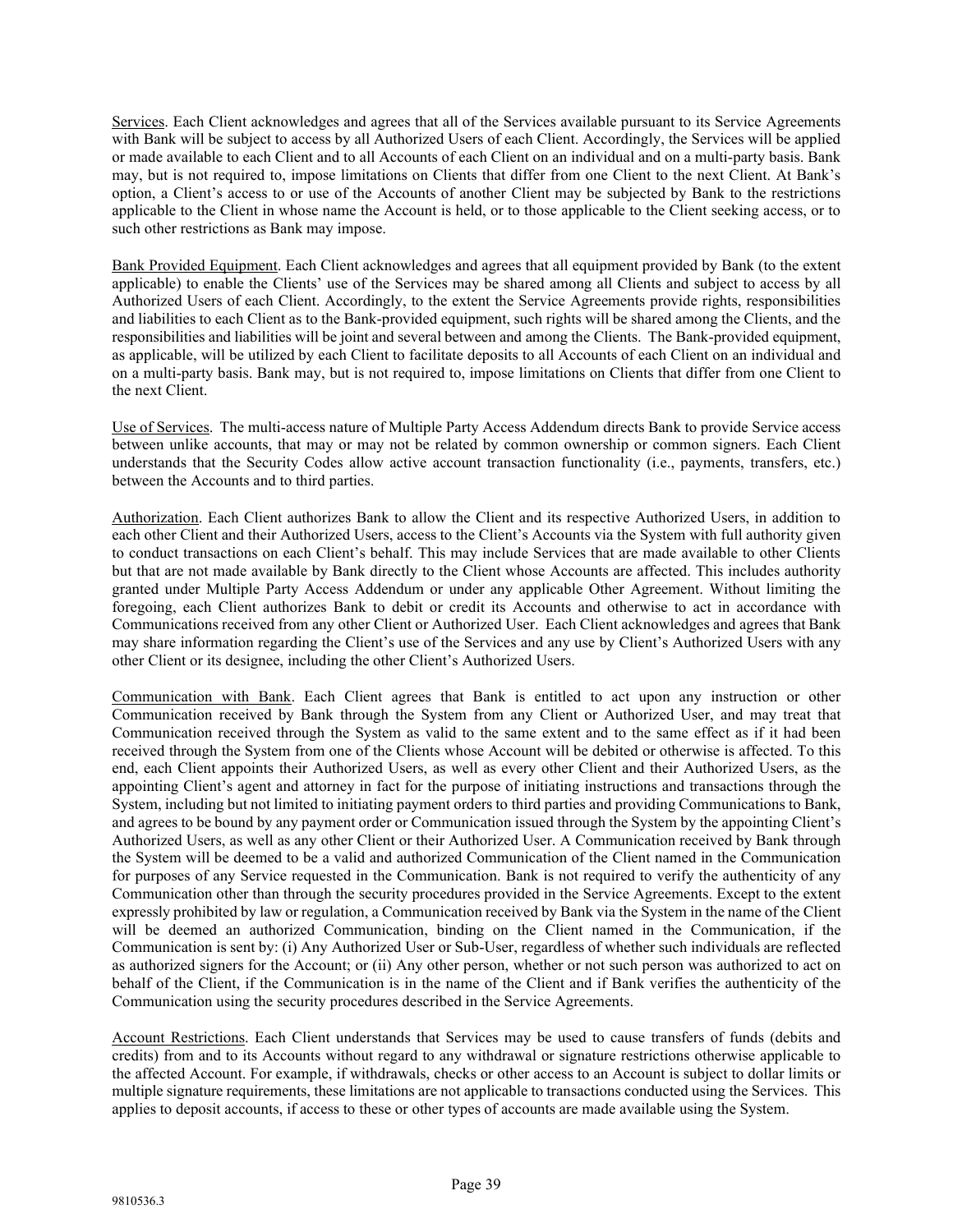Security Procedures. The security procedures used to verify the authenticity of instructions and Communications by the Clients equally apply to any successor Administrators and Authorized Users. By using the Services, each Client acknowledges and agrees that the security procedures provide a commercially reasonable method of authenticating Communications and agree to be bound by any Communications, whether authorized or unauthorized, which Bank executes in compliance with the security procedures.

Client Representations and Warranties. The Clients individually represent and warrant to Bank, at the time of acceptance of the Multiple Party Access Addendum and as part of each Communication or use of a Service, that it is the true owner of all funds in the Account associated with its name on Schedule A to the Commercial Online Banking Agreement Enrollment and Acceptance, and as follows:

(i) The Client has all requisite power and authority to request and authorize Multiple Party Access Addendum and the Other Agreements;

(ii) Each Communication is authorized, valid and binding on the Client when named in the Communication, as provided to Bank in compliance with the terms and conditions of Multiple Party Access Addendum;

(iii) Any transaction conducted by the Client will not be in violation of any state or federal law (including, but not limited to, California Corporations Code Section 2253, which prohibits making any dividend or distribution of assets except in the cases and in the manner allowed by law, either with the design of defrauding creditors or shareholders or of giving a false appearance to the value of the stock and thereby defrauding subscribers or purchasers);

(iv) Except as otherwise specifically disclosed in writing to Bank, Client is not now engaged, and will not during the term of Multiple Party Access Addendum engage, in any business that would result in Client being or becoming a "money service business" as defined in the Federal Bank Secrecy Act and its implementing regulations; and

(v) All corporate or other business formalities, as applicable, have been and will be followed with respect to each transfer of funds, including, but not limited to, proper authorization of all requests and transfers and record keeping requirements with respect to them.

Each Client will notify Bank immediately if any representation or warranty made by the Client ceases to be true or if the Client becomes aware of any breach of any representation or warranty by any other Client.

Client Acknowledgements. Each Client acknowledges and agrees that:

(i) Bank did not, at any time, solicit the Clients for activation of this multiple party access service;

(ii) Bank is providing the multiple party access service as an accommodation to the Clients and at the express request of the Clients;

(iii) The Client and not Bank is responsible for reviewing and understanding any negative impact on the Client that may arise due to the Clients use or allowance of these multiple party access services (for example, loss of any insurance coverage, increased possibility of liability for obligations or actions of other Clients in insolvency or otherwise, and increased losses due to unauthorized transactions);

(iv) Bank will not control or restrict any transaction effected by any of the Authorized Users on any of the Accounts and that the Authorized Users may access information and funds in any of the Accounts using the Service, such access may increase the risk of unauthorized activity, improper comingling and misapplication of funds;

(v) The multiple access feature will allow Authorized Users to utilize a single set of Security Codes to access all Accounts using the Service which may result in significant diminution in the protection offered by such security codes or procedures;

(vi) The Client should consult with their legal counsel and accountant prior to signing up for the multiple party access service; and